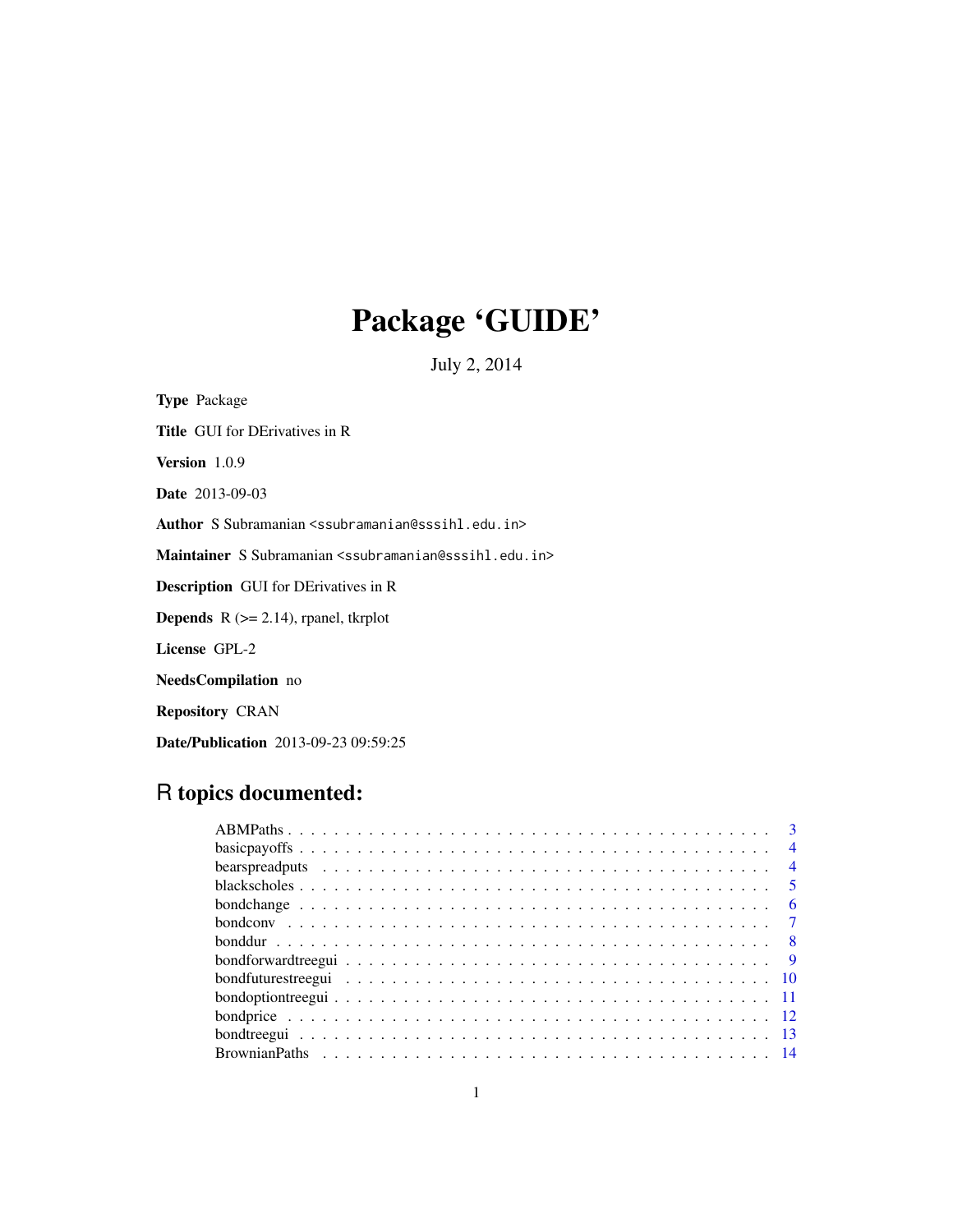|                                  |  |   | 14   |
|----------------------------------|--|---|------|
|                                  |  |   | 15   |
|                                  |  |   | 16   |
|                                  |  |   | 17   |
|                                  |  |   | 18   |
|                                  |  |   | 18   |
|                                  |  |   | 19   |
|                                  |  |   | 20   |
|                                  |  |   | 21   |
|                                  |  |   | 22   |
|                                  |  |   | 22   |
|                                  |  |   | 23   |
|                                  |  |   | - 24 |
|                                  |  |   | 25   |
|                                  |  |   |      |
|                                  |  |   | 27   |
|                                  |  |   |      |
|                                  |  |   |      |
|                                  |  |   |      |
|                                  |  |   |      |
| fv                               |  |   |      |
|                                  |  |   |      |
|                                  |  |   |      |
|                                  |  |   | 33   |
|                                  |  |   | -34  |
|                                  |  |   | 35   |
|                                  |  |   | -36  |
|                                  |  |   | 37   |
|                                  |  |   | 38   |
|                                  |  |   | 38   |
|                                  |  |   | 39   |
|                                  |  |   | 40   |
|                                  |  |   | 41   |
|                                  |  |   | 41   |
|                                  |  |   | 42   |
|                                  |  |   | 43   |
|                                  |  |   | 44   |
| reversestraddle                  |  |   | 44   |
| reversestrangle                  |  | . | 45   |
| stockoptiontreegui               |  |   | 46   |
| stockTimeGreeks<br>$\sim$ $\sim$ |  |   | 47   |
| straddle                         |  |   | 48   |
| strangle                         |  |   | 48   |
|                                  |  |   | 49   |
|                                  |  |   | 50   |
|                                  |  |   | 51   |
|                                  |  |   | 52   |
| trading.menu                     |  |   | 53   |
|                                  |  |   |      |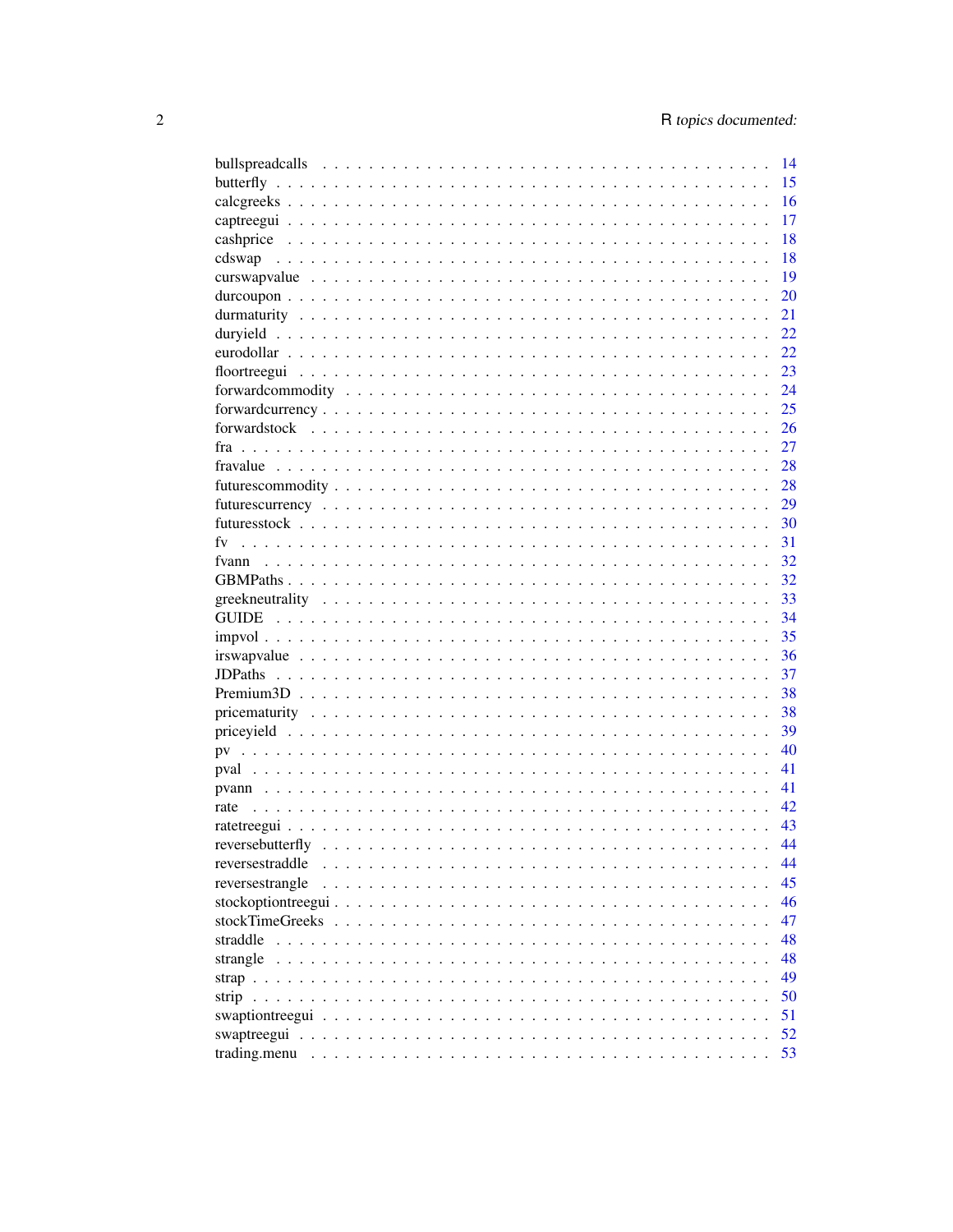#### <span id="page-2-0"></span>ABMPaths 3

| Index |  |  |  |  |  |  |  |  |  |  |  |  |  |  |  |  |  |  |  |
|-------|--|--|--|--|--|--|--|--|--|--|--|--|--|--|--|--|--|--|--|
|       |  |  |  |  |  |  |  |  |  |  |  |  |  |  |  |  |  |  |  |
|       |  |  |  |  |  |  |  |  |  |  |  |  |  |  |  |  |  |  |  |
|       |  |  |  |  |  |  |  |  |  |  |  |  |  |  |  |  |  |  |  |
|       |  |  |  |  |  |  |  |  |  |  |  |  |  |  |  |  |  |  |  |
|       |  |  |  |  |  |  |  |  |  |  |  |  |  |  |  |  |  |  |  |

<span id="page-2-1"></span>ABMPaths *Simulate and plot Arithmetic Brownian Motion path(s)*

### Description

Function to simulate and plot Arithmetic Brownian Motion path(s)

### Usage

ABMPaths()

### Details

The user inputs are as follows: Drift (or mu) Volatility(or sigma) Paths Clicking on the '+' and '-' respectively increases and decreases the values of each of the above three inputs.

### Value

A graph of Arithmetic Brownian Motion path(s) for user specified Drift rate (mu) and the Volatility (sigma).

### Author(s)

S Subramanian <ssubramanian@sssihl.edu.in>

### References

John C. Hull, "Options, Futures, and Other Derivatives", 8/E, Prentice Hall, 2012.

### See Also

[GBMPaths](#page-31-1)[,BrownianPaths](#page-13-1)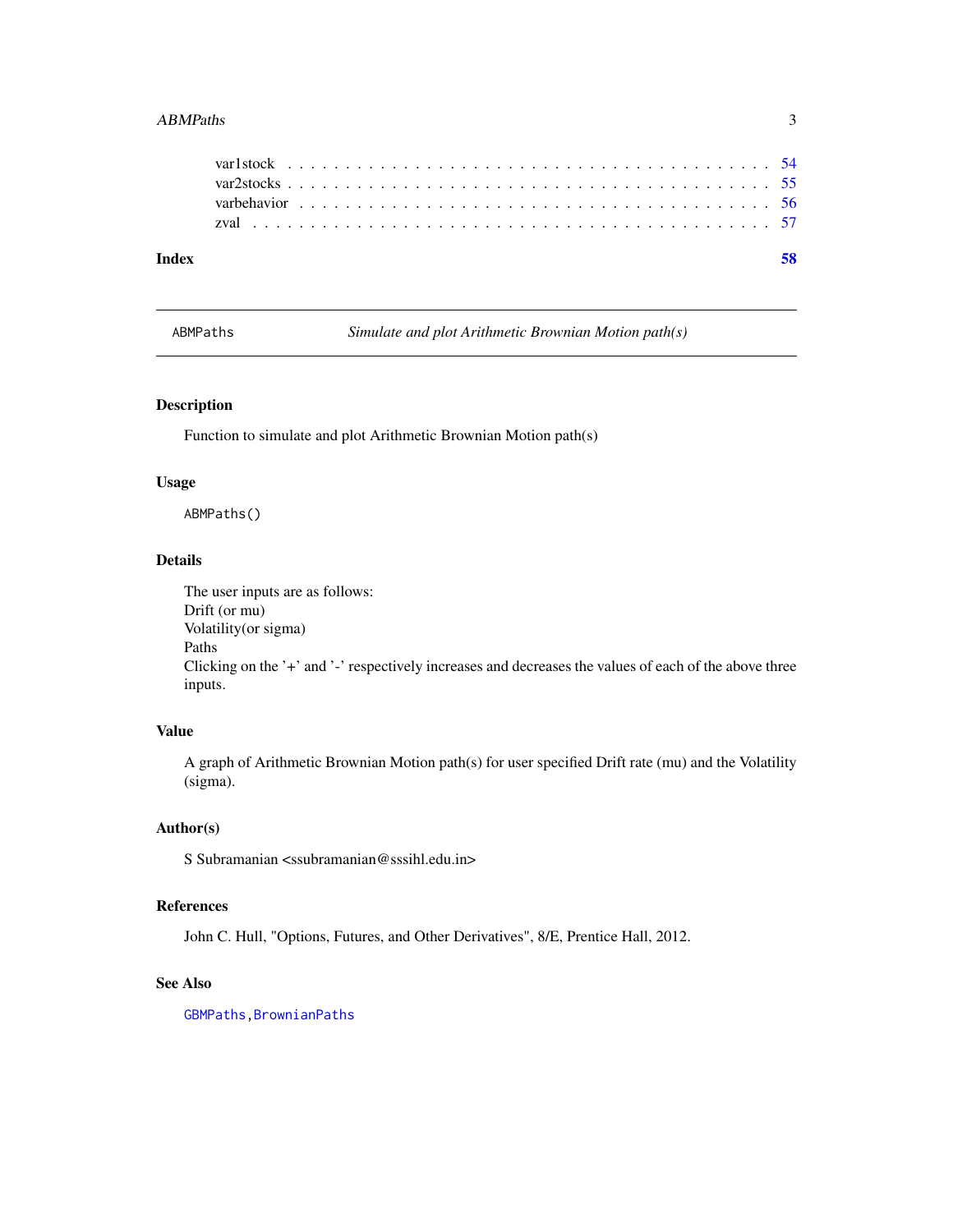<span id="page-3-2"></span><span id="page-3-0"></span>

Function to Plot payoffs / profit and loss of European Call/Put.

### Usage

basicpayoffs()

#### Details

The user inputs are as follows: Position: choose Long/Short/both Option Type: chosen between Call/Put Plot Type: chosen between Payoff/Profit-and-Loss

#### Value

Plot of payoffs / profit and loss of European Call/Put.

### Author(s)

S Subramanian <ssubramanian@sssihl.edu.in>

### References

John C. Hull, "Options, Futures, and Other Derivatives", 8/E, Prentice Hall, 2012.

#### See Also

[trading.menu](#page-52-1)

<span id="page-3-1"></span>bearspreadputs *Profit & Loss plot of bear spread with puts.*

### Description

Function to plot Profit & Loss of bear spread with puts.

#### Usage

bearspreadputs()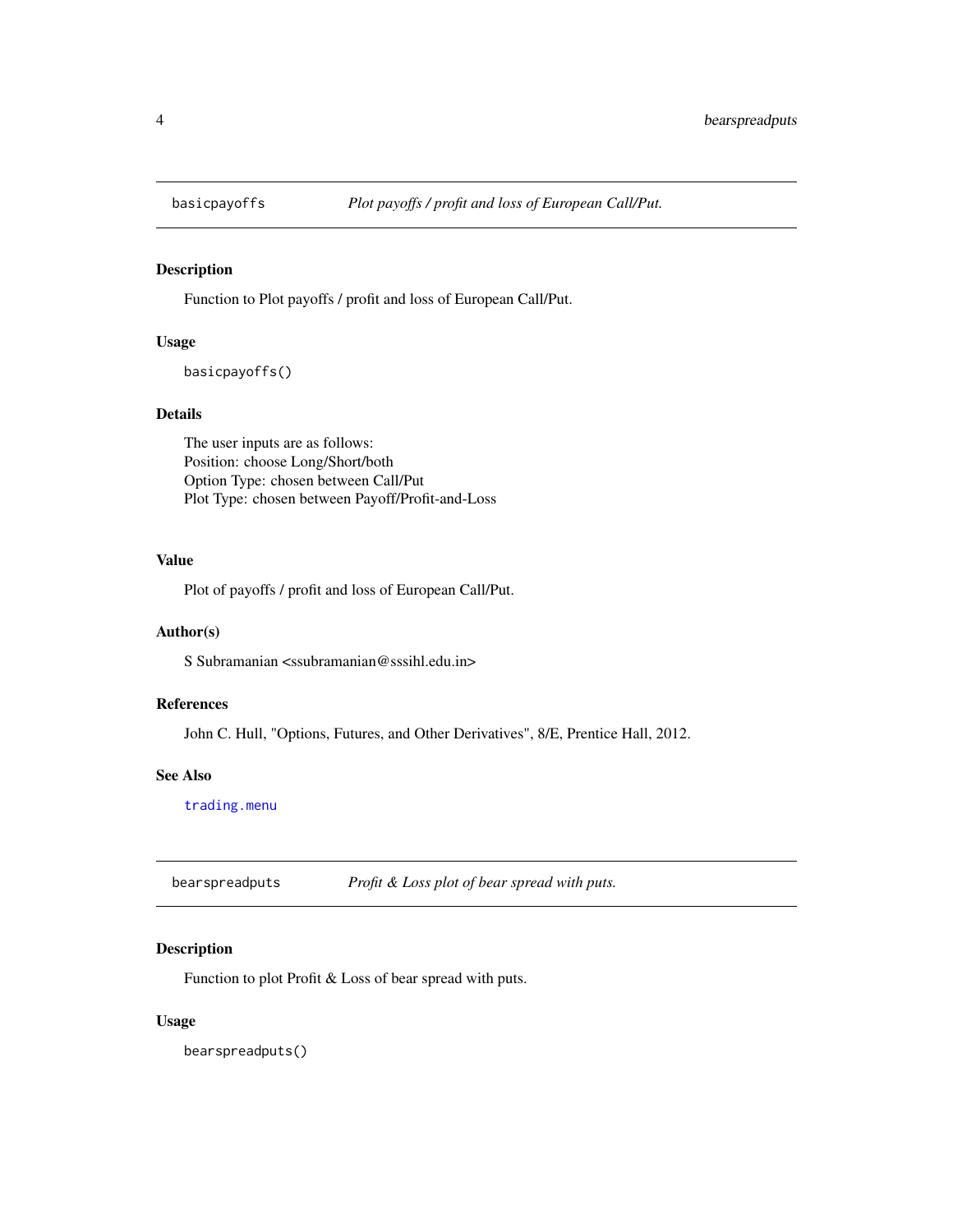#### <span id="page-4-0"></span>blackscholes 5

### Details

Short put check box: checking it plots the Profit and loss of a short put position. Long put check box: checking it plots the Profit and loss of a long put position. Profit check box: checking it plots the over all Profit and loss of a bear spread with puts.

#### Value

Profit & Loss plot of bear spread with puts.

#### Author(s)

S Subramanian <ssubramanian@sssihl.edu.in>

### References

John C. Hull, "Options, Futures, and Other Derivatives", 8/E, Prentice Hall, 2012.

#### See Also

[bullspreadcalls](#page-13-2), trading.menu

<span id="page-4-1"></span>blackscholes *Calculate the Black scholes formula value of a European Call/Put.*

#### Description

Function to calculate the Black scholes formula value of a European Call/Put.

#### Usage

blackscholes()

#### Details

The user inputs are as follows: Exercise style: chosen between European/American Spot: to be entered in numbers for e.g. 120.50 Strike: to be entered in numbers for e.g. 110.50 Risk free rate per annum: to be entered in decimals. For e.g. 0.05 for 5 per cent Maturity in number of years: to be entered in decimals. For e.g. 0.25 for a quarter year Sigma (or Volatility) per annum: to be entered in decimals. For e.g. 0.25 for 25 per cent Dividend yield: to be entered in decimals. For e.g. 0.02 for 2 per cent Type of Option: chosen between Call/Put

### Value

Calculate the Black scholes formula value of a European Call/Put.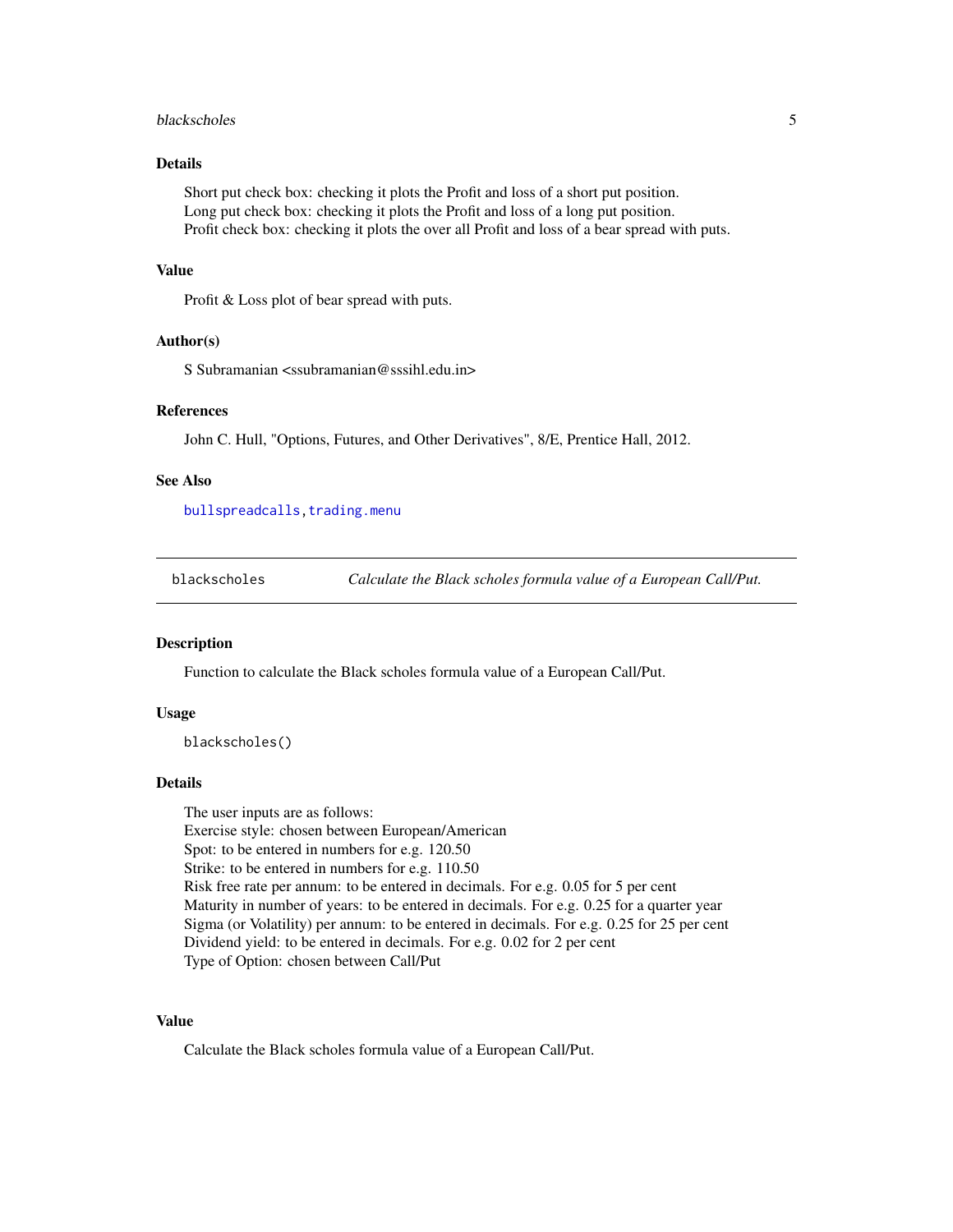#### <span id="page-5-0"></span>Author(s)

S Subramanian <ssubramanian@sssihl.edu.in>

#### References

John C. Hull, "Options, Futures, and Other Derivatives", 8/E, Prentice Hall, 2012.

#### See Also

[stockoptiontreegui](#page-45-1)

<span id="page-5-1"></span>bondchange *Calculate the change in the price of a bond for change in yield based on the duration or duration and convexity approximtion.*

### Description

Function to calculate change in the price of a bond for change in yield based on the duration or duration and convexity approximation.

#### Usage

bondchange()

#### Details

The user inputs are as follows: Face Value: to be entered in numbers for e.g. 1200.50 Modified Duration: percent per annum Convexity: percent per annum Change in yield (in basis points): clicking on "+/-" increases/decreases the yield. Formula/Approximation: chosen between Duration/Duration and Convexity

#### Value

The change in the price of a bond for change in yield based on the duration or duration and convexity approximtion.

#### Author(s)

S Subramanian <ssubramanian@sssihl.edu.in>

#### References

John C. Hull, "Options, Futures, and Other Derivatives", 8/E, Prentice Hall, 2012.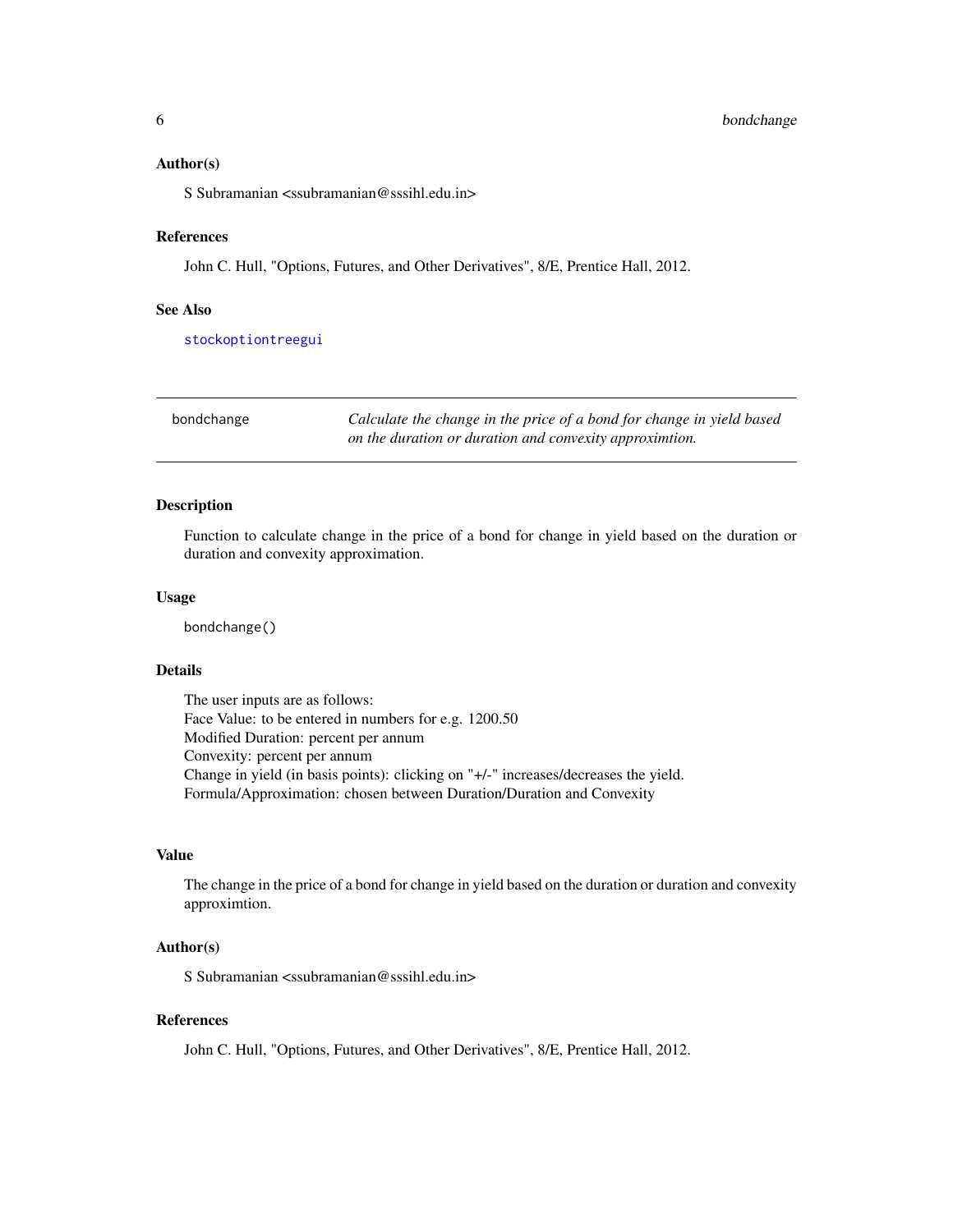#### <span id="page-6-0"></span>bondconv 7

### See Also

[bondchange](#page-5-1)[,bonddur](#page-7-1)

bondconv *Calculate the convexity of a bond.*

### Description

Function to calculate the convexity of a bond.

#### Usage

bondconv()

### Details

The user inputs are as follows: Face Value: to be entered in numbers for e.g. 1200.50 Coupon rate: percent per annum Discount rate: percent per annum Maturity: number of years Note: Clicking on the '+' and '-' respectively increases and decreases the value. Coupon Payments: chosen amongst Quarterly/Semi-annual/Annual Frequency of rates: chosen amongst continuous/same as coupon/annual

### Value

Duration of a bond.

#### Author(s)

S Subramanian <ssubramanian@sssihl.edu.in>

### References

John C. Hull, "Options, Futures, and Other Derivatives", 8/E, Prentice Hall, 2012.

#### See Also

[bonddur](#page-7-1)[,bondprice](#page-11-1)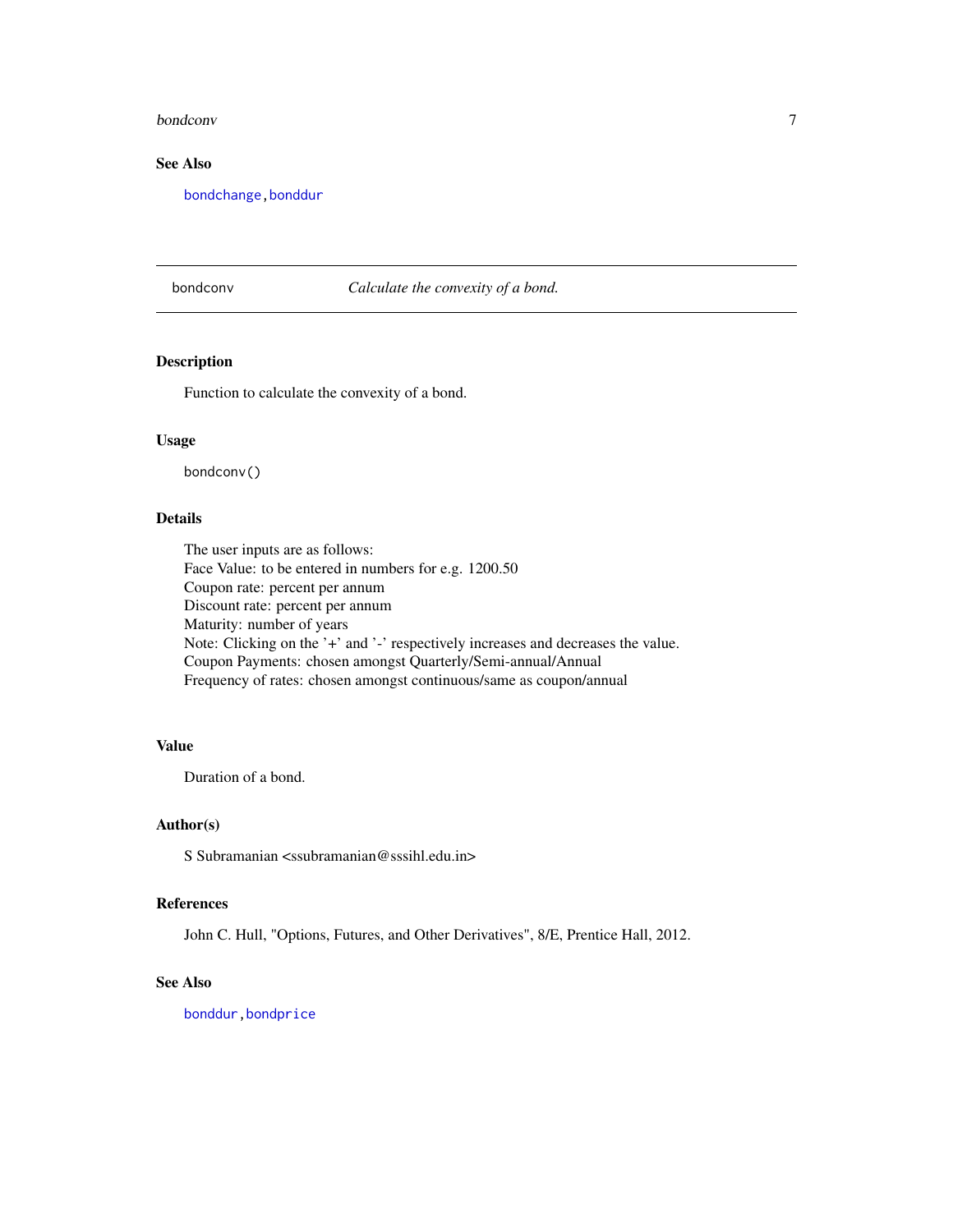<span id="page-7-1"></span><span id="page-7-0"></span>

Function to calculate the duration of a bond.

### Usage

bonddur()

#### Details

The user inputs are as follows: Face Value: to be entered in numbers for e.g. 1200.50 Coupon rate: percent per annum Discount rate: percent per annum Maturity: number of years Note: Clicking on the '+' and '-' respectively increases and decreases the value. Coupon Payments: chosen amongst Quarterly/Semi-annual/Annual Frequency of rates: chosen amongst continuous/same as coupon/annual Duration formula: chosen between Macaulay and Modified

### Value

Duration of a bond.

### Author(s)

S Subramanian <ssubramanian@sssihl.edu.in>

#### References

John C. Hull, "Options, Futures, and Other Derivatives", 8/E, Prentice Hall, 2012.

### See Also

[bondchange](#page-5-1)[,bondprice](#page-11-1)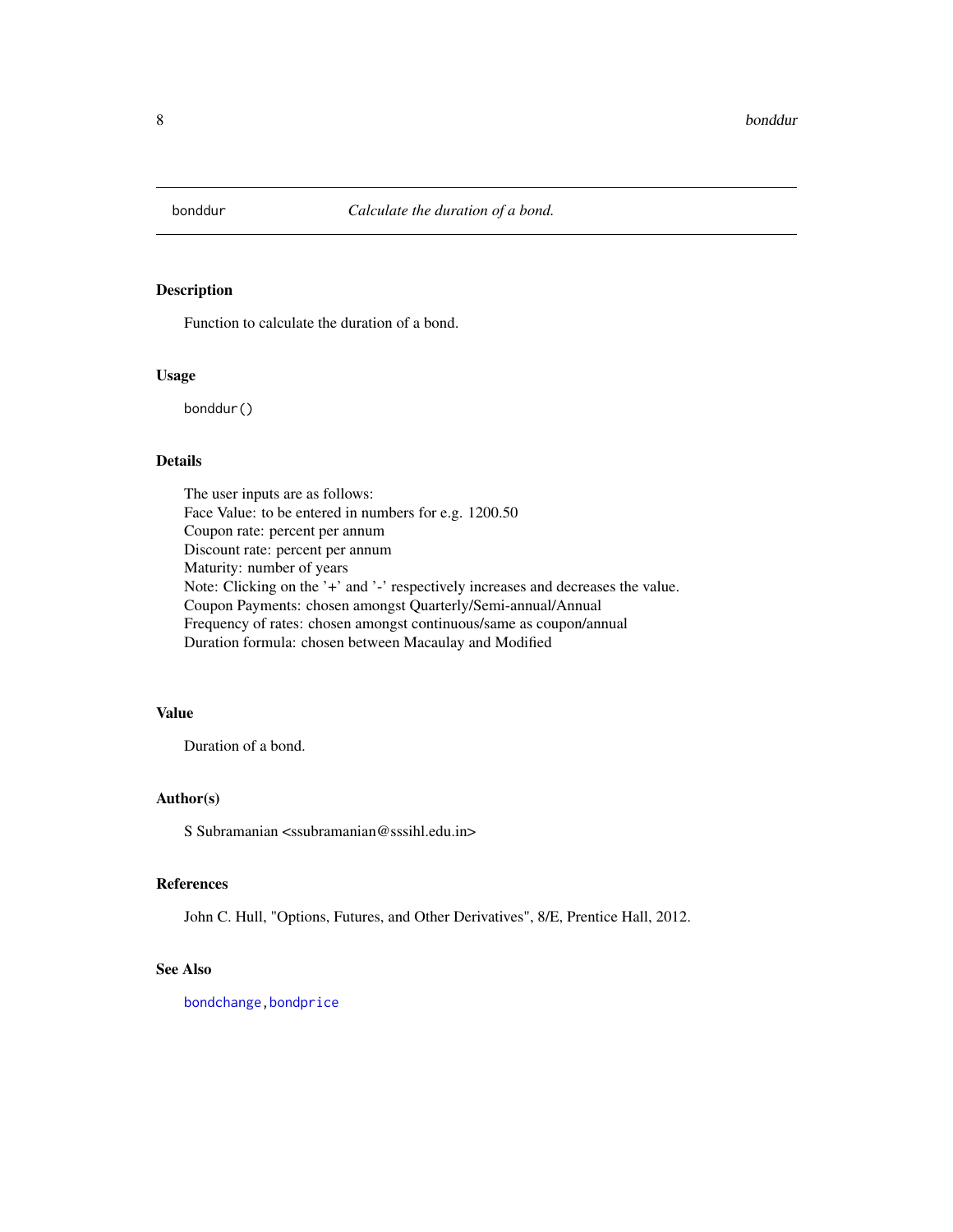<span id="page-8-1"></span><span id="page-8-0"></span>Function to plot a Bond Forward Tree

#### Usage

bondforwardtreegui()

### Details

The user inputs are as follows: Face Value: to be entered in numbers for e.g. 120.50 Rate per annum: to be entered in percent. For e.g. enter 5.0 for 5 percent Coupon: to be entered in percent. For e.g. enter 5.0 for 5 percent u: up move factor- to be entered in decimals. For e.g. 1.25 d: down move factor- to be entered in decimals. For e.g. 0.80 q: probability of up move- to be entered in decimals. For e.g. 0.60 Bond Maturity: Clicking on the '+' and '-' respectively increases and decreases the value. Forward Maturity: must be lesser than Bond Maturity. Clicking on the '+' and '-' respectively increases and decreases the value. Plot type: chosen between Bond Forward tree / Bond tree

### Value

A plot of Bond Forward Tree with user specified parameters.

### Author(s)

S Subramanian <ssubramanian@sssihl.edu.in>

#### References

David G. Luenberger, "Investment Science", 2/E, Oxford University Press, 2013.

#### See Also

[bondtreegui](#page-12-1)[,bondfuturestreegui](#page-9-1)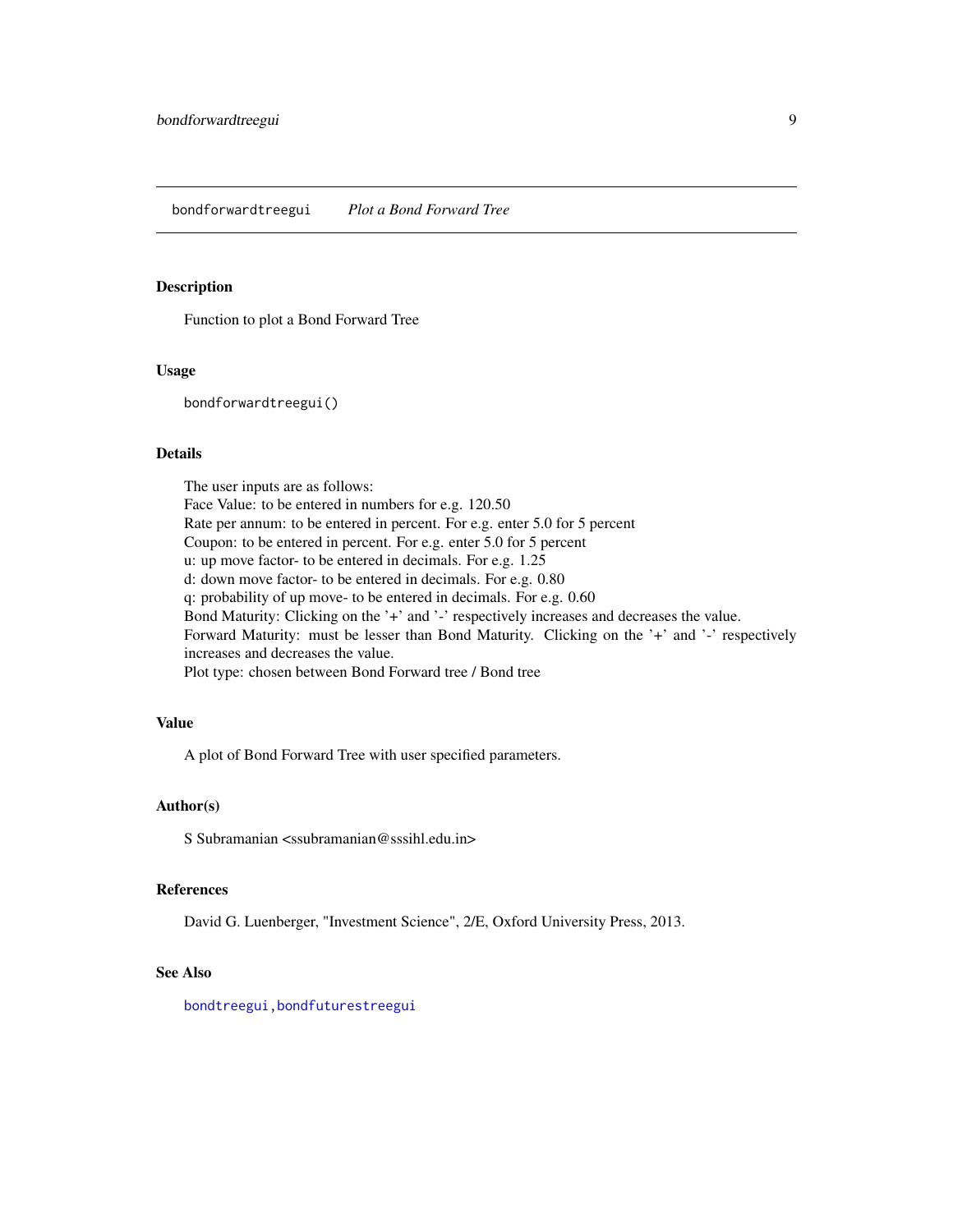<span id="page-9-1"></span><span id="page-9-0"></span>bondfuturestreegui *Plot a Bond Futures Tree*

#### Description

Function to plot a Bond Futures Tree

#### Usage

bondfuturestreegui()

### Details

The user inputs are as follows: Face Value: to be entered in numbers for e.g. 120.50 Rate per annum: to be entered in percent. For e.g. enter 5.0 for 5 percent Coupon: to be entered in percent. For e.g. enter 5.0 for 5 percent u: up move factor- to be entered in decimals. For e.g. 1.25 d: down move factor- to be entered in decimals. For e.g. 0.80 q: probability of up move- to be entered in decimals. For e.g. 0.60 Bond Maturity: Clicking on the '+' and '-' respectively increases and decreases the value. Futures Maturity: must be lesser than Bond Maturity. Clicking on the '+' and '-' respectively increases and decreases the value. Plot type: chosen between Bond Futures tree / Bond tree

### Value

A plot of Bond Futures Tree with user specified parameters.

### Author(s)

S Subramanian <ssubramanian@sssihl.edu.in>

#### References

David G. Luenberger, "Investment Science", 2/E, Oxford University Press, 2013.

#### See Also

[bondtreegui](#page-12-1)[,bondforwardtreegui](#page-8-1)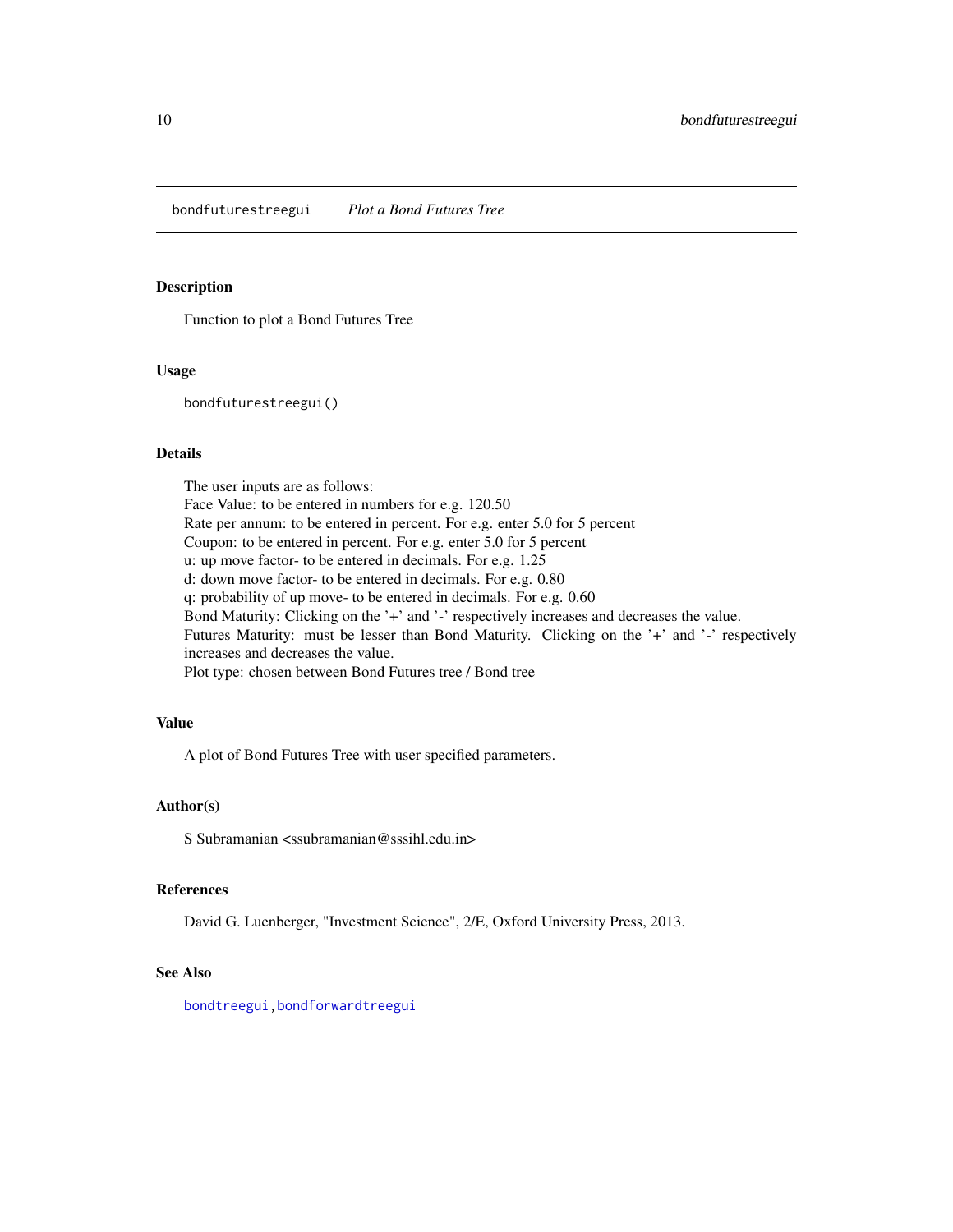<span id="page-10-1"></span><span id="page-10-0"></span>bondoptiontreegui *Plot a Bond Option Tree*

#### Description

Function to plot a Bond Option Tree

#### Usage

bondoptiontreegui()

#### Details

The user inputs are as follows: Type of Option: chosen between Call/Put Exercise style: chosen between European/American Face Value: to be entered in numbers for e.g. 120.50 Strike price: to be entered in numbers for e.g. 110.50 Rate per annum: to be entered in percent. For e.g. enter 5.0 for 5 percent Coupon: to be entered in percent. For e.g. enter 5.0 for 5 percent u: up move factor- to be entered in decimals. For e.g. 1.25 d: down move factor- to be entered in decimals. For e.g. 0.80 q: probability of up move- to be entered in decimals. For e.g. 0.60 Bond Maturity: Clicking on the '+' and '-' respectively increases and decreases the value. Option Maturity: must be lesser than Bond Maturity. Clicking on the '+' and '-' respectively increases and decreases the value. Plot type: chosen between Bond Option tree / Bond tree

### Value

A plot of Bond Option Tree with user specified parameters.

### Author(s)

S Subramanian <ssubramanian@sssihl.edu.in>

#### References

David G. Luenberger, "Investment Science", 2/E, Oxford University Press, 2013.

#### See Also

[bondtreegui](#page-12-1)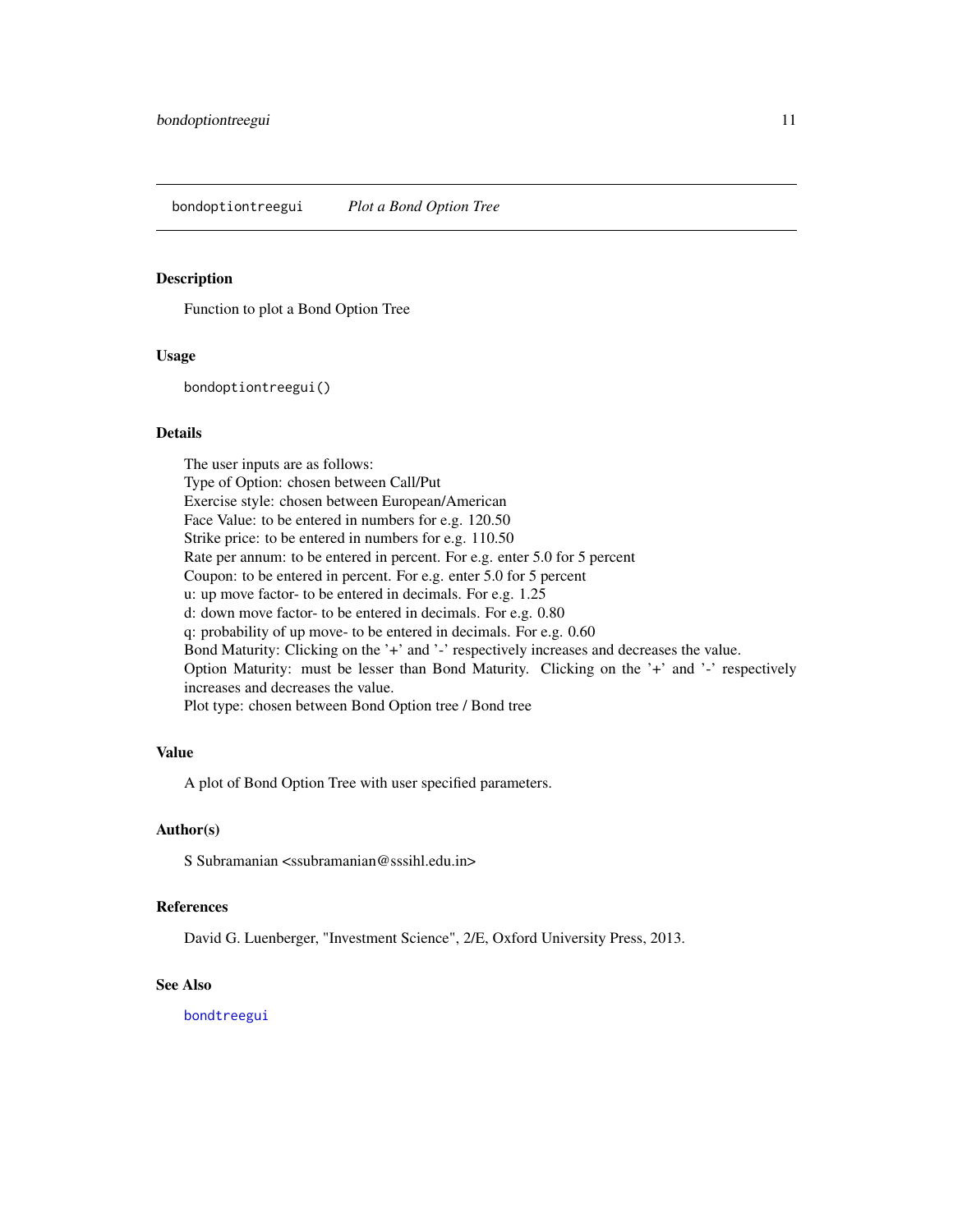<span id="page-11-1"></span><span id="page-11-0"></span>

Function to calculate the price of a bond.

#### Usage

bondprice()

### Details

The user inputs are as follows: Face Value: to be entered in numbers for e.g. 1200.50 Coupon rate: percent per annum Discount rate: percent per annum Maturity: number of years Note: Clicking on the '+' and '-' respectively increases and decreases the value. Coupon Payments: chosen amongst Quarterly/Semi-annual/Annual

### Value

Price of a bond.

#### Author(s)

S Subramanian <ssubramanian@sssihl.edu.in>

### References

John C. Hull, "Options, Futures, and Other Derivatives", 8/E, Prentice Hall, 2012.

### See Also

[bondchange](#page-5-1), bonddur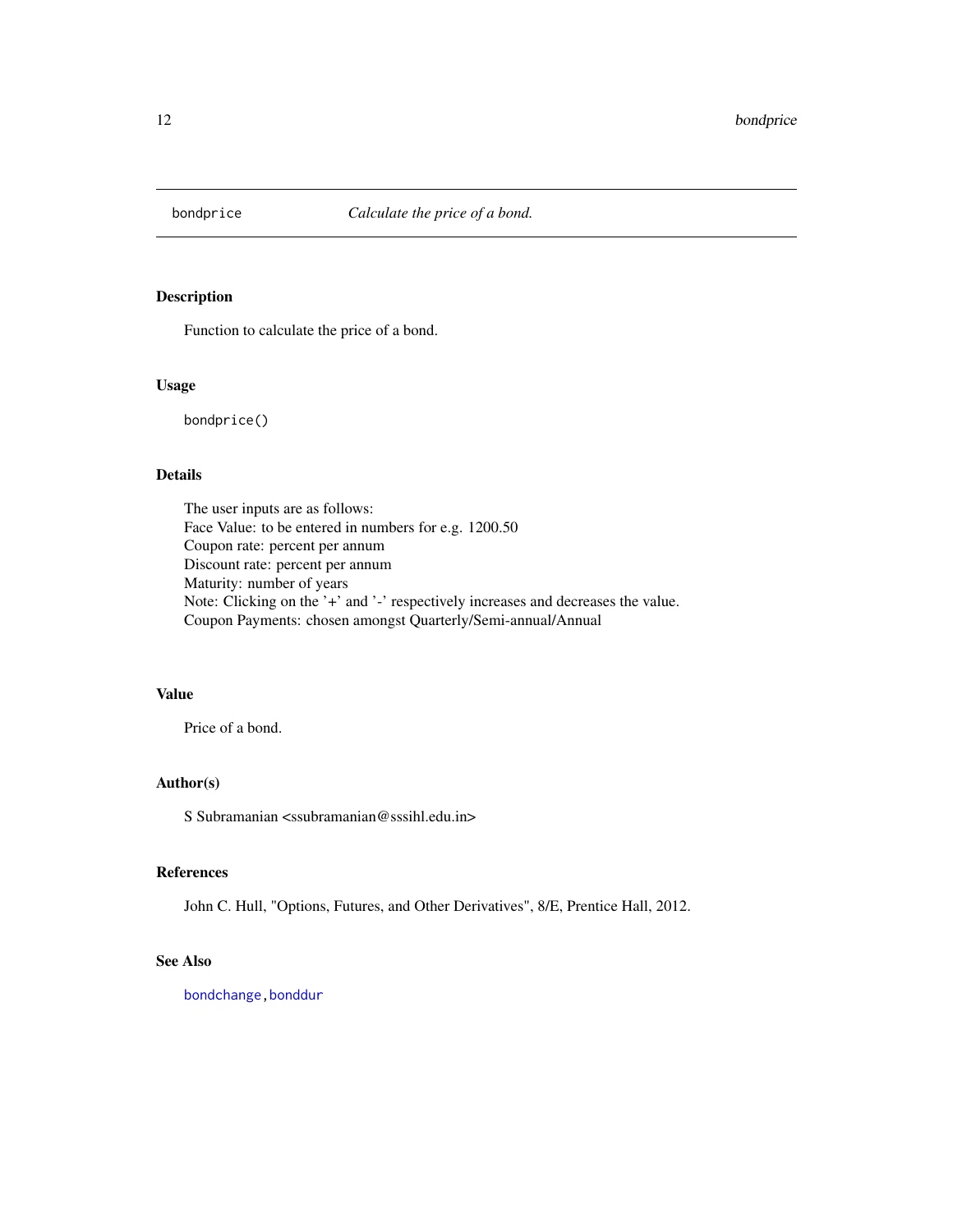<span id="page-12-1"></span><span id="page-12-0"></span>

Function to plot a Bond Tree

#### Usage

bondtreegui()

### Details

The user inputs are as follows: Face Value: to be entered in numbers for e.g. 120.50 Rate per annum: to be entered in percent. For e.g. enter 5.0 for 5 percent Coupon: to be entered in percent. For e.g. enter 5.0 for 5 percent u: up move factor- to be entered in decimals. For e.g. 1.25 d: down move factor- to be entered in decimals. For e.g. 0.80 q: probability of up move- to be entered in decimals. For e.g. 0.60 Bond Maturity: Clicking on the '+' and '-' respectively increases and decreases the value. Plot type: chosen between Bond tree / Rate tree

### Value

A plot of Bond Tree with user specified parameters.

### Author(s)

S Subramanian <ssubramanian@sssihl.edu.in>

#### References

David G. Luenberger, "Investment Science", 2/E, Oxford University Press, 2013.

### See Also

[ratetreegui](#page-42-1)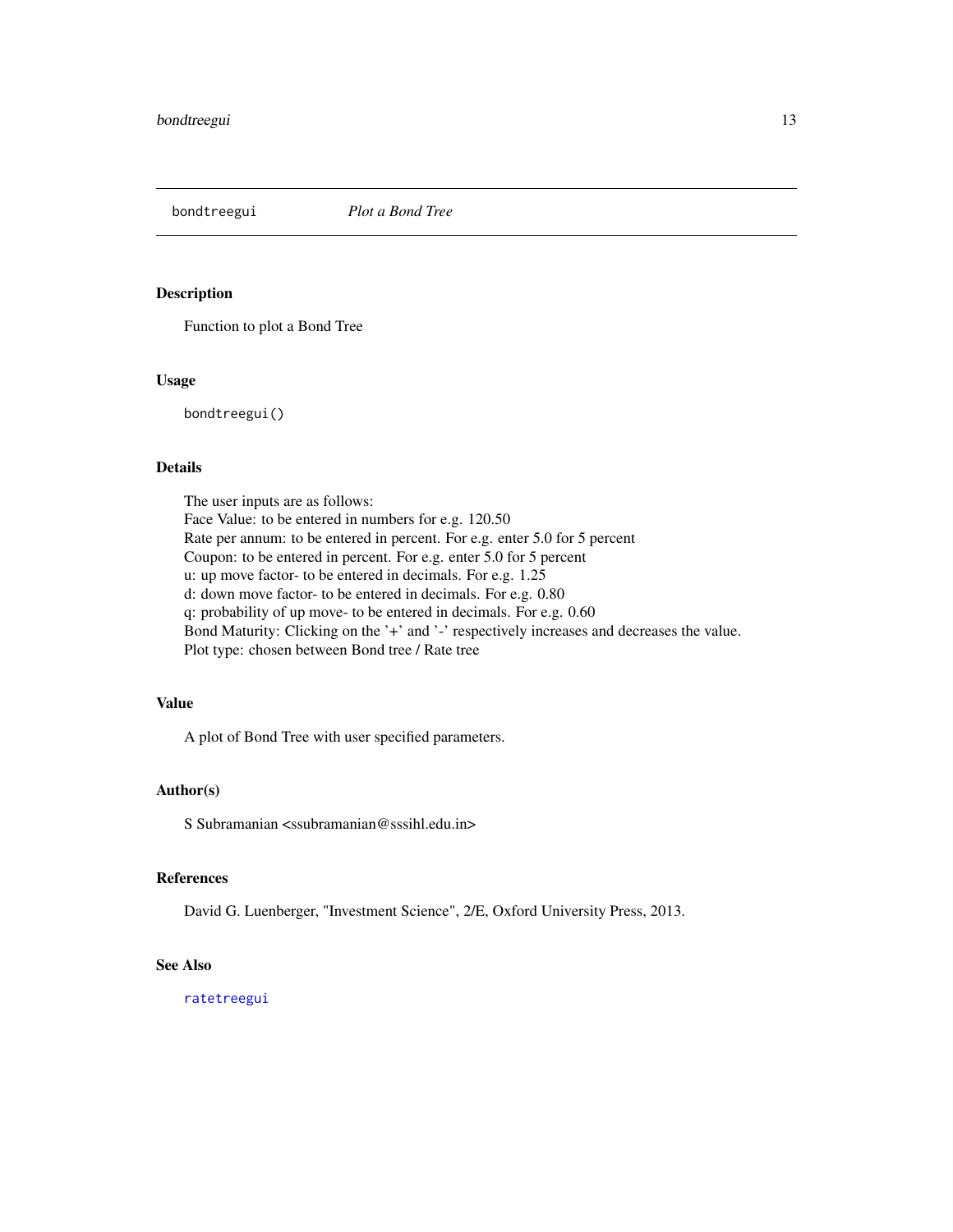<span id="page-13-1"></span><span id="page-13-0"></span>

Function to simulate and plot Brownian Motion path(s)

### Usage

BrownianPaths()

### Details

The user inputs are as follows: Paths Clicking on the '+' and '-' respectively increases and decreases the values of each of the input.

### Value

A graph of Brownian Motion path(s).

#### Author(s)

S Subramanian <ssubramanian@sssihl.edu.in>

### References

John C. Hull, "Options, Futures, and Other Derivatives", 8/E, Prentice Hall, 2012.

### See Also

[GBMPaths](#page-31-1)[,ABMPaths](#page-2-1)

<span id="page-13-2"></span>bullspreadcalls *Profit & Loss plot of bull spread with calls.*

### Description

Function to plot Profit & Loss of bull spread with calls.

### Usage

bullspreadcalls()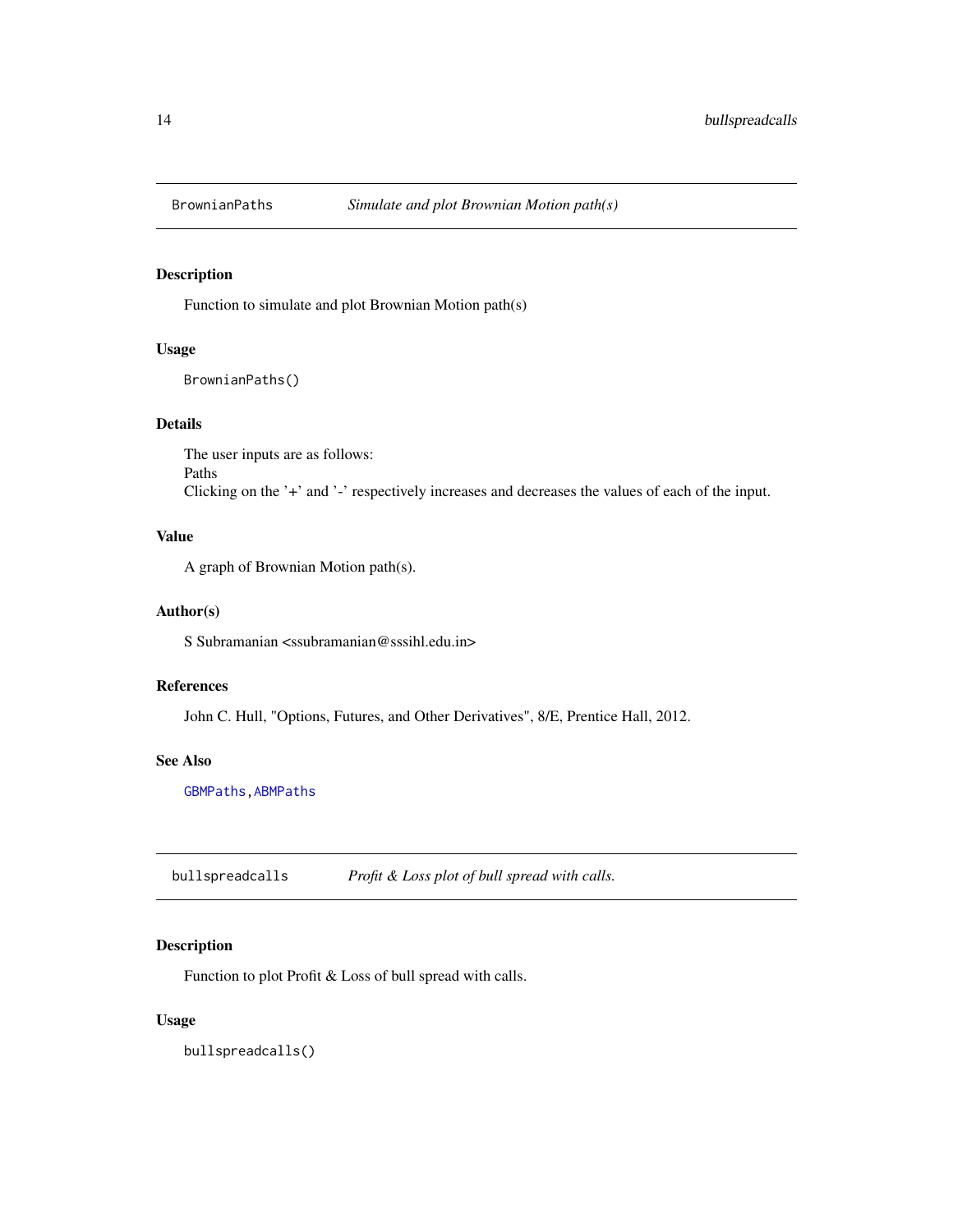#### <span id="page-14-0"></span>butterfly the contract of the contract of the contract of the contract of the contract of the contract of the contract of the contract of the contract of the contract of the contract of the contract of the contract of the

### Details

Long call check box: checking it plots the Profit and loss of a long call position. Short call check box: checking it plots the Profit and loss of a short call position. Profit check box: checking it plots the over all Profit and loss of a bull spread with calls.

### Value

Profit & Loss plot of bull spread with calls.

#### Author(s)

S Subramanian <ssubramanian@sssihl.edu.in>

### References

John C. Hull, "Options, Futures, and Other Derivatives", 8/E, Prentice Hall, 2012.

#### See Also

[bearspreadputs](#page-3-1), trading.menu

<span id="page-14-1"></span>

butterfly *Profit & Loss plot of butterfly.*

#### Description

Function to plot Profit & Loss of butterfly.

#### Usage

butterfly()

#### Details

Long call 1 check box: checking it plots the Profit and loss of a long call position. Long call 2 check box: checking it plots the Profit and loss of a long call position. Short two calls check box: checking it plots the Profit and loss of 2 short calls position. Profit check box: checking it plots the over all Profit and loss of a butterfly.

### Value

Profit & Loss plot of butterfly.

#### Author(s)

S Subramanian <ssubramanian@sssihl.edu.in>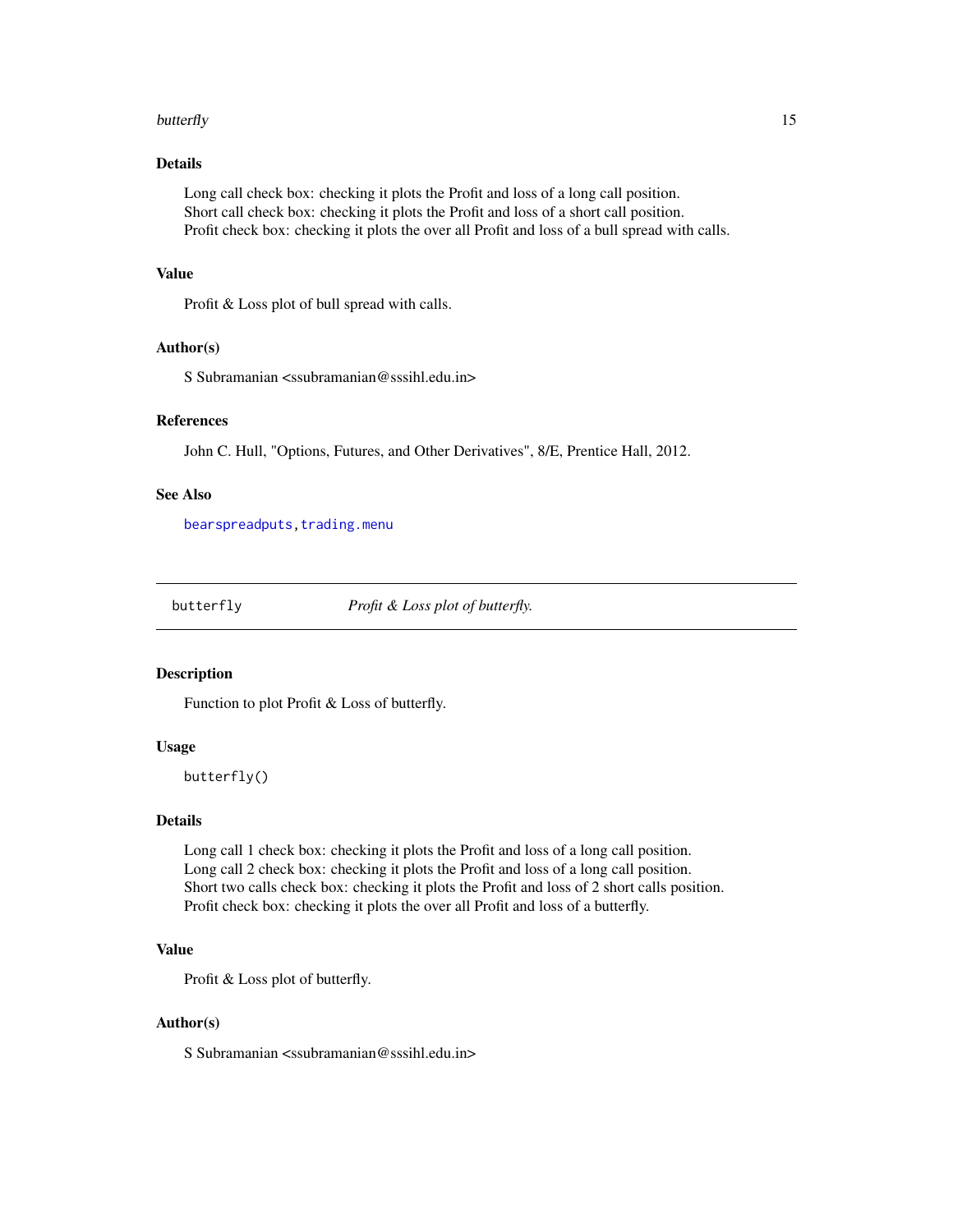#### <span id="page-15-0"></span>References

John C. Hull, "Options, Futures, and Other Derivatives", 8/E, Prentice Hall, 2012.

#### See Also

[reversebutterfly](#page-43-1), trading.menu

<span id="page-15-1"></span>calcgreeks *Calculate the greeks for a European Call/Put.*

#### Description

Function to calculate the greeks for a European Call/Put.

#### Usage

calcgreeks()

### Details

The user inputs are as follows: Spot: to be entered in numbers for e.g. 120.50 Strike: to be entered in numbers for e.g. 110.50 Maturity in number of years: to be entered in decimals. For e.g. 0.25 for a quarter year Dividend yield: to be entered in decimals. For e.g. 0.02 for 2 per cent Type of Option: chosen between Call/Put Greek: chosen amongst Delta, Gamma, Vega, Theta, Rho Sigma (Volatility) per annum Risk free rate per annum: Clicking "+ / -" increases/decreases the value of the above two inputs.

### Value

The value of the chosen greek for a European Call/Put.

### Author(s)

S Subramanian <ssubramanian@sssihl.edu.in>

#### References

John C. Hull, "Options, Futures, and Other Derivatives", 8/E, Prentice Hall, 2012.

### See Also

[blackscholes](#page-4-1)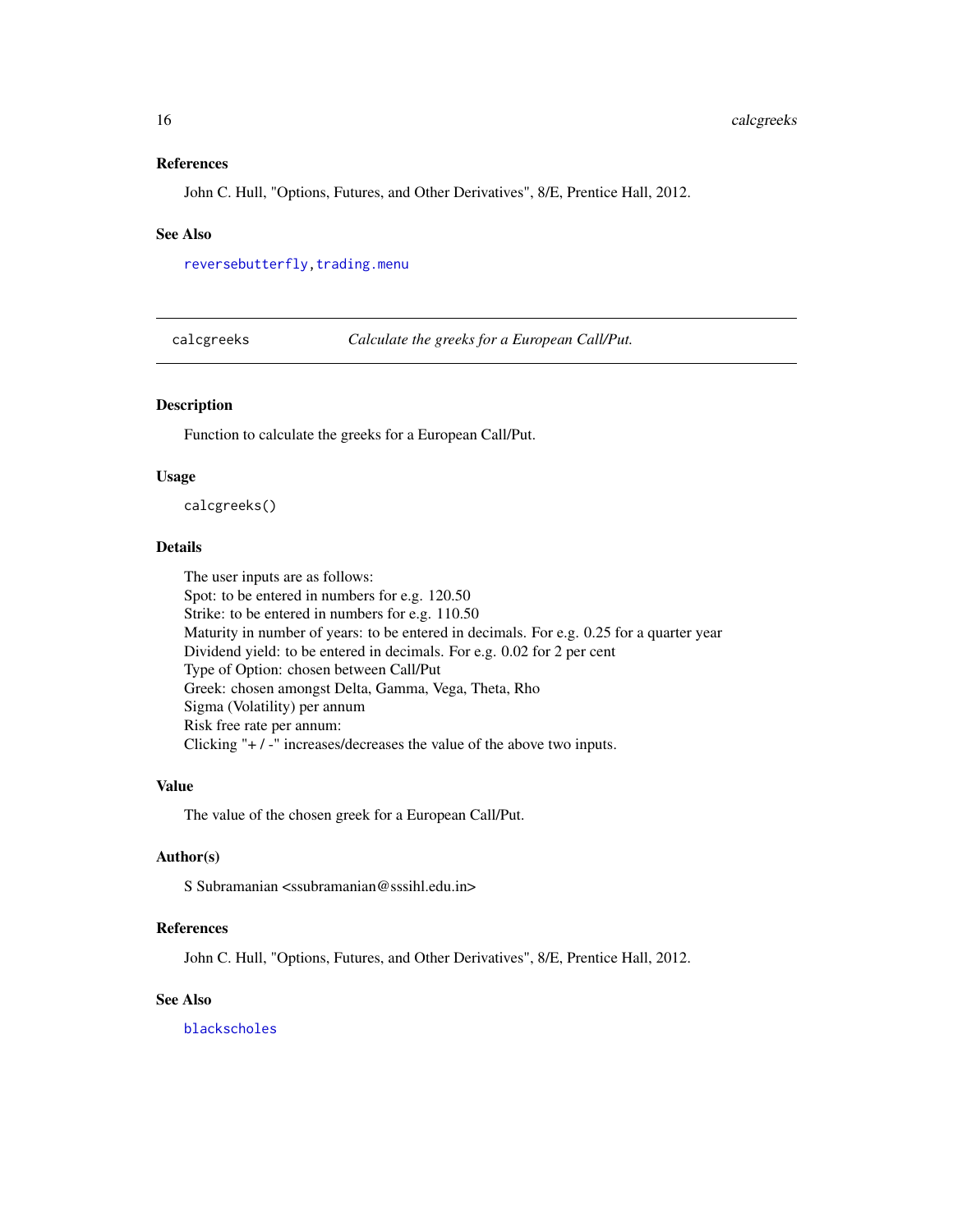<span id="page-16-1"></span><span id="page-16-0"></span>

Function to plot a Cap Tree

### Usage

captreegui()

#### Details

The user inputs are as follows: Face Value: to be entered in numbers for e.g. 120.50 Strike: to be entered in numbers for e.g. 110.50 Rate per annum: to be entered in percent. For e.g. enter 5.0 for 5 percent u: up move factor- to be entered in decimals. For e.g. 1.25 d: down move factor- to be entered in decimals. For e.g. 0.80 q: probability of up move- to be entered in decimals. For e.g. 0.60 Coupon: to be entered in percent. For e.g. enter 5.0 for 5 percent Cap Maturity: Clicking on the '+' and '-' respectively increases and decreases the value. Plot type: chosen between Cap tree / Rate tree

### Value

A plot of Cap Tree with user specified parameters.

### Author(s)

S Subramanian <ssubramanian@sssihl.edu.in>

#### References

David G. Luenberger, "Investment Science", 2/E, Oxford University Press, 2013.

### See Also

[ratetreegui](#page-42-1)[,floortreegui](#page-22-1)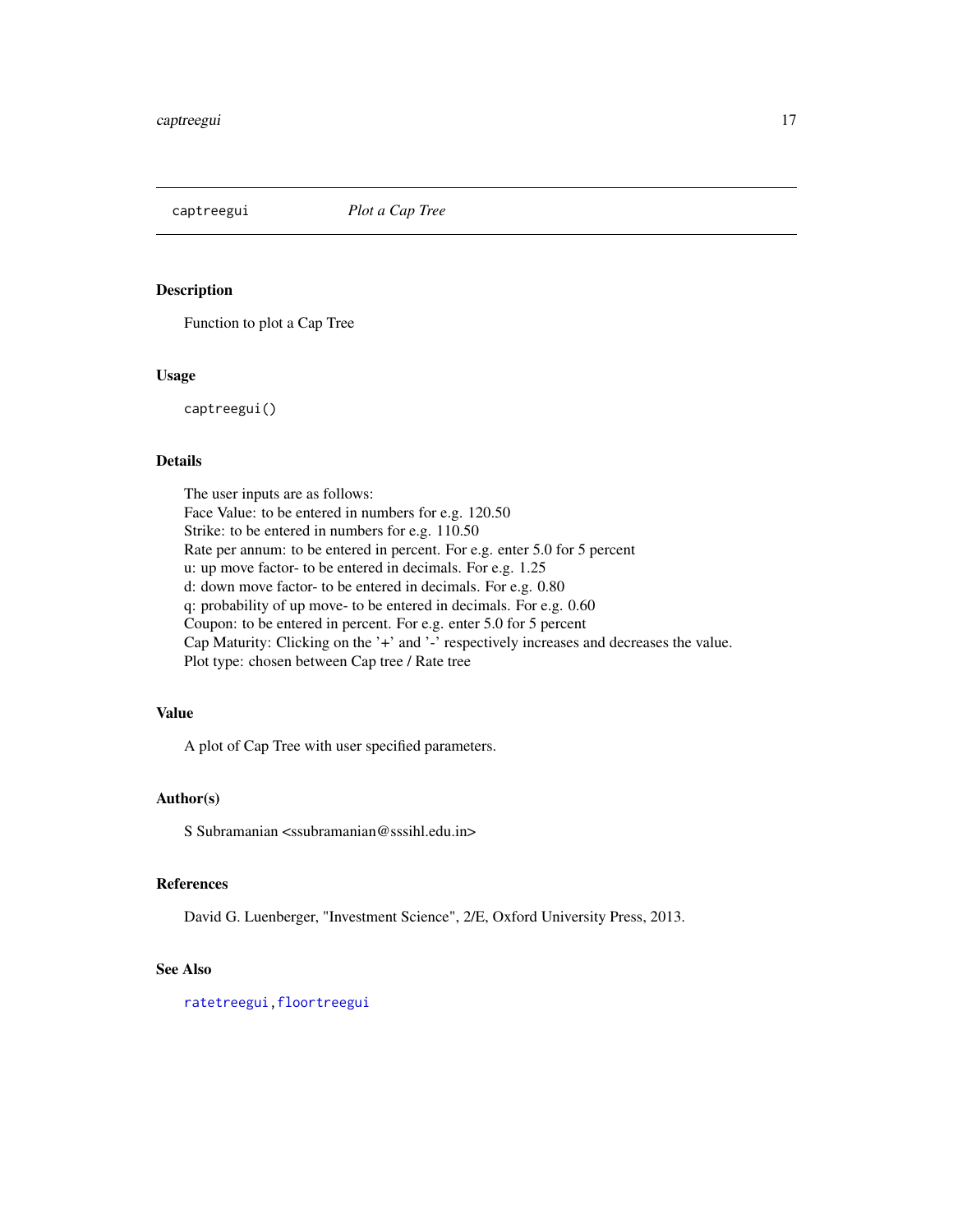<span id="page-17-0"></span>

Function to calculate the Cash price of a T Bond Futures

### Usage

cashprice()

#### Details

The user inputs are as follows: Quoted Price: e.g. 97.8 Conv. Factor: e.g. 1.06 Acc. Interest: in dollars e.g. 3.50

### Value

The Cash price of a T Bond Futures.

### Author(s)

S Subramanian <ssubramanian@sssihl.edu.in>

### References

John C. Hull, "Options, Futures, and Other Derivatives", 8/E, Prentice Hall, 2012.

#### See Also

[futurescurrency](#page-28-1), futurescommodity

<span id="page-17-1"></span>cdswap *Calculate the spread in a credit default swap.*

### Description

Function to calculate the spread in a credit default swap.

### Usage

cdswap()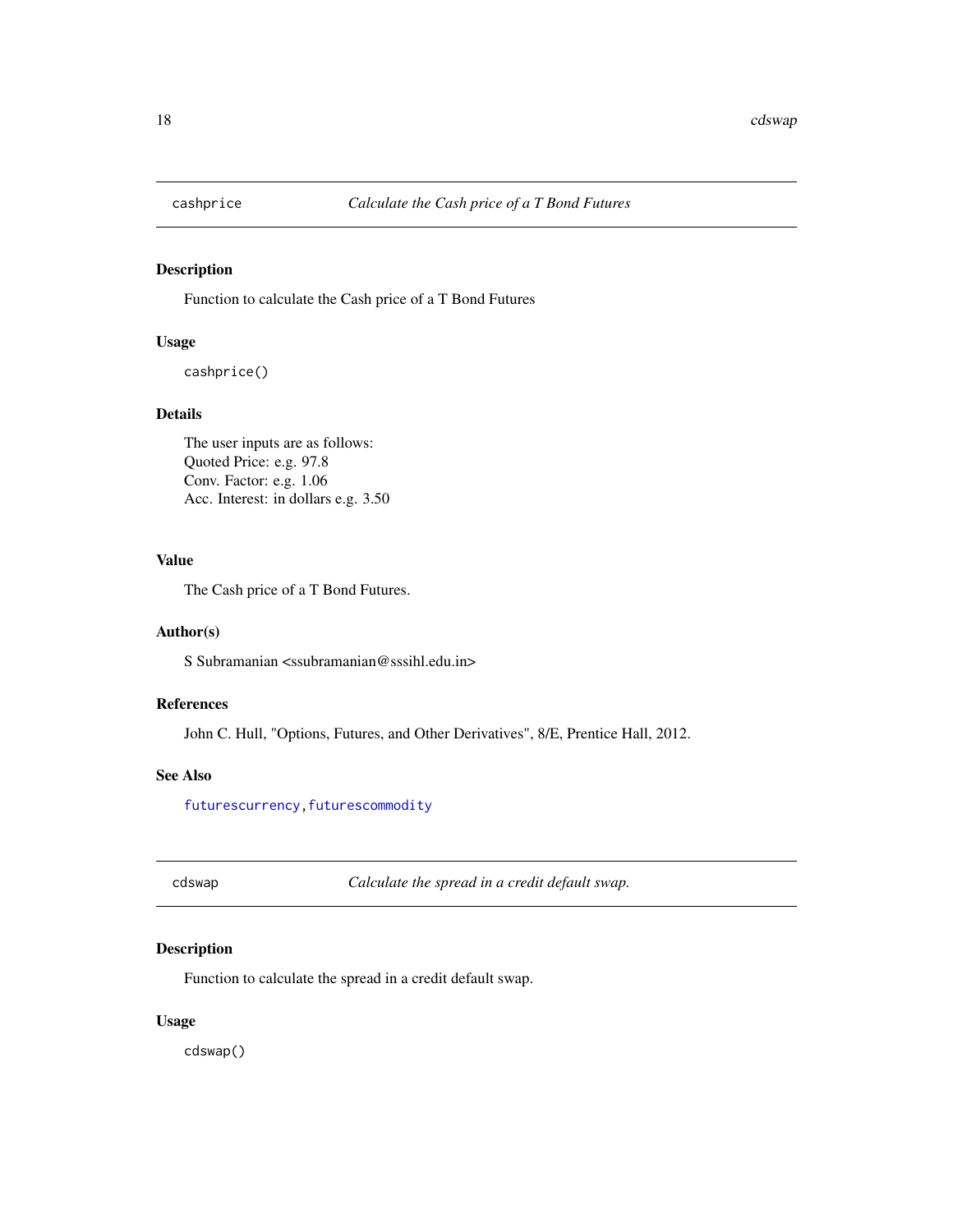### <span id="page-18-0"></span>curswapvalue 19

### Details

The user inputs are as follows: Notional: to be entered in numbers for e.g. 1000000 Risk free rate: entered in decimals for e.g. 0.05 for 5 per cent Maturity in yrs: entered for e.g. 5 for 5 years Probability of Default: entered in decimals for e.g. 0.02 for 2 per cent Default assumption: chosen amongst End of Q1/End of half year/End of Q3/End of Year recovery rate: Clicking on "+/-" incrases/decreases the recovery rate.

#### Value

The spread in a credit default swap.

### Author(s)

S Subramanian <ssubramanian@sssihl.edu.in>

#### References

John C. Hull, "Options, Futures, and Other Derivatives", 8/E, Prentice Hall, 2012.

#### See Also

[curswapvalue](#page-18-1)[,cdswap](#page-17-1)

<span id="page-18-1"></span>curswapvalue *Calculate the value of a fixed-fixed currency swap.*

#### Description

Function to calculate the value of a fixed-fixed currency swap.

#### Usage

curswapvalue()

### Details

The user inputs are as follows:

Notional(Home): to be entered in numbers for e.g. 1000000 Payment rate (Home): entered in decimalsfor e.g. 0.05 for 5 per cent Interest rate (Home): entered in decimalsfor e.g. 0.05 for 5 per cent Notional(Foreign): to be entered in numbers for e.g. 1200000 Payment rate (Foreign): entered in decimals for e.g. 0.05 for 5 per cent Interest rate (Foreign): entered in decimals for e.g. 0.05 for 5 per cent Months for first payment: enter 3 for 3 months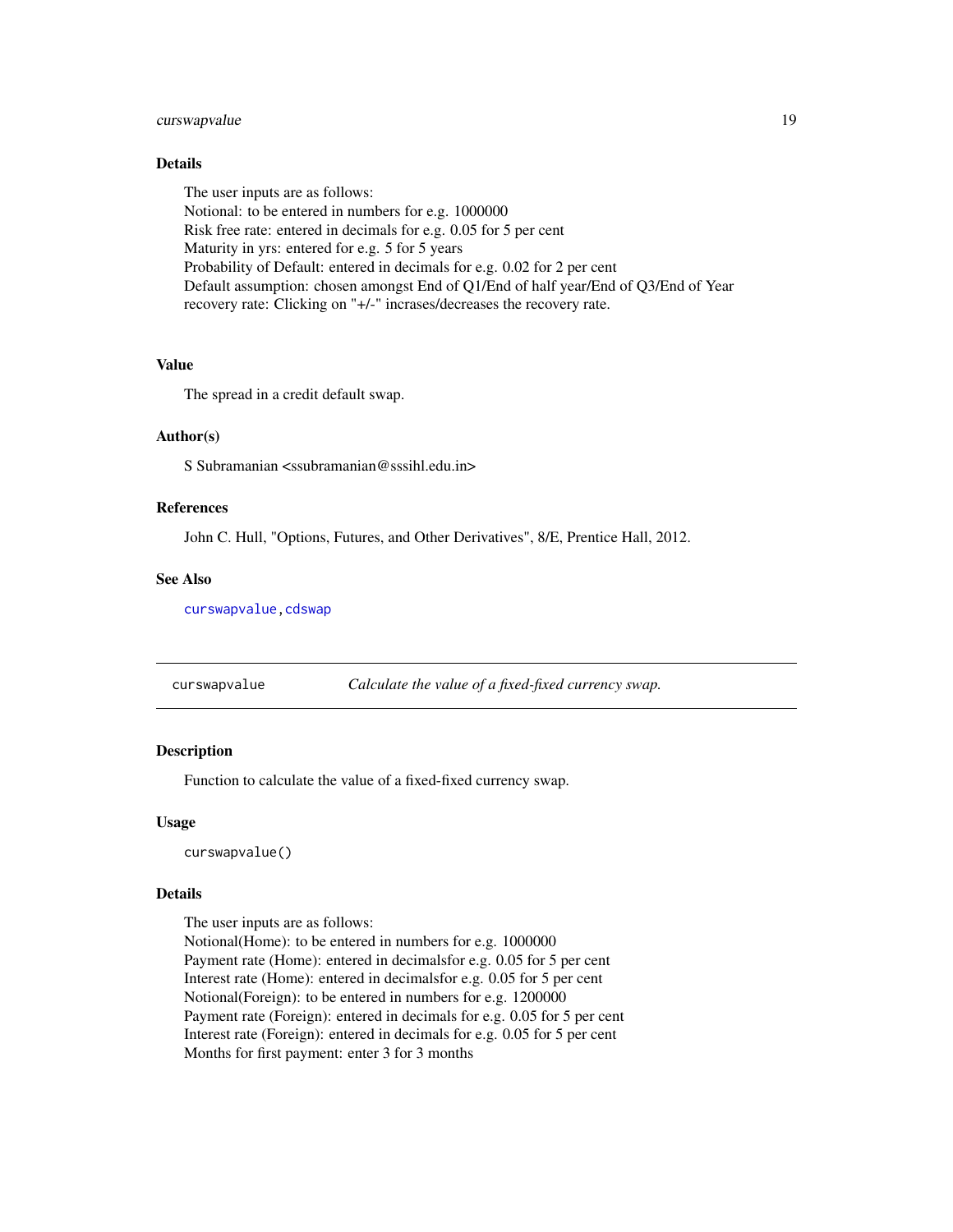<span id="page-19-0"></span>Spot exchange rate: units of home currency per unit of foreign currency. e.g. 1.5 dollars per pound is entered as 1.5

Frequency of spot rates: chosen amongst continuous/quarterly/semi-annual/annual

Number of periods: corresponds to settlement frequency. for e.g. if settlement frequency is chosen as semi-annual, a value of 3 (Number of periods) means three semi-annums. Settlement frequency: chosen amongst quarterly/semi-annual/annual

### Value

The Value of a fixed-fixed currency swap.

#### Author(s)

S Subramanian <ssubramanian@sssihl.edu.in>

#### References

John C. Hull, "Options, Futures, and Other Derivatives", 8/E, Prentice Hall, 2012.

### See Also

[irswapvalue](#page-35-1)[,cdswap](#page-17-1)

durcoupon *Plot the relationship between duration and coupon rate of a bond.*

### Description

Function to Plot the relationship between duration and coupon rate of a bond.

#### Usage

durcoupon()

#### Details

The user inputs are as follows: Discount Rate ( Maturity (Yrs) Clicking on "+/-" increases/decreases the values of the above two inputs

#### Value

A Plot of the reltionship between duration and coupon rate of a bond.

#### Author(s)

S Subramanian <ssubramanian@sssihl.edu.in>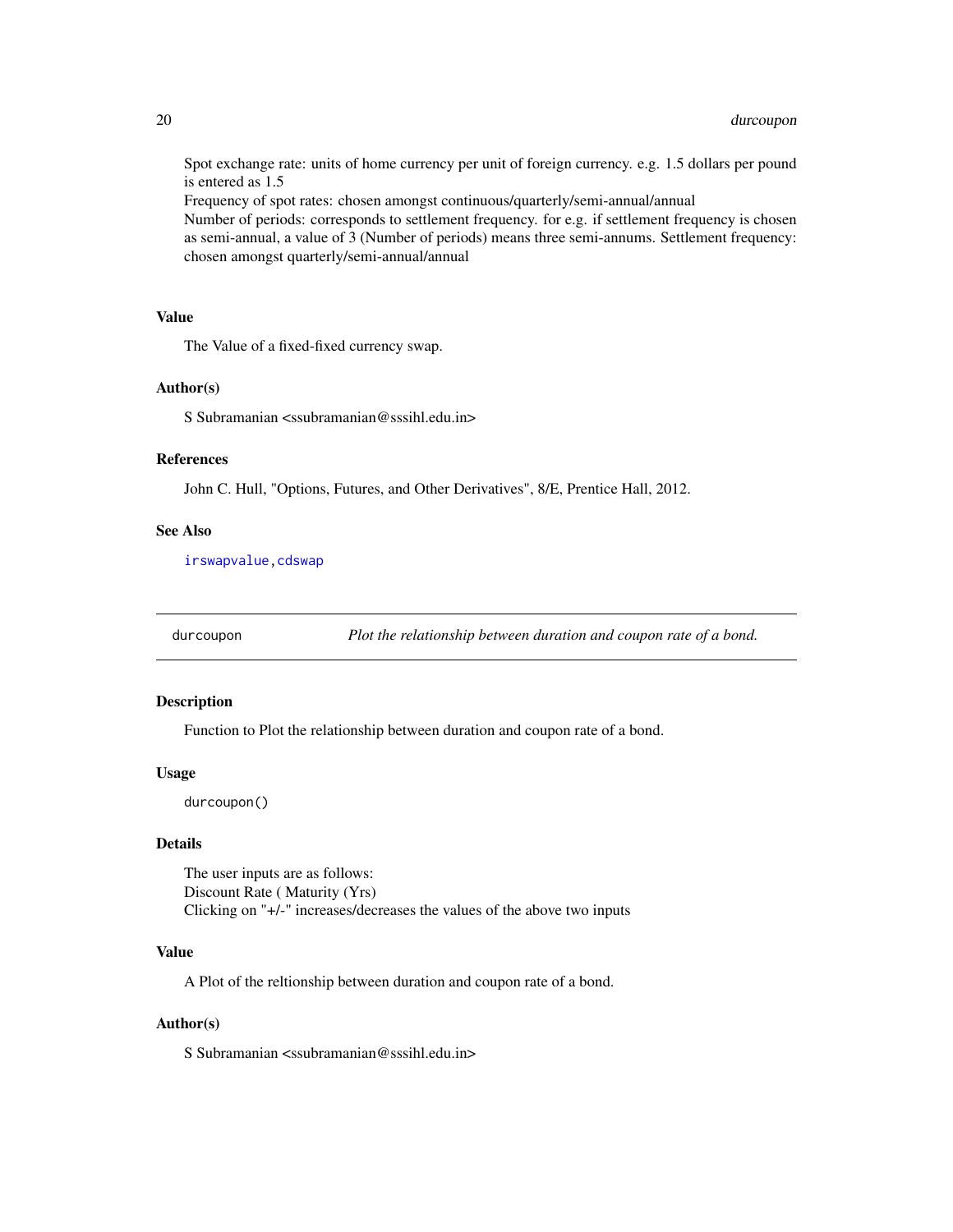### <span id="page-20-0"></span>durmaturity 21

### References

John C. Hull, "Options, Futures, and Other Derivatives", 8/E, Prentice Hall, 2012.

### See Also

[bondchange](#page-5-1)[,bondprice](#page-11-1)

durmaturity *Plot the relationship between duration and maturity of a bond.*

### Description

Function to Plot the relationship between duration and maturity of a bond.

#### Usage

durmaturity()

### Details

The user inputs are as follows: Coupon ( Discount rate (or yield) ( Clicking on "+/-" increases/decreases the values of the above two inputs.

### Value

A Plot of the reltionship between duration and maturity of a bond.

#### Author(s)

S Subramanian <ssubramanian@sssihl.edu.in>

#### References

John C. Hull, "Options, Futures, and Other Derivatives", 8/E, Prentice Hall, 2012.

### See Also

[bondchange](#page-5-1)[,bondprice](#page-11-1)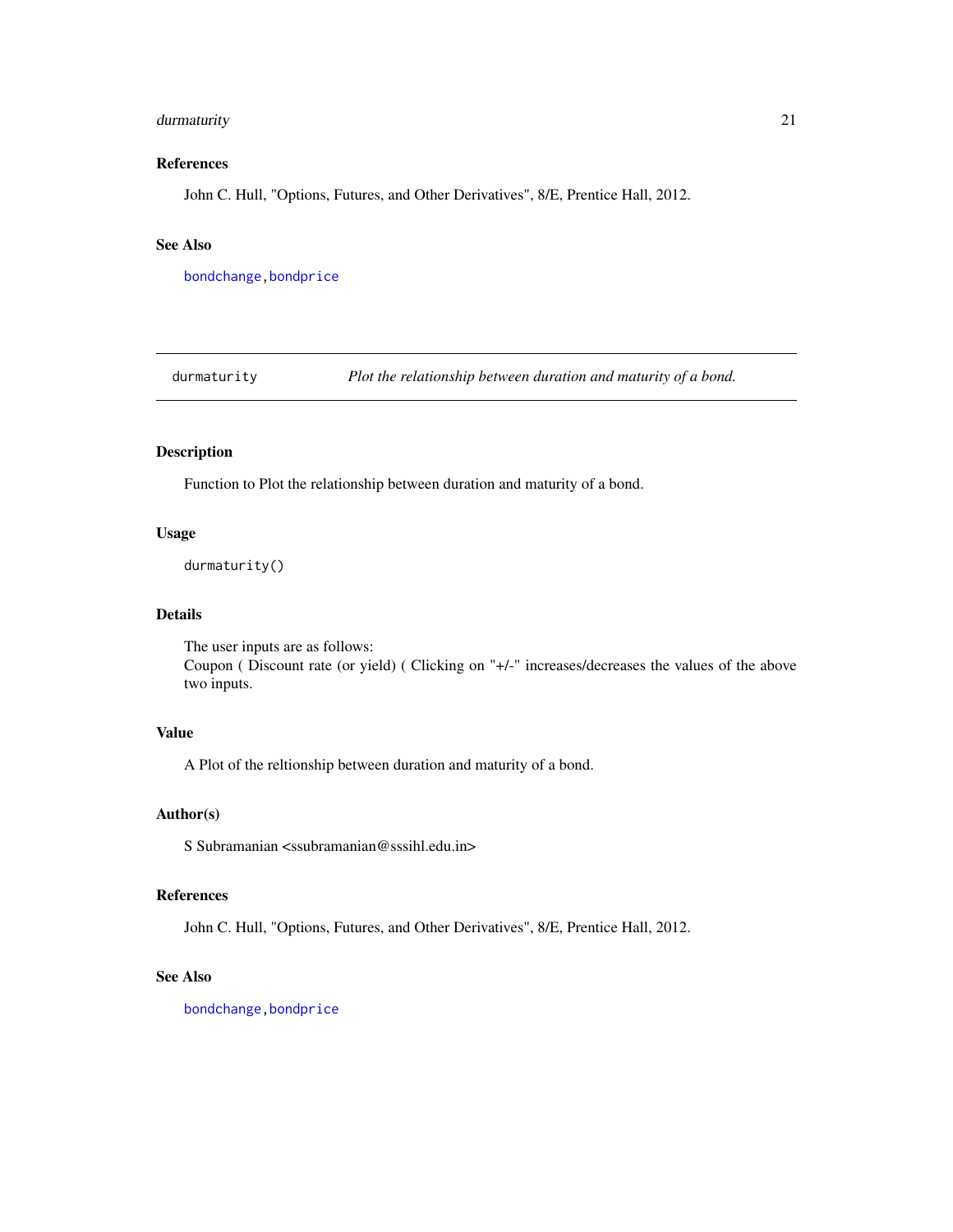<span id="page-21-0"></span>

Function to Plot the relationship between duration and yield of a bond.

### Usage

duryield()

### Details

The user inputs are as follows: Coupon ( Maturity (Yrs) Clicking on "+/-" increases/decreases the values of the above two inputs.

### Value

A Plot of the reltionship between duration and yield of a bond.

#### Author(s)

S Subramanian <ssubramanian@sssihl.edu.in>

### References

John C. Hull, "Options, Futures, and Other Derivatives", 8/E, Prentice Hall, 2012.

#### See Also

[bondchange](#page-5-1)[,bondprice](#page-11-1)

eurodollar *Calculate the value of a eurodollar futures contract price from the CME IMM Quote.*

#### Description

Function to calculate value of a eurodollar futures contract price for notional of 1 mn from the CME IMM Quote.

#### Usage

eurodollar()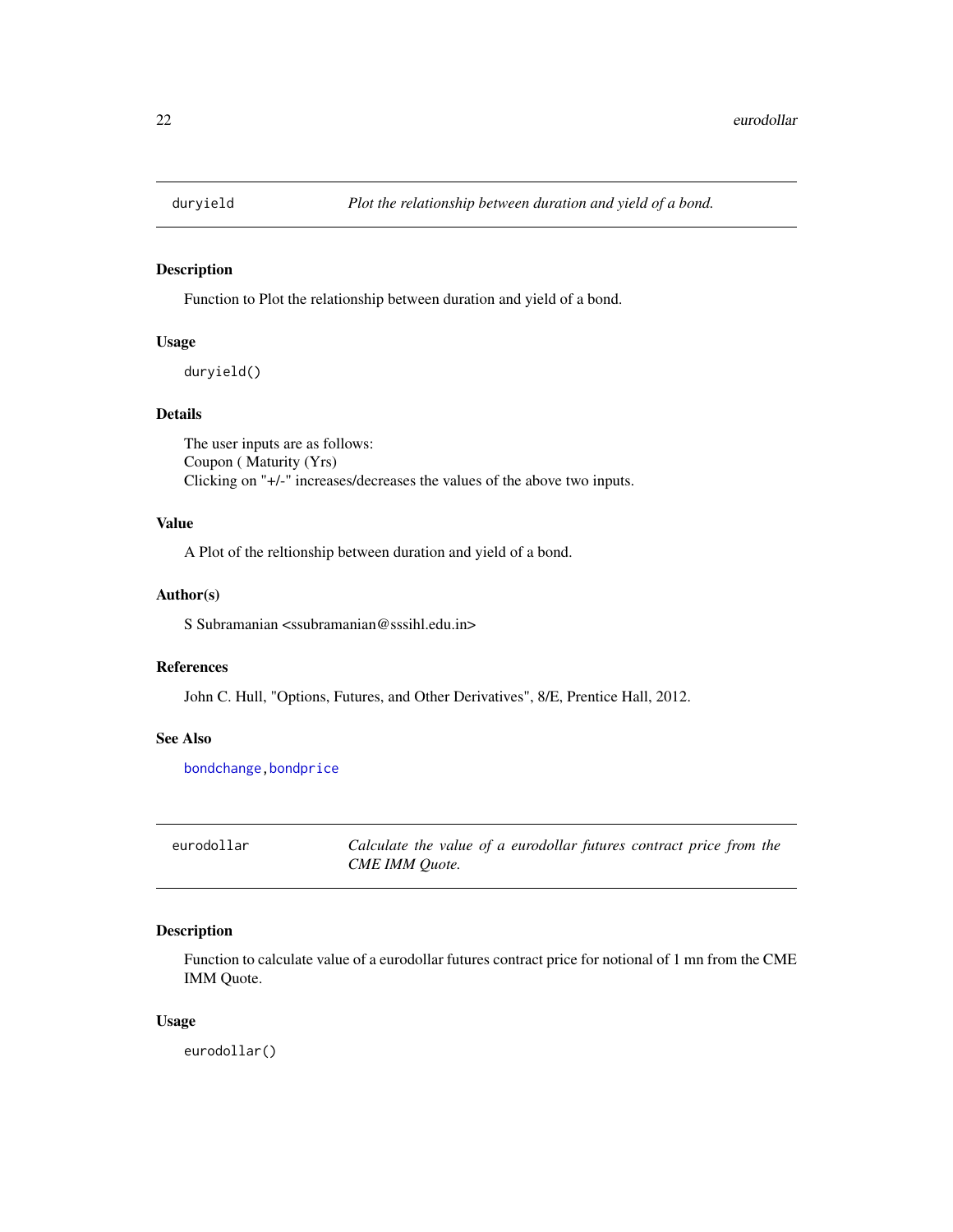### <span id="page-22-0"></span>floortreegui 23

### Details

The user inputs are as follows: CME Quote: e.g. 97.8

#### Value

The value of a eurodollar futures contract price for notional of 1 mn from the CME IMM Quote.

#### Author(s)

S Subramanian <ssubramanian@sssihl.edu.in>

### References

John C. Hull, "Options, Futures, and Other Derivatives", 8/E, Prentice Hall, 2012.

### See Also

[futurescurrency](#page-28-1), futurescommodity

<span id="page-22-1"></span>floortreegui *Plot a Floor Tree*

#### Description

Function to plot a Floor Tree

#### Usage

floortreegui()

#### Details

The user inputs are as follows: Face Value: to be entered in numbers for e.g. 120.50

Strike: to be entered in numbers for e.g. 110.50

Rate per annum: to be entered in percent. For e.g. enter 5.0 for 5 percent

u: up move factor- to be entered in decimals. For e.g. 1.25

d: down move factor- to be entered in decimals. For e.g. 0.80

q: probability of up move- to be entered in decimals. For e.g. 0.60

Coupon: to be entered in percent. For e.g. enter 5.0 for 5 percent

Floor Maturity: Clicking on the '+' and '-' respectively increases and decreases the value.

Plot type: chosen between Floor tree / Rate tree

### Value

A plot of Floor Tree with user specified parameters.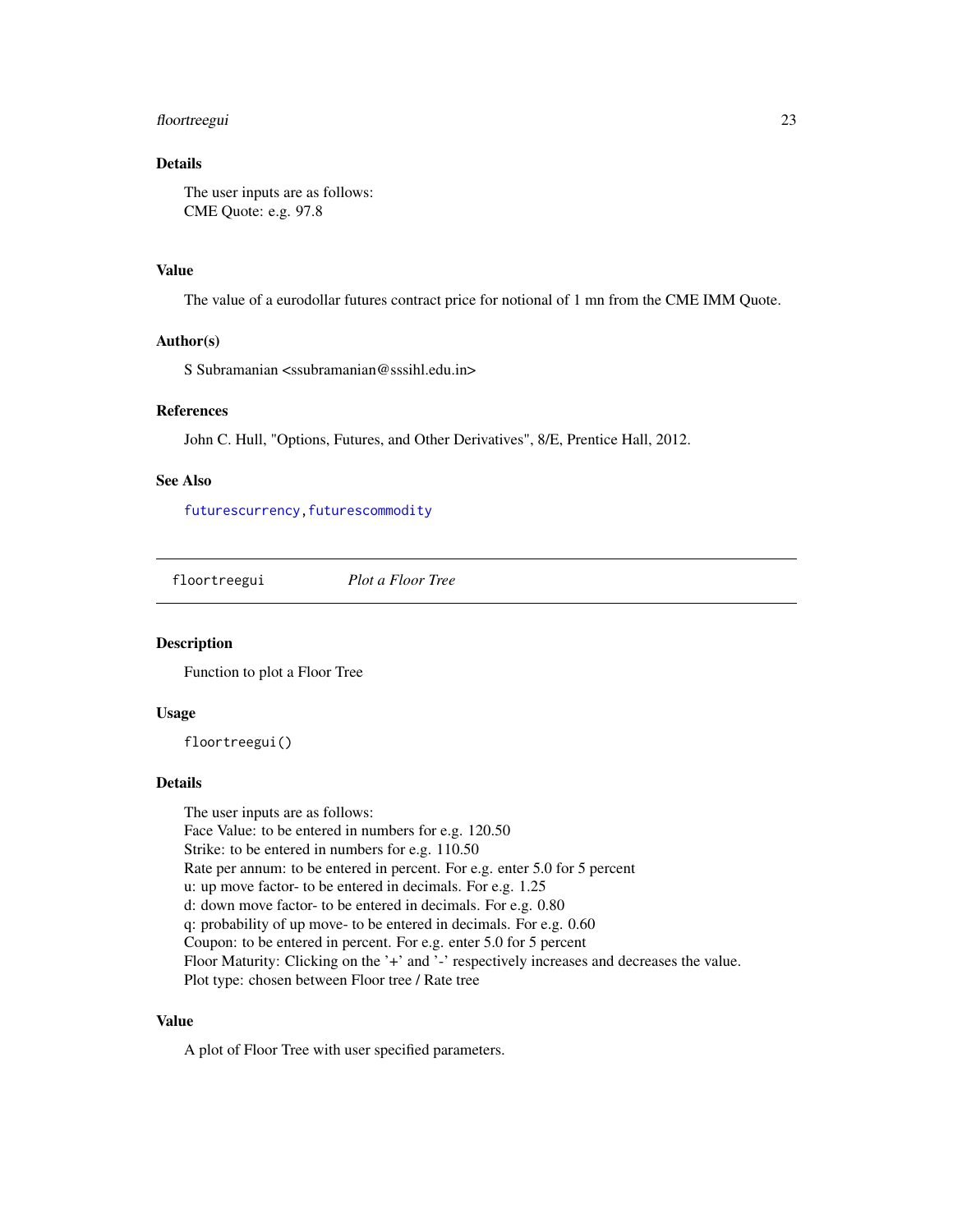#### <span id="page-23-0"></span>Author(s)

S Subramanian <ssubramanian@sssihl.edu.in>

#### References

David G. Luenberger, "Investment Science", 2/E, Oxford University Press, 2013.

#### See Also

[ratetreegui](#page-42-1)[,captreegui](#page-16-1)

<span id="page-23-1"></span>forwardcommodity *Calculate the forward value of a commodity.*

### Description

Function to calculate the forward value of a commodity.

#### Usage

forwardcommodity()

### Details

The user inputs are as follows: Spot: entered in decimals. For e.g. 105.50 Risk free Rate: entered in decimals. For e.g. 5 per cent is entered as 0.05 Maturity: entered in number of years. For e.g. half year is 0.5 Convenience yield: entered in decimals. e.g. enter 0.02 for 2 per cent.Storage cost(s): entered with comma separation if it is in cash and occuring at multiple times e.g. 2.50, 3.0. If it is in yield terms, it is entered in decimals. e.g. enter 0.02 for 2 per cent Storage time(s): entered with comma separation e.g.  $0.25,0.50$  for 3 months and 6 months Type of Income: chosen between yield/cash

#### Value

The forward value of a commodity.

#### Author(s)

S Subramanian <ssubramanian@sssihl.edu.in>

#### References

John C. Hull, "Options, Futures, and Other Derivatives", 8/E, Prentice Hall, 2012.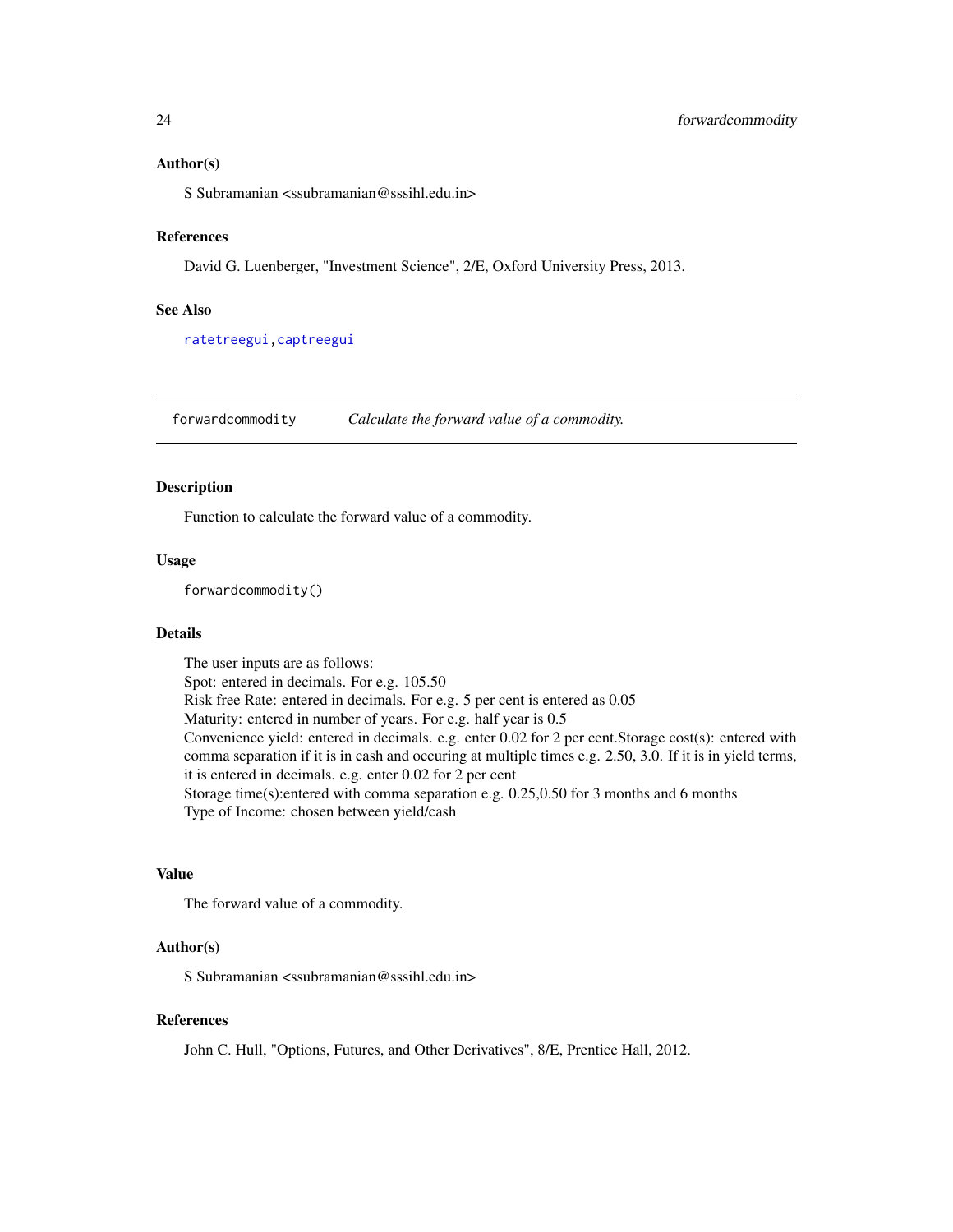### <span id="page-24-0"></span>forwardcurrency 25

### See Also

[forwardcurrency](#page-24-1)[,forwardstock](#page-25-1)

<span id="page-24-1"></span>forwardcurrency *Calculate the forward value of a currency.*

### Description

Function to calculate the forward value of a currency.

#### Usage

forwardcurrency()

### Details

The user inputs are as follows:

Spot: entered in decimals. For e.g. 105.50

Risk free Rate: entered in decimals. For e.g. 5 per cent is entered as 0.05 Maturity: entered in number of years. For e.g. half year is 0.5 Foreign Interest(s): entered with comma separation if it is in cash and occuring at multiple times e.g. 2.50, 3.0. If it is in yield terms, it is entered in decimals. e.g. 0.02 for 2 per cent Interest time(s):entered with comma separation e.g. 0.25,0.50 for 3 months and 6 months Type of Income: chosen between yield/cash

### Value

The forward value of a currency.

#### Author(s)

S Subramanian <ssubramanian@sssihl.edu.in>

#### References

John C. Hull, "Options, Futures, and Other Derivatives", 8/E, Prentice Hall, 2012.

#### See Also

[forwardstock](#page-25-1), forwardcommodity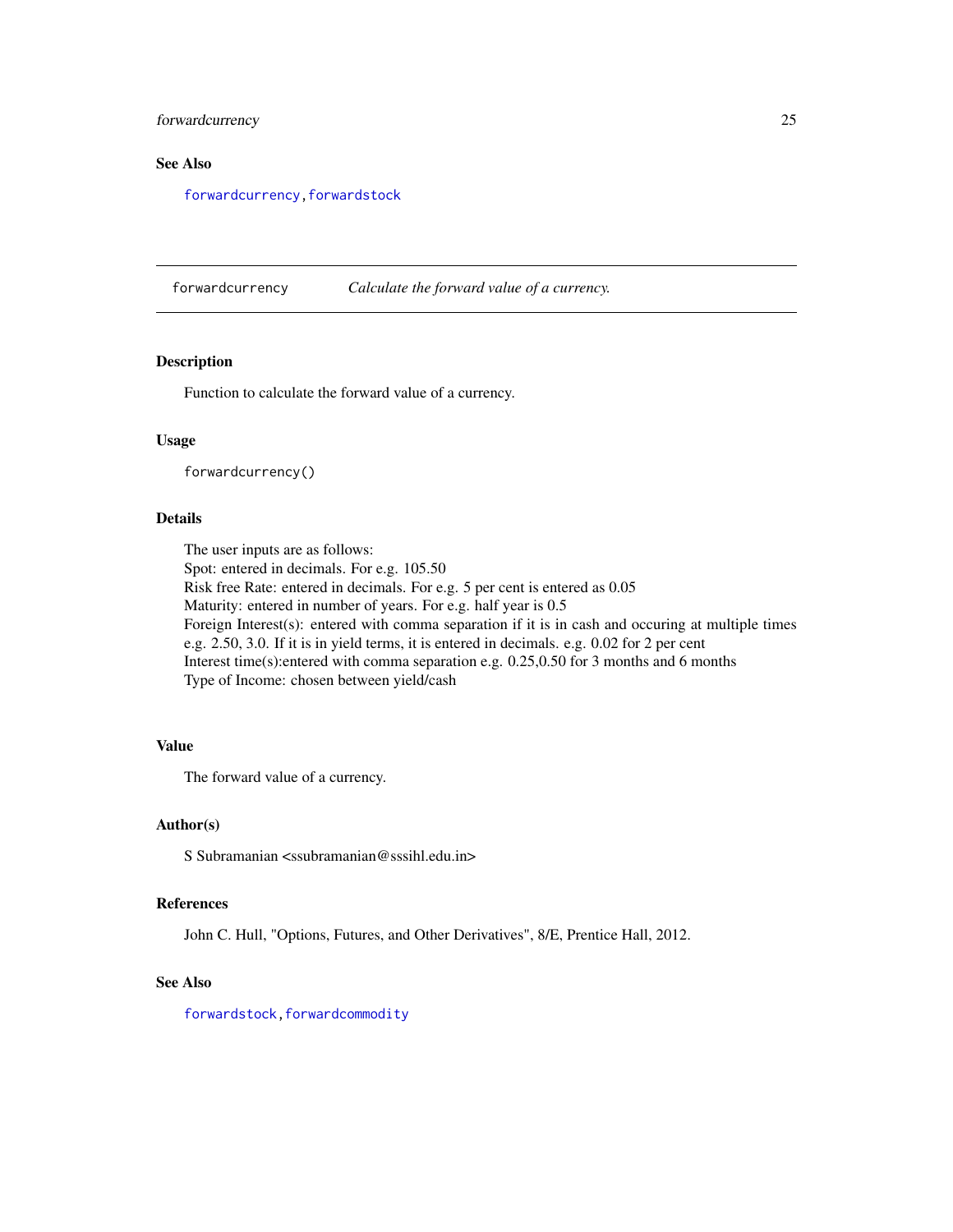<span id="page-25-1"></span><span id="page-25-0"></span>

Function to calculate the forward value of a stock.

### Usage

forwardstock()

#### Details

The user inputs are as follows: Spot: entered in decimals. For e.g. 105.50 Risk free Rate: entered in decimals. For e.g. 5 per cent is entered as 0.05 Maturity: entered in number of years. For e.g. half year is 0.5 Dividend(s): entered with comma separation if it is in cash and occuring at multiple times e.g. 2.50, 3.0. If it is in yield terms, it is entered in decimals. e.g. 0.02 for 2 per cent Dividend time(s):entered with comma separation e.g. 0.25,0.50 for dividends in 3 months and 6 months Type of Income: chosen between yield/cash

### Value

The forward value of a stock.

### Author(s)

S Subramanian <ssubramanian@sssihl.edu.in>

#### References

John C. Hull, "Options, Futures, and Other Derivatives", 8/E, Prentice Hall, 2012.

#### See Also

[forwardcurrency](#page-24-1), forwardcommodity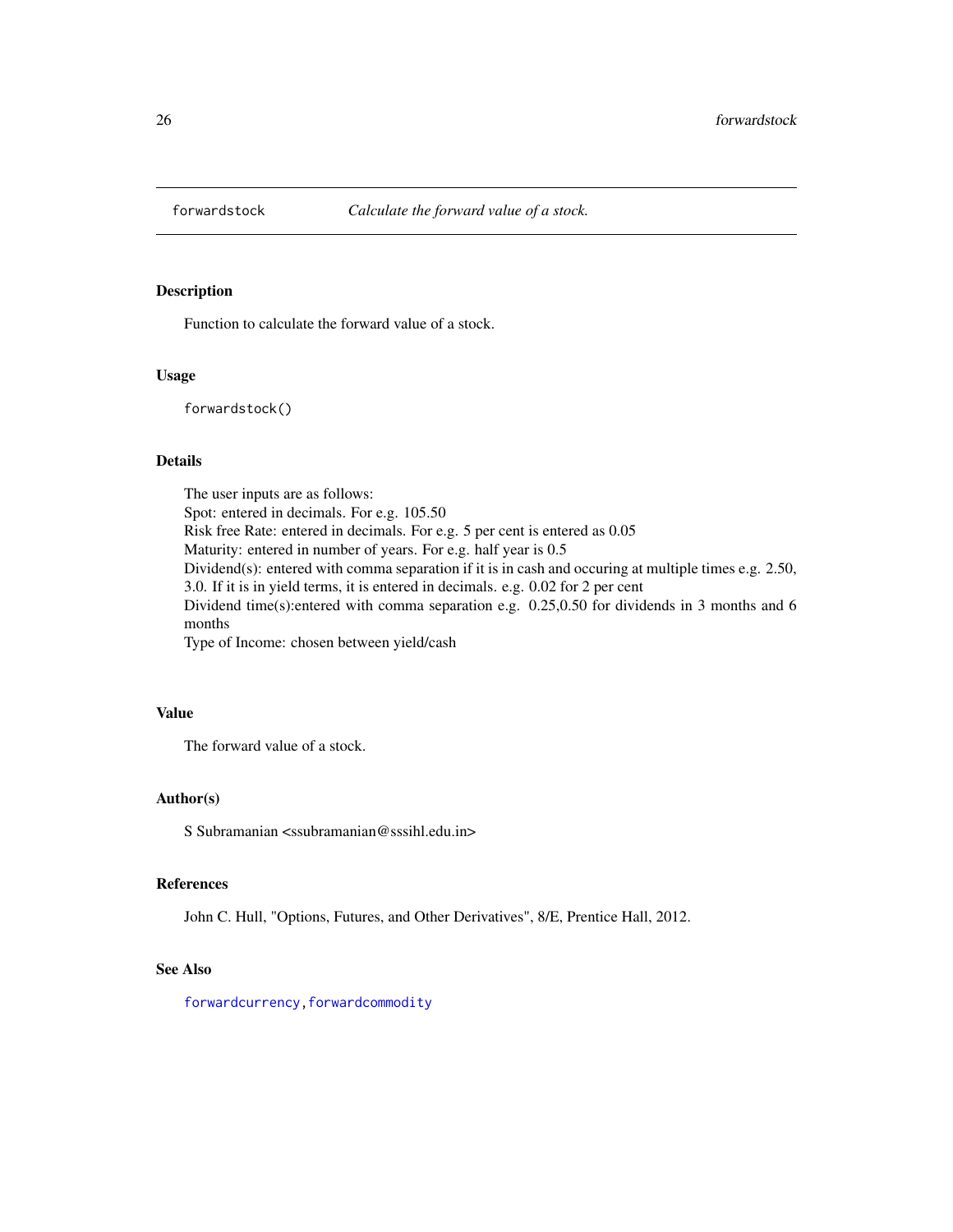Function to Calculate the forward rate.

#### Usage

fra()

### Details

The user inputs are as follows:

Months1: number of months for the loan period to begin- enter 3 for 3 months Rate1: enter in decimals. For e.g. 5 Months2: number of months for the loan period to end- enter 6 for 6 months

Rate2: enter in decimals. For e.g. 8 Frequency of spot rates: chosen between Continuous and Loan period

### Value

The forward rate of interest.

#### Author(s)

S Subramanian  $\langle$ ssubramanian@sssihl.edu.in>

### References

John C. Hull, "Options, Futures, and Other Derivatives", 8/E, Prentice Hall, 2012.

### See Also

[forwardcurrency](#page-24-1), forwardcommodity

<span id="page-26-1"></span><span id="page-26-0"></span>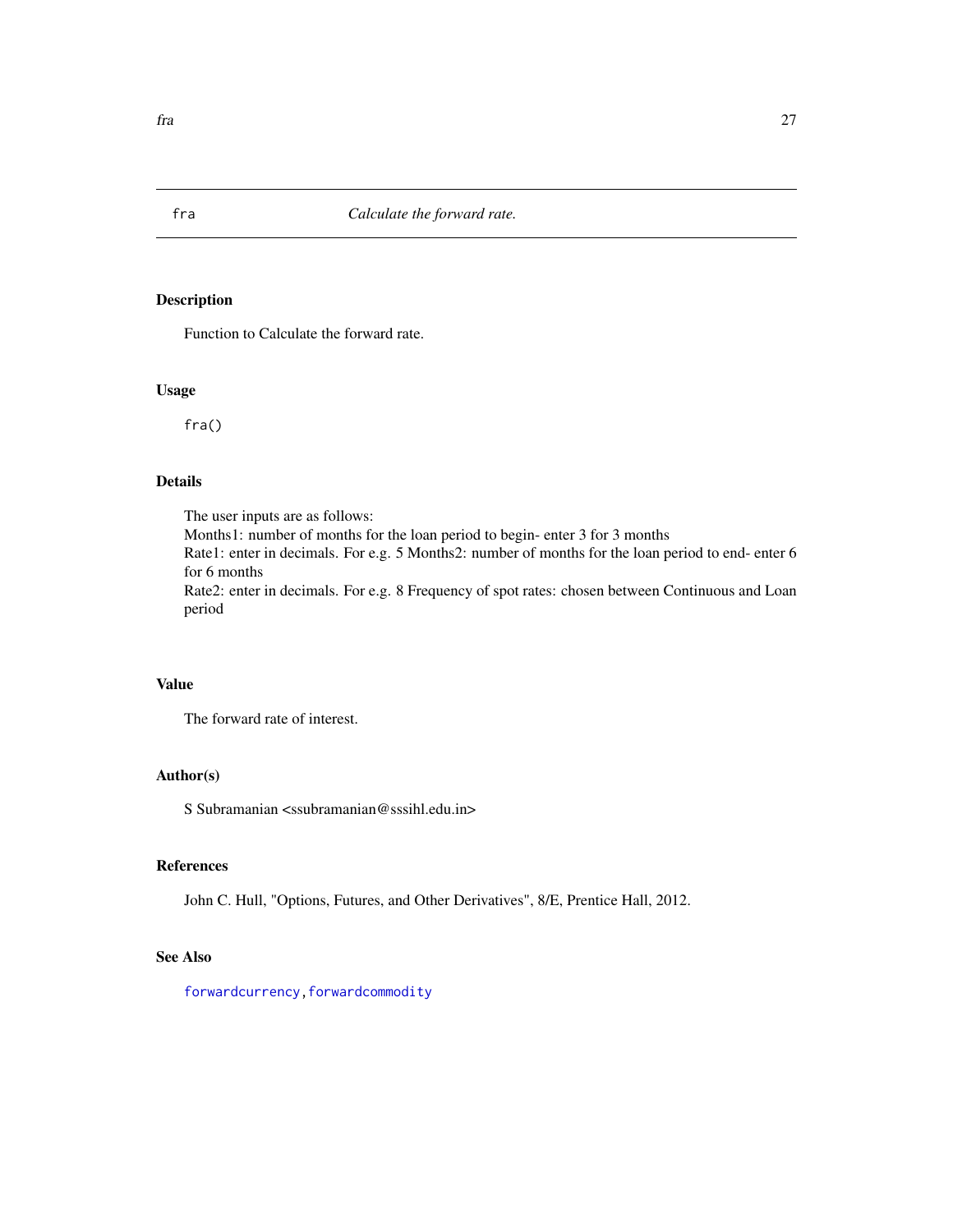<span id="page-27-0"></span>

Function to Calculate value of a forward rate agreement.

#### Usage

fravalue()

### Details

The user inputs are as follows: Notional: enter notional value of FRA. e.g. 1 mn is entered as 1000000 Fixed Rate: enter in decimals. For e.g. 5 Fwd Rate: enter in decimals. For e.g. 8 Months1: number of months for the loan period to begin- enter 3 for 3 months Months2: number of months for the loan period to end- enter 6 for 6 months

### Value

The value of a forward rate agreement.

#### Author(s)

S Subramanian <ssubramanian@sssihl.edu.in>

### References

John C. Hull, "Options, Futures, and Other Derivatives", 8/E, Prentice Hall, 2012.

#### See Also

[fra](#page-26-1)

<span id="page-27-1"></span>futurescommodity *Calculate the value of a commodity futures.*

### Description

Function to calculate the value of a commodity futures.

#### Usage

futurescommodity()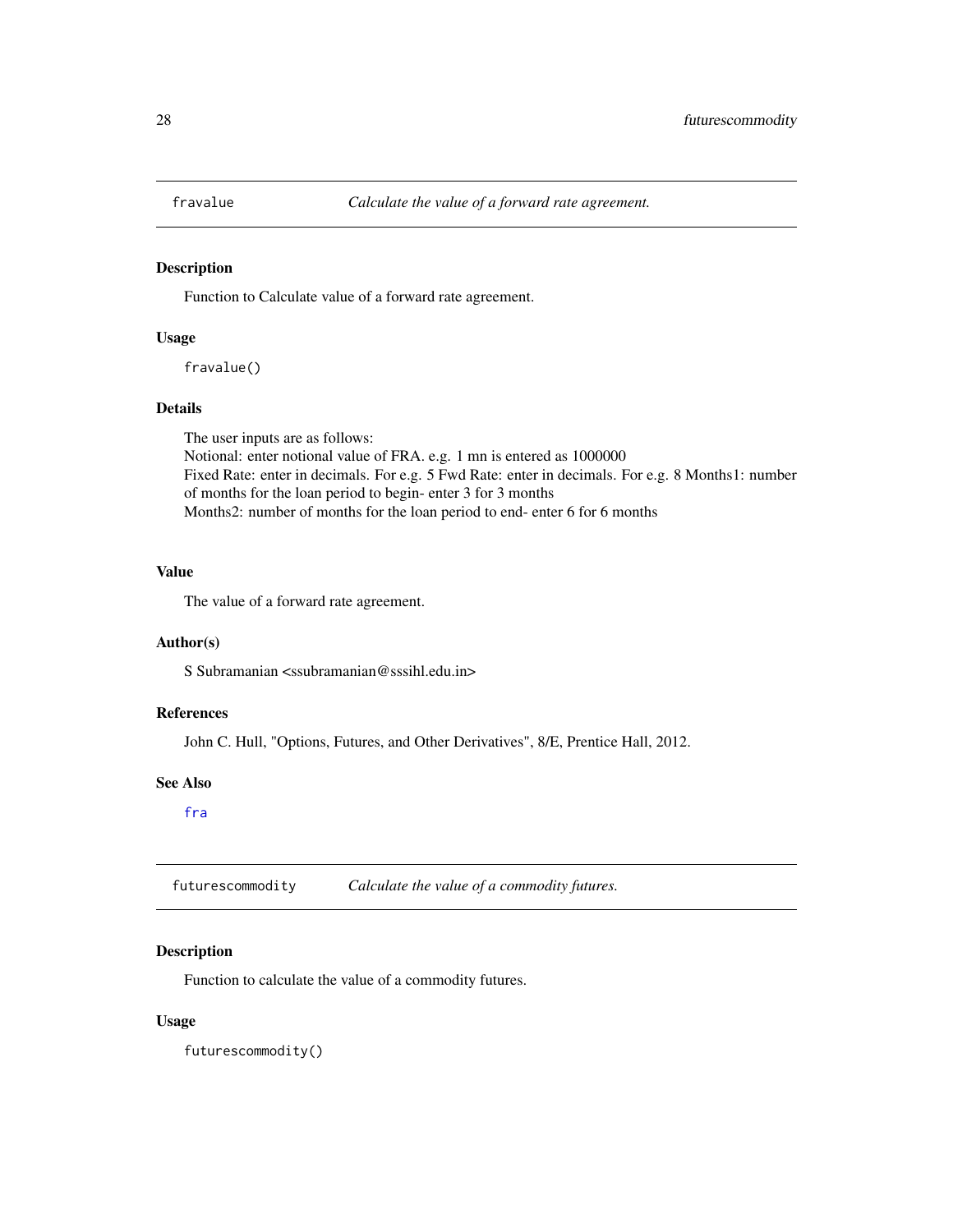### <span id="page-28-0"></span>futurescurrency 29

### Details

The user inputs are as follows: Spot: entered in decimals. For e.g. 105.50 Risk free Rate: entered in decimals. For e.g. 5 per cent is entered as 0.05 Maturity: entered in number of years. For e.g. half year is 0.5 Convenience yield: entered in decimals. e.g. 0.02 for 2 per cent.Storage cost(s): entered with comma separation if it is in cash and occuring at multiple times e.g. 2.50, 3.0. If it is in yield terms, it is entered in decimals. e.g. 0.02 for 2 per cent Storage time(s):entered with comma separation e.g. 0.25,0.50 for 3 months and 6 months Type of Income: chosen between yield/cash

#### Value

The value of a commodity futures.

### Author(s)

S Subramanian <ssubramanian@sssihl.edu.in>

#### References

John C. Hull, "Options, Futures, and Other Derivatives", 8/E, Prentice Hall, 2012.

#### See Also

[futurescurrency](#page-28-1), futuresstock

<span id="page-28-1"></span>futurescurrency *Calculate the value of a currency futures.*

#### Description

Function to calculate the value of a currency futures.

#### Usage

futurescurrency()

#### Details

The user inputs are as follows: Spot: entered in decimals. For e.g. 105.50 Risk free Rate: entered in decimals. For e.g. 5 per cent is entered as 0.05 Maturity: entered in number of years. For e.g. half year is 0.5 Foreign Interest(s): entered with comma separation if it is in cash and occuring at multiple times e.g. 2.50, 3.0. If it is in yield terms, it is entered in decimals. e.g. 0.02 for 2 per cent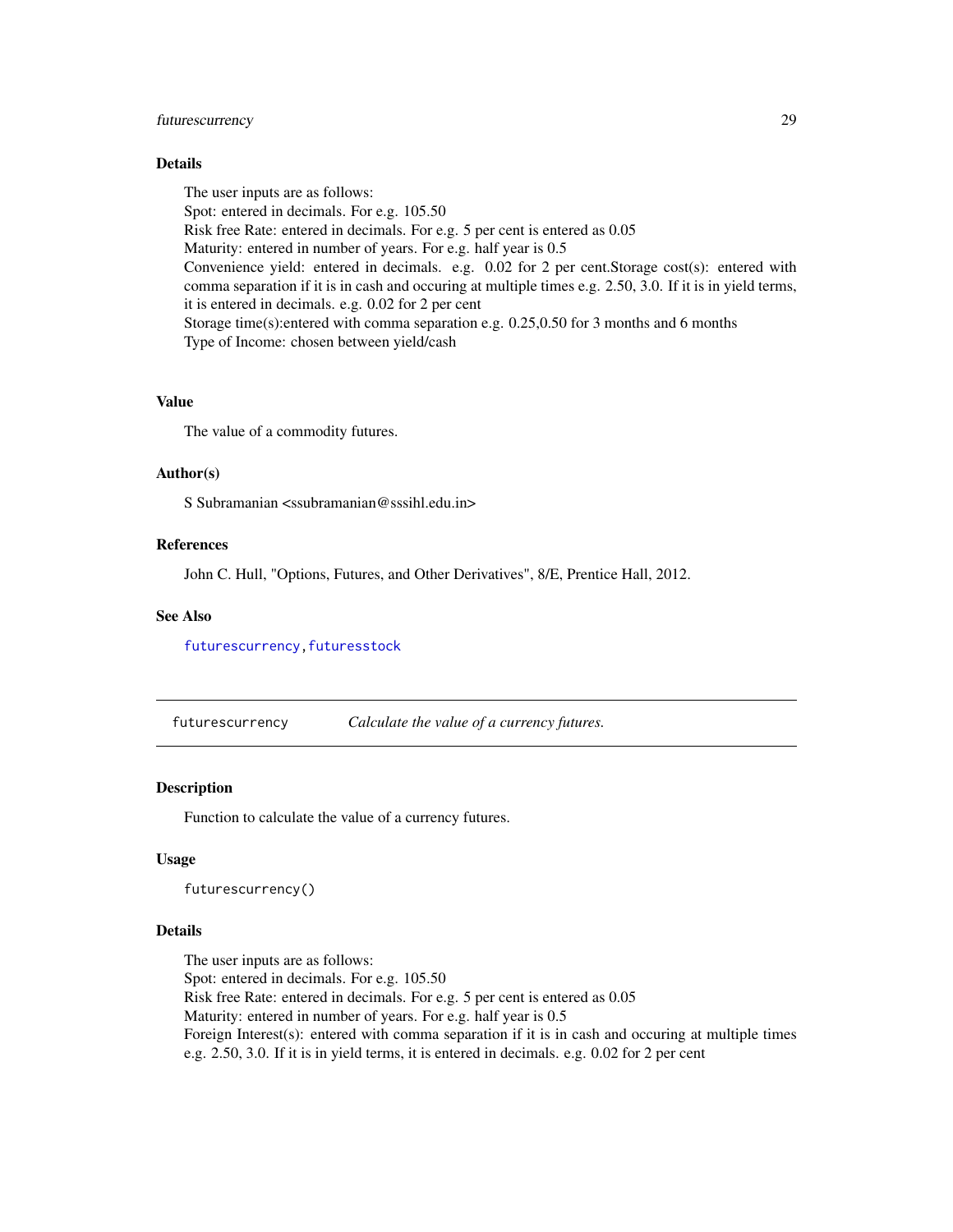#### 30 futuresstock

Interest time(s):entered with comma separation e.g. 0.25,0.50 for 3 months and 6 months Type of Income: chosen between yield/cash

#### Value

The value of a currency futures.

### Author(s)

S Subramanian <ssubramanian@sssihl.edu.in>

#### References

John C. Hull, "Options, Futures, and Other Derivatives", 8/E, Prentice Hall, 2012.

#### See Also

[futuresstock](#page-29-1), futurescommodity

<span id="page-29-1"></span>futuresstock *Calculate the value of a stock futures.*

### Description

Function to calculate the value of a stock futures.

#### Usage

futuresstock()

#### Details

The user inputs are as follows: Spot: entered in decimals. For e.g. 105.50 Risk free Rate: entered in decimals. For e.g. 5 per cent is entered as 0.05 Maturity: entered in number of years. For e.g. half year is 0.5 Dividend(s): entered with comma separation if it is in cash and occuring at multiple times e.g. 2.50, 3.0. If it is in yield terms, it is entered in decimals. e.g. 0.02 for 2 per cent Dividend time(s):entered with comma separation e.g. 0.25,0.50 for dividends in 3 months and 6 months Type of Income: chosen between yield/cash

#### Value

The value of a stock futures.

<span id="page-29-0"></span>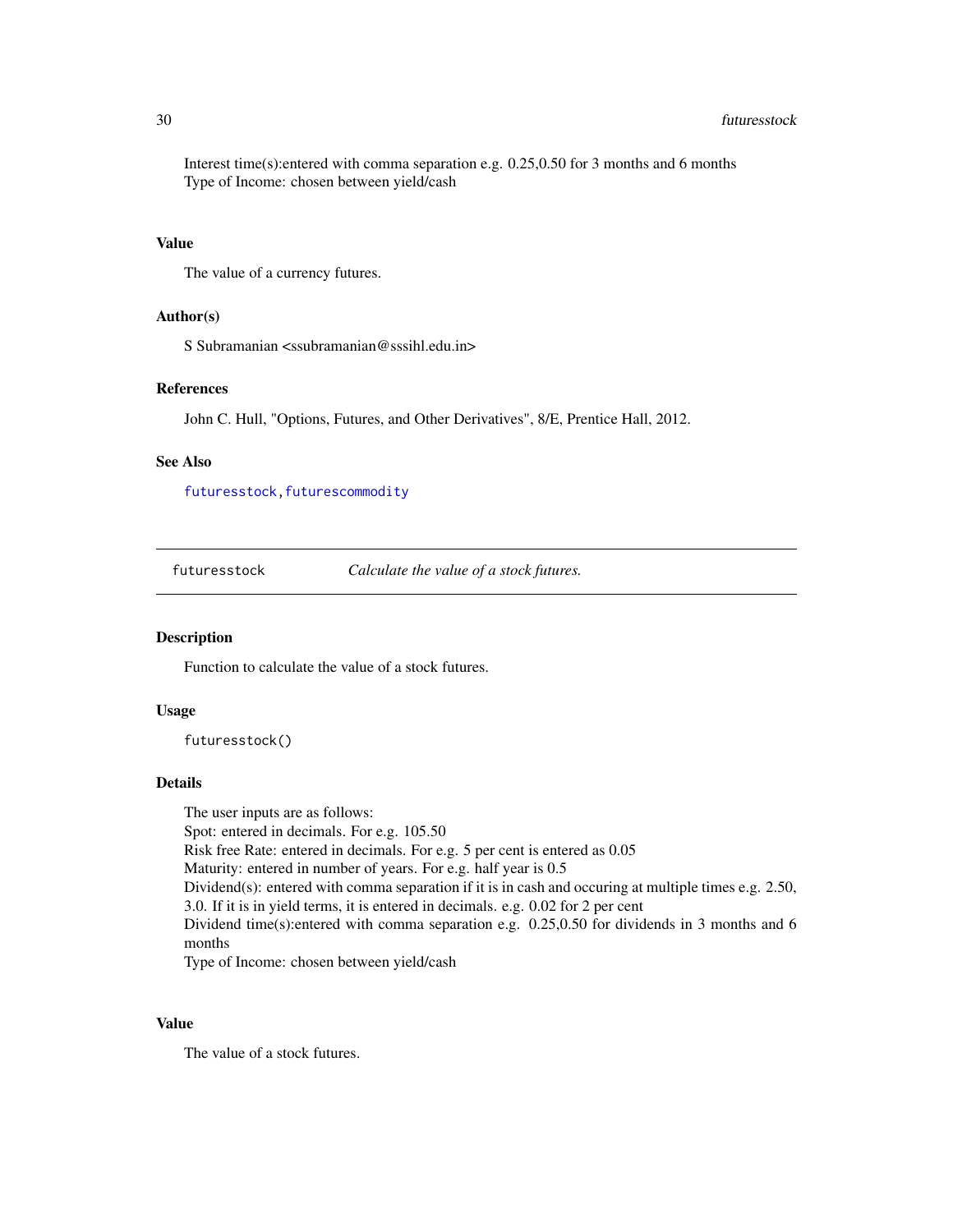### <span id="page-30-0"></span>Author(s)

S Subramanian <ssubramanian@sssihl.edu.in>

#### References

John C. Hull, "Options, Futures, and Other Derivatives", 8/E, Prentice Hall, 2012.

#### See Also

[futurescurrency](#page-28-1), futurescommodity

<span id="page-30-1"></span>

#### fv *Calculate the future value of an amount.*

#### Description

Function to calculate the future value of an amount.

### Usage

 $f(v()$ 

### Details

The user inputs are as follows: Present Value: entered in decimals. For e.g. 105.50 Rate: entered in decimals. For e.g. 5 per cent is entered as 0.05 Time: entered in number of years. For e.g. half year is 0.5 Compounding frequency: chosen amongst continuous/Quarterly/Semi-annual/Annual

#### Value

The future value of an amount.

#### Author(s)

S Subramanian <ssubramanian@sssihl.edu.in>

#### References

John C. Hull, "Options, Futures, and Other Derivatives", 8/E, Prentice Hall, 2012.

### See Also

[fvann](#page-31-2)[,pv](#page-39-1)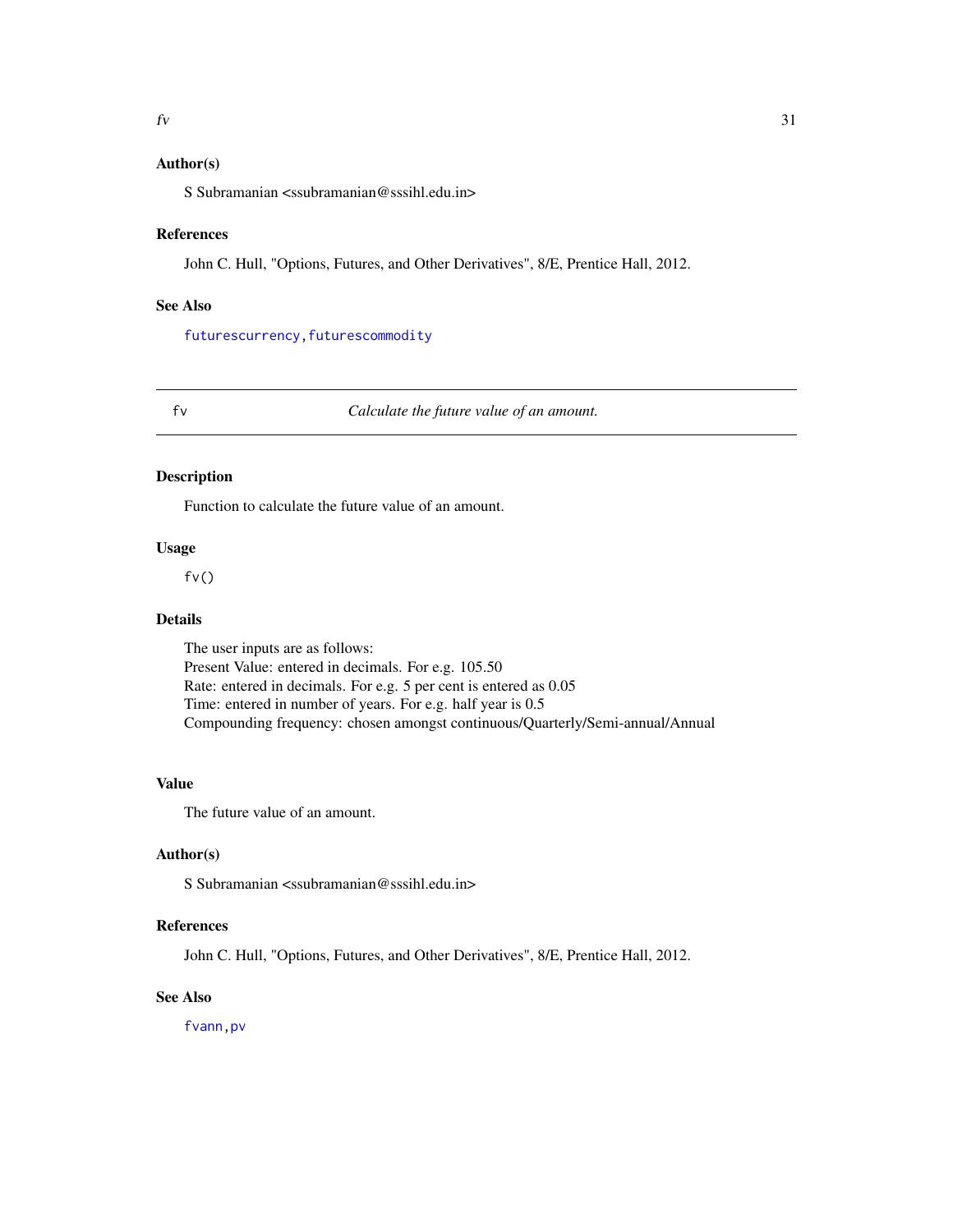<span id="page-31-2"></span><span id="page-31-0"></span>

Function to calculate the future value of an annuity.

#### Usage

fvann()

### Details

The user inputs are as follows: Installment: entered in decimals. For e.g. 105.50 Rate: entered in decimals. For e.g. 5 per cent is entered as 0.05 Time: entered in number of years. For e.g. half year is 0.5 Payment frequency: chosen amongst Monthly/Quarterly/Semi-annual/Annual

#### Value

The future value of an annuity.

#### Author(s)

S Subramanian <ssubramanian@sssihl.edu.in>

### References

John C. Hull, "Options, Futures, and Other Derivatives", 8/E, Prentice Hall, 2012.

#### See Also

[pvann](#page-40-1)[,fv](#page-30-1)

<span id="page-31-1"></span>GBMPaths *Simulate and plot Geometric Brownian Motion path(s)*

#### Description

Function to simulate and plot Geometric Brownian Motion path(s)

#### Usage

GBMPaths()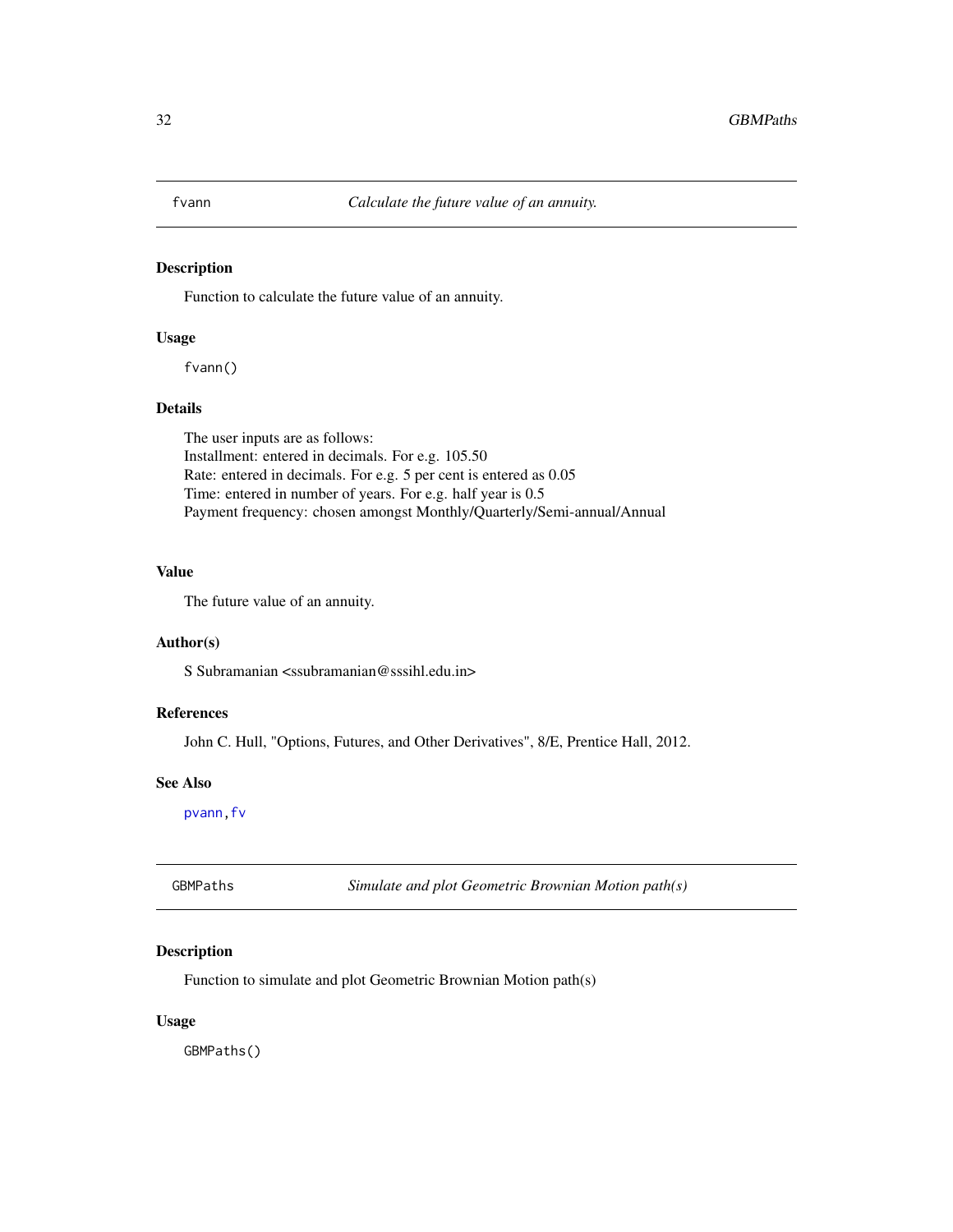### <span id="page-32-0"></span>greekneutrality 33

### Details

The user inputs are as follows: Drift (or mu) Volatility(or sigma) Paths Clicking on the '+' and '-' respectively increases and decreases the values of each of the above three inputs.

### Value

A plot of Geometric Brownian Motion path(s) showing the Drift rate (mu) and the Volatility (sigma).

#### Author(s)

S Subramanian <ssubramanian@sssihl.edu.in>

### References

John C. Hull, "Options, Futures, and Other Derivatives", 8/E, Prentice Hall, 2012.

#### See Also

[ABMPaths](#page-2-1)[,BrownianPaths](#page-13-1)

| greekneutrality | Calculate the hedge positions for achieving greek(s) neutrality for Eu- |
|-----------------|-------------------------------------------------------------------------|
|                 | ropean Call/Put.                                                        |

### Description

Function to calculate the hedge positions for achieving greek(s) neutrality for European Call/Put.

### Usage

greekneutrality()

#### Details

The user inputs are as follows:

Positions: entered with comma separation in case of multiple options. Short positions are entered with a '-' sign prefixed. e.g. -1000, -500, -2000, -500

Deltas: entered with comma separation in case of multiple options. e.g. 0.5, 0.8, -0.4, 0.7 Gammas: entered with comma separation in case of multiple options. e.g. 2.2, 0.6, 1.3, 1.8 Vegas: entered with comma separation in case of multiple options. e.g. 1.8, 0.2, 0.7, 1.4 Type of Neutrality desired: chosen amonst Delta, Delta and Gamma, Delta and Vega, Delta Gamma

and Vega

Delta, Gamma, Vega of traded option 1: entered with comma separation in case of multiple options.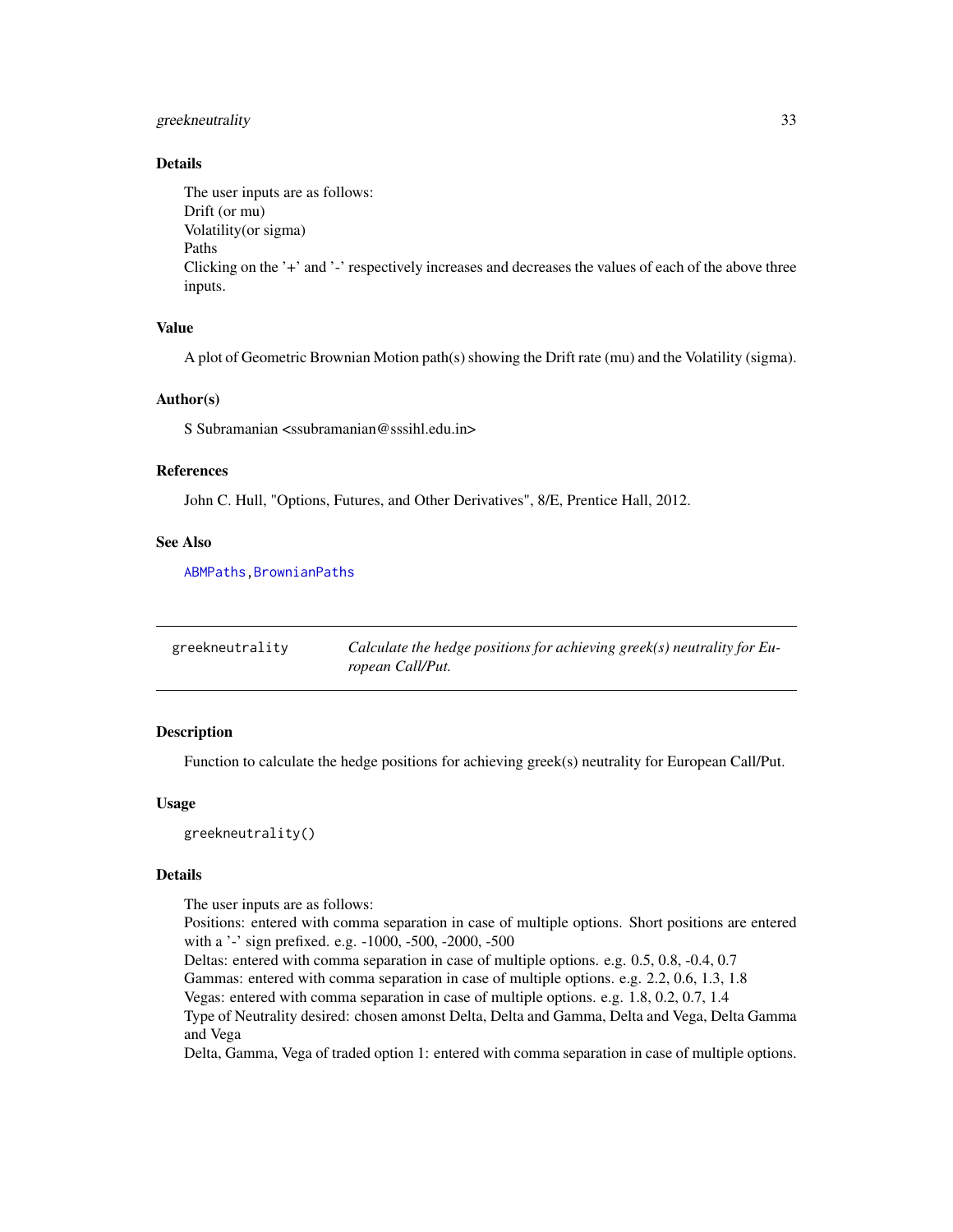<span id="page-33-0"></span>e.g. 0.6, 1.5, 0.8 Delta, Gamma, Vega of traded option 2:entered with comma separation in case of multiple options. e.g. 0.1, 0.5, 0.6

### Value

Positions in the underlying or traded option(s) to achieve the desired greek neutrality

### Author(s)

S Subramanian <ssubramanian@sssihl.edu.in>

### References

John C. Hull, "Options, Futures, and Other Derivatives", 8/E, Prentice Hall, 2012.

#### See Also

[calcgreeks](#page-15-1)

GUIDE *The main menu for the GUIDE package.*

### Description

Function to bring up the main menu for the GUIDE package

### Usage

GUIDE()

### Details

Entering "GUIDE()" brings up a GUI containing the following menus: Forwards Futures Options Swaps Stochastic Processes Value at Risk Bonds and Utilities

### Value

The main menu for the GUIDE package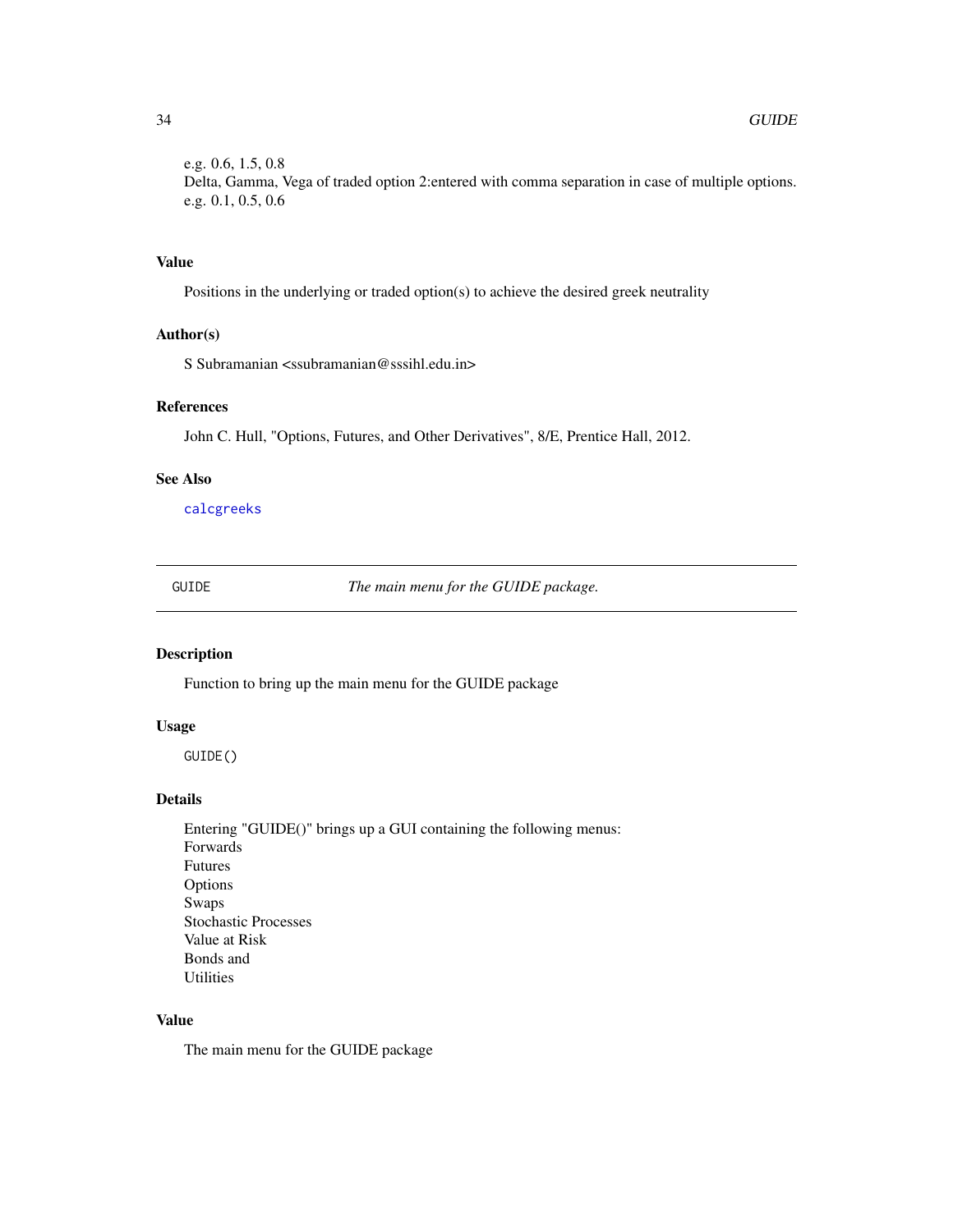#### <span id="page-34-0"></span>impvol 35

#### Author(s)

S Subramanian <ssubramanian@sssihl.edu.in>

#### References

John C. Hull, "Options, Futures, and Other Derivatives", 8/E, Prentice Hall, 2012.

| impvo |  |
|-------|--|
|       |  |
|       |  |

Calculate the Black scholes implied volatility of a European Call/Put.

#### Description

Function to calculate the Black scholes implied volatility of a European Call/Put.

#### Usage

impvol()

### Details

The user inputs are as follows: Exercise style: chosen between European/American Spot: to be entered in numbers for e.g. 120.50 Strike: to be entered in numbers for e.g. 110.50 Risk free rate per annum: to be entered in decimals. For e.g. 0.05 for 5 per cent Maturity in number of years: to be entered in decimals. For e.g. 0.25 for a quarter year Dividend yield: to be entered in decimals. For e.g. 0.02 for 2 per cent Mkt price: to be entered in numbers for e.g. 12.50 Type of Option: chosen between Call/Put

### Value

The Black scholes implied volatility of a European Call/Put.

#### Author(s)

S Subramanian <ssubramanian@sssihl.edu.in>

#### References

John C. Hull, "Options, Futures, and Other Derivatives", 8/E, Prentice Hall, 2012.

### See Also

[blackscholes](#page-4-1)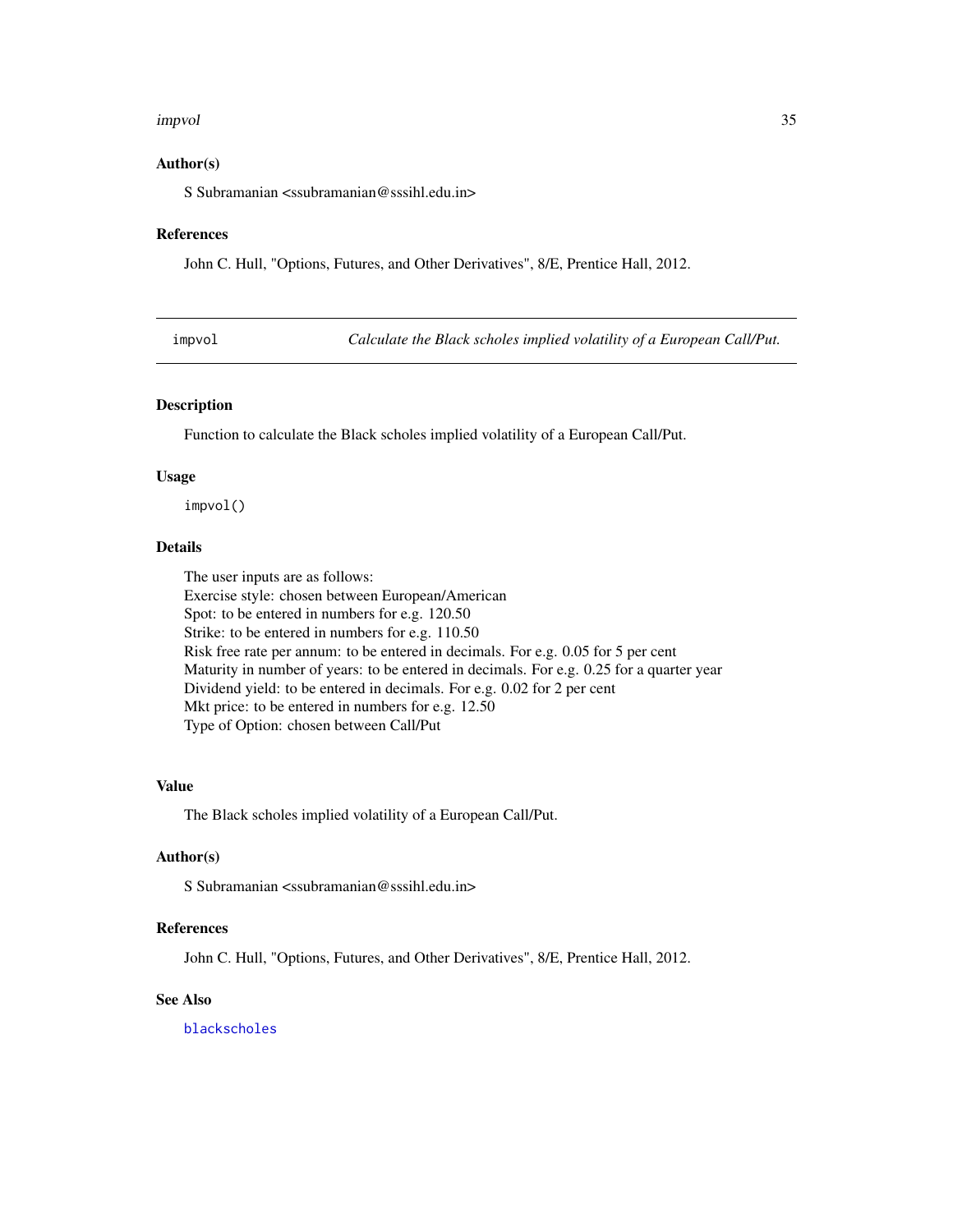<span id="page-35-1"></span><span id="page-35-0"></span>

Function to calculate the value of an interest rate swap.

#### Usage

irswapvalue()

### Details

The user inputs are as follows: Notional: to be entered in decimals for e.g. 1000000 Fixed rate: entered in decimals for e.g. 0.05 for 5 per cent Last spot rate: entered in decimals for e.g. 0.05 for 5 per cent Months for first payment: enter 3 for 3 months Spot rates: enter with comma separation. e.g. 0.054, 0.056, 0.058 Frequency of spot rates: chosen amongst continuous/quarterly/semi-annual/annual Settlement frequency: chosen amongst quarterly/semi-annual/annual

### Value

The Value of an interest rate swap.

### Author(s)

S Subramanian <ssubramanian@sssihl.edu.in>

#### References

John C. Hull, "Options, Futures, and Other Derivatives", 8/E, Prentice Hall, 2012.

### See Also

[curswapvalue](#page-18-1), cdswap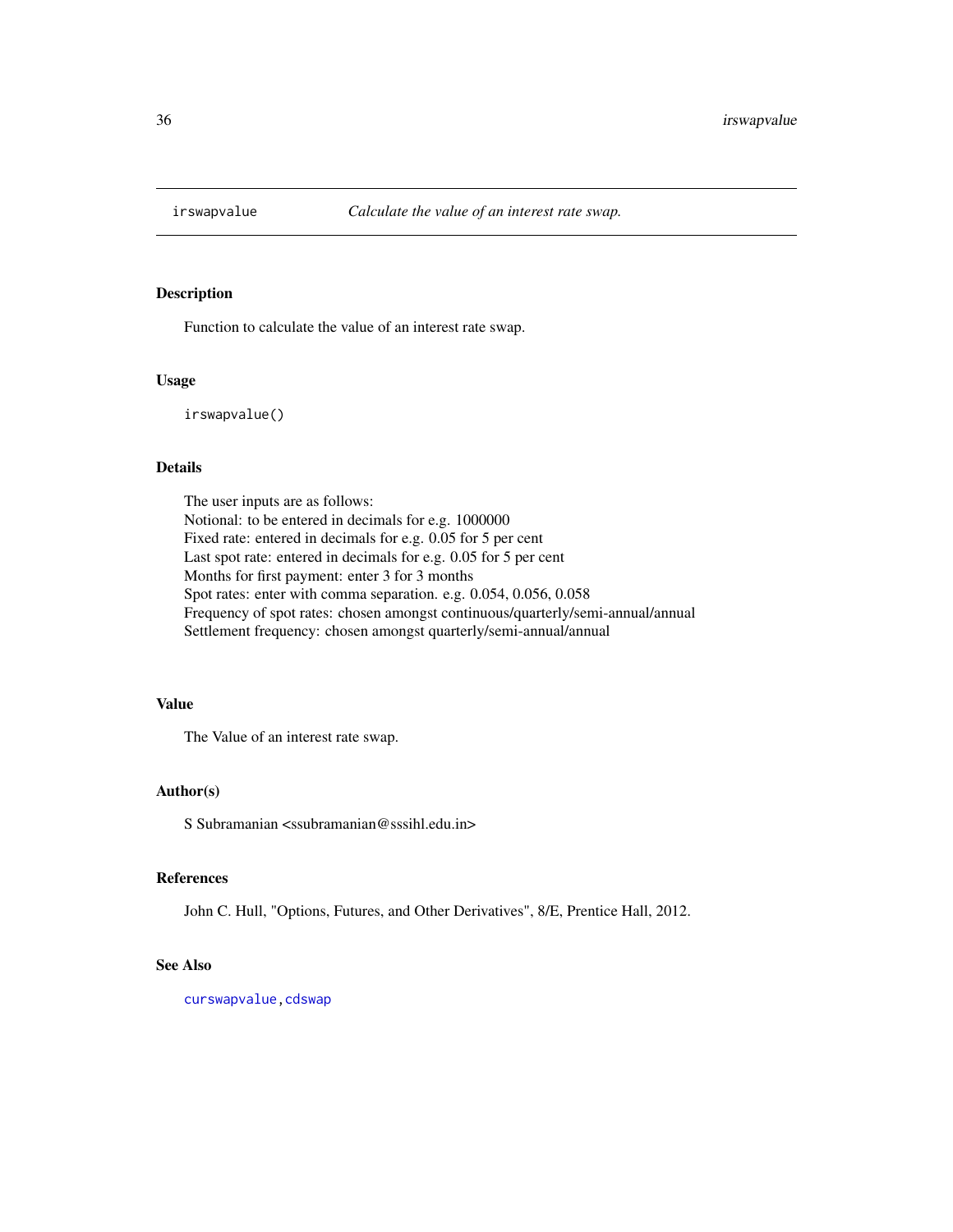<span id="page-36-0"></span>

Function to simulate and plot Jump Diffusion path(s)

#### Usage

JDPaths()

### Details

The user inputs are as follows: Drift (or mu) Volatility(or sigma) Mean of jumps Std Dev of Jumps Jump Intensity Paths Clicking on the '+' and '-' respectively increases and decreases the values of each of the above inputs.

### Value

A graph of Jump Diffusion path(s) showing the parameter values.

### Author(s)

S Subramanian <ssubramanian@sssihl.edu.in>

#### References

John C. Hull, "Options, Futures, and Other Derivatives", 8/E, Prentice Hall, 2012.

### See Also

[GBMPaths](#page-31-1)[,ABMPaths](#page-2-1)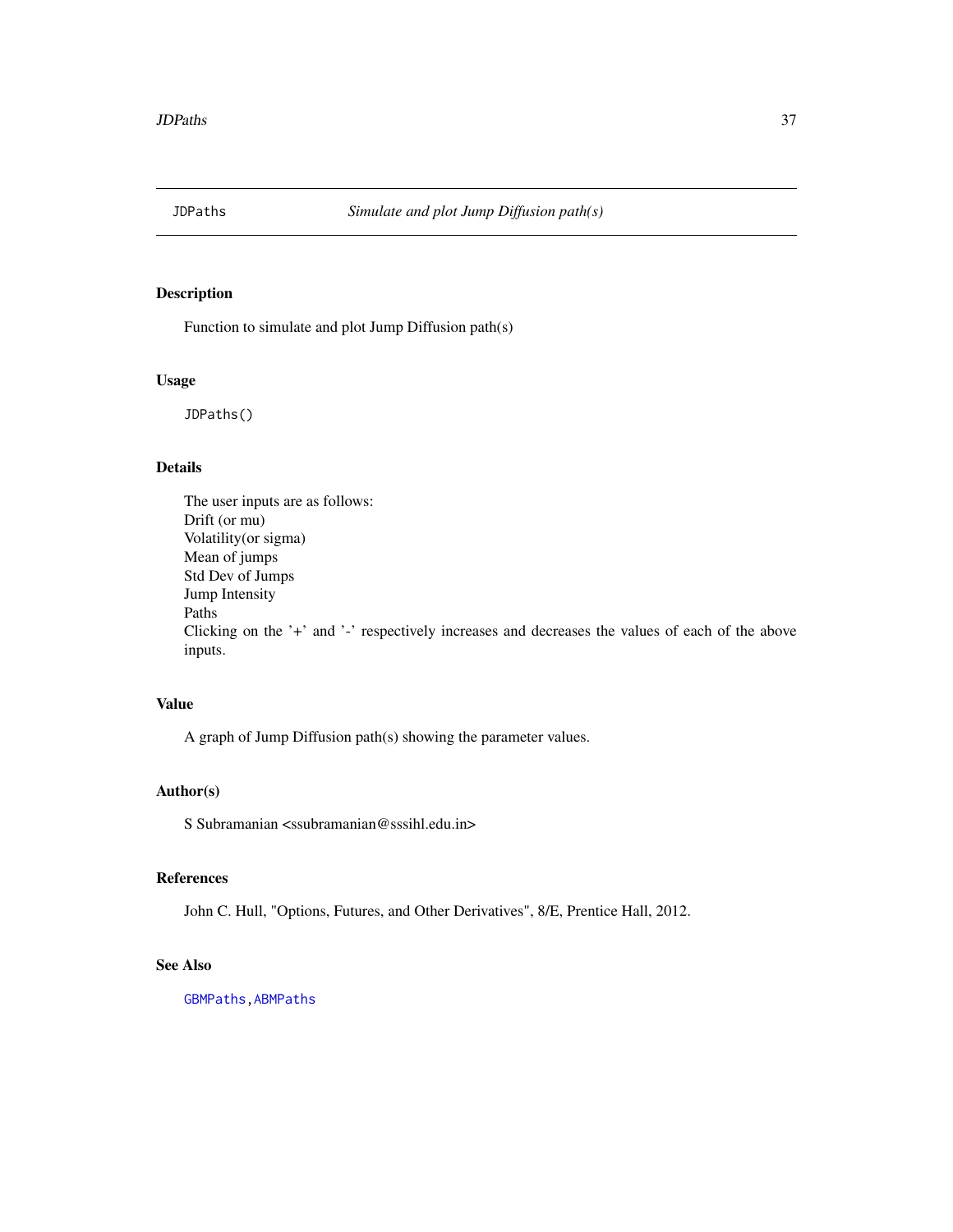<span id="page-37-0"></span>

Function to plot the option premium as a function of stock price/strike and time

#### Usage

Premium3D()

### Details

The user inputs are as follows: Type of Option: chosen between Call/Put X-Y axis: chosen between Stock price-Time/Strike - Time sigma Risk free rate Clicking on the '+'/'-' respectively increases/decreases the values.

### Value

A plot of the option premium as a function of stock price/strike and time

### Author(s)

S Subramanian <ssubramanian@sssihl.edu.in>

#### References

John C. Hull, "Options, Futures, and Other Derivatives", 8/E, Prentice Hall, 2012.

#### See Also

[basicpayoffs](#page-3-2)

<span id="page-37-1"></span>pricematurity *Plot the relationship between price and maturity of a bond.*

### Description

Function to Plot the relationship between price and maturity of a bond.

#### Usage

pricematurity()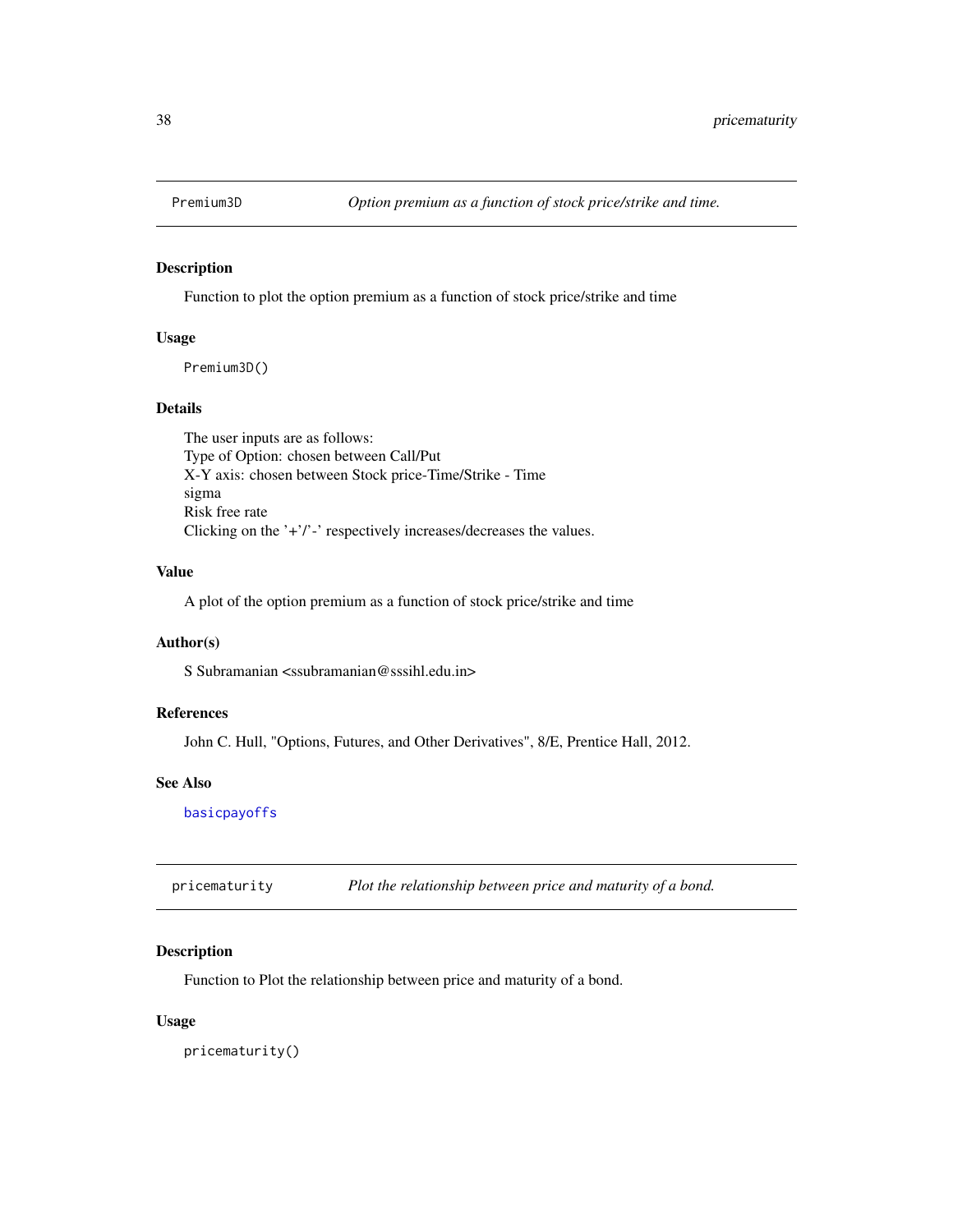#### <span id="page-38-0"></span>priceyield 39

### Details

The user inputs are as follows: Coupon rate (per cent p.a.) Discount rate (or yield) p.a. Moving the slider increases/decreases the values of the above two inputs. Coupon frequency: chosen amongst quarterly, semi-annual and annual.

### Value

A Plot of the reltionship between price and maturity of a bond.

### Author(s)

S Subramanian <ssubramanian@sssihl.edu.in>

#### References

John C. Hull, "Options, Futures, and Other Derivatives", 8/E, Prentice Hall, 2012.

#### See Also

[priceyield](#page-38-1)[,bondprice](#page-11-1)

<span id="page-38-1"></span>priceyield *Plot the relationship between price and yield of a bond.*

### Description

Function to Plot the relationship between price and yield of a bond.

### Usage

priceyield()

#### Details

The user inputs are as follows: Coupon rate (per cent p.a.) Maturity (yrs) Moving the slider increases/decreases the values of the above two inputs. Coupon frequency: chosen amongst quarterly, semi-annual and annual.

### Value

A Plot of the reltionship between price and yield of a bond.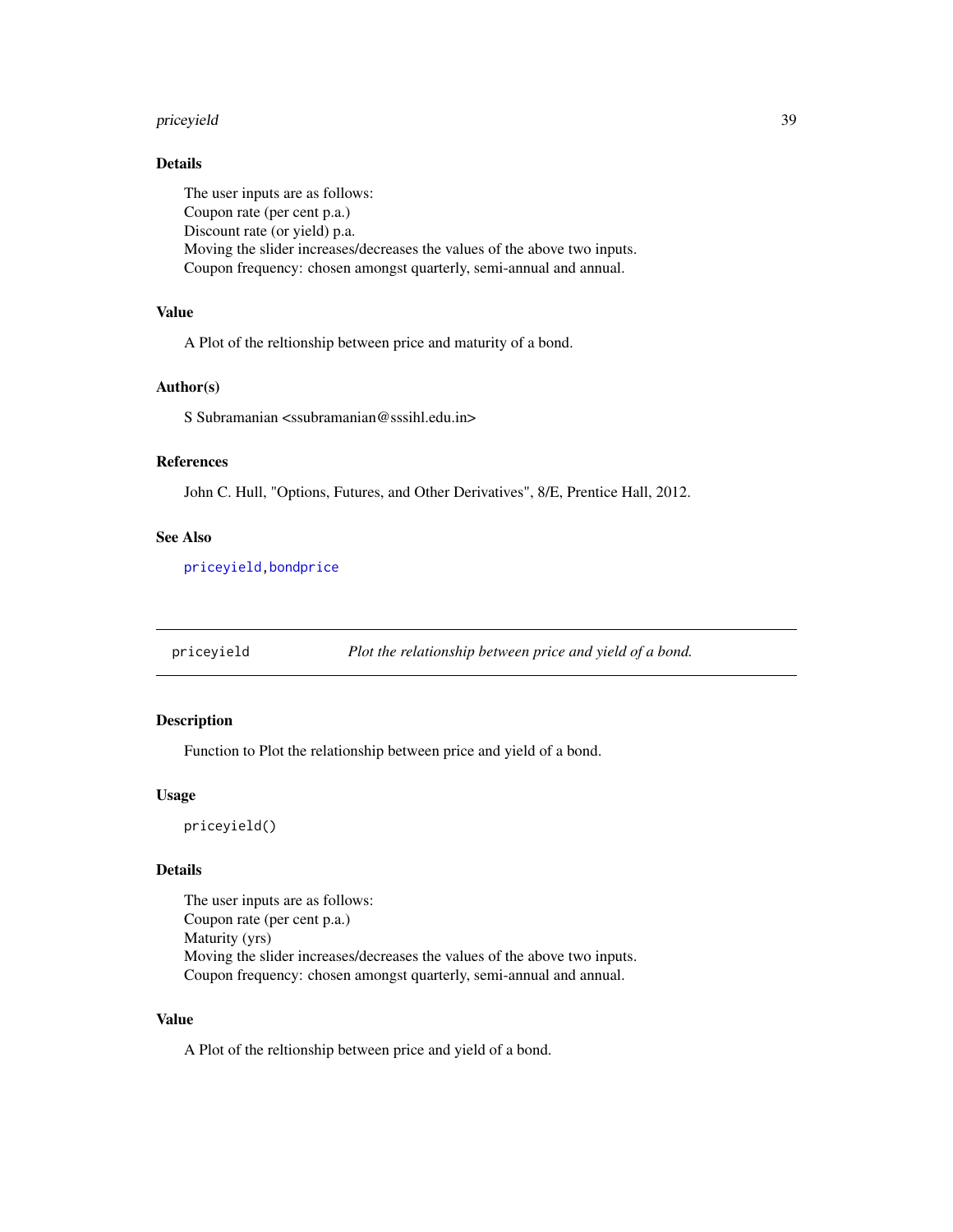### <span id="page-39-0"></span>Author(s)

S Subramanian <ssubramanian@sssihl.edu.in>

### References

John C. Hull, "Options, Futures, and Other Derivatives", 8/E, Prentice Hall, 2012.

### See Also

[pricematurity](#page-37-1)[,bondprice](#page-11-1)

#### <span id="page-39-1"></span>pv *Calculate the Present value of an amount.*

#### Description

Function to calculate the Present value of an amount.

### Usage

pv()

### Details

The user inputs are as follows: Future Value: entered in decimals. For e.g. 105.50 Rate: entered in decimals. For e.g. 5\ per cent is entered as 0.05 Time: entered in number of years. For e.g. half year is 0.5 Compounding frequency: chosen amongst continuous/Quarterly/Semi-annual/Annual

#### Value

The Present value of an amount.

### Author(s)

S Subramanian <ssubramanian@sssihl.edu.in>

### References

John C. Hull, "Options, Futures, and Other Derivatives", 8/E, Prentice Hall, 2012.

### See Also

[pvann](#page-40-1)[,fv](#page-30-1)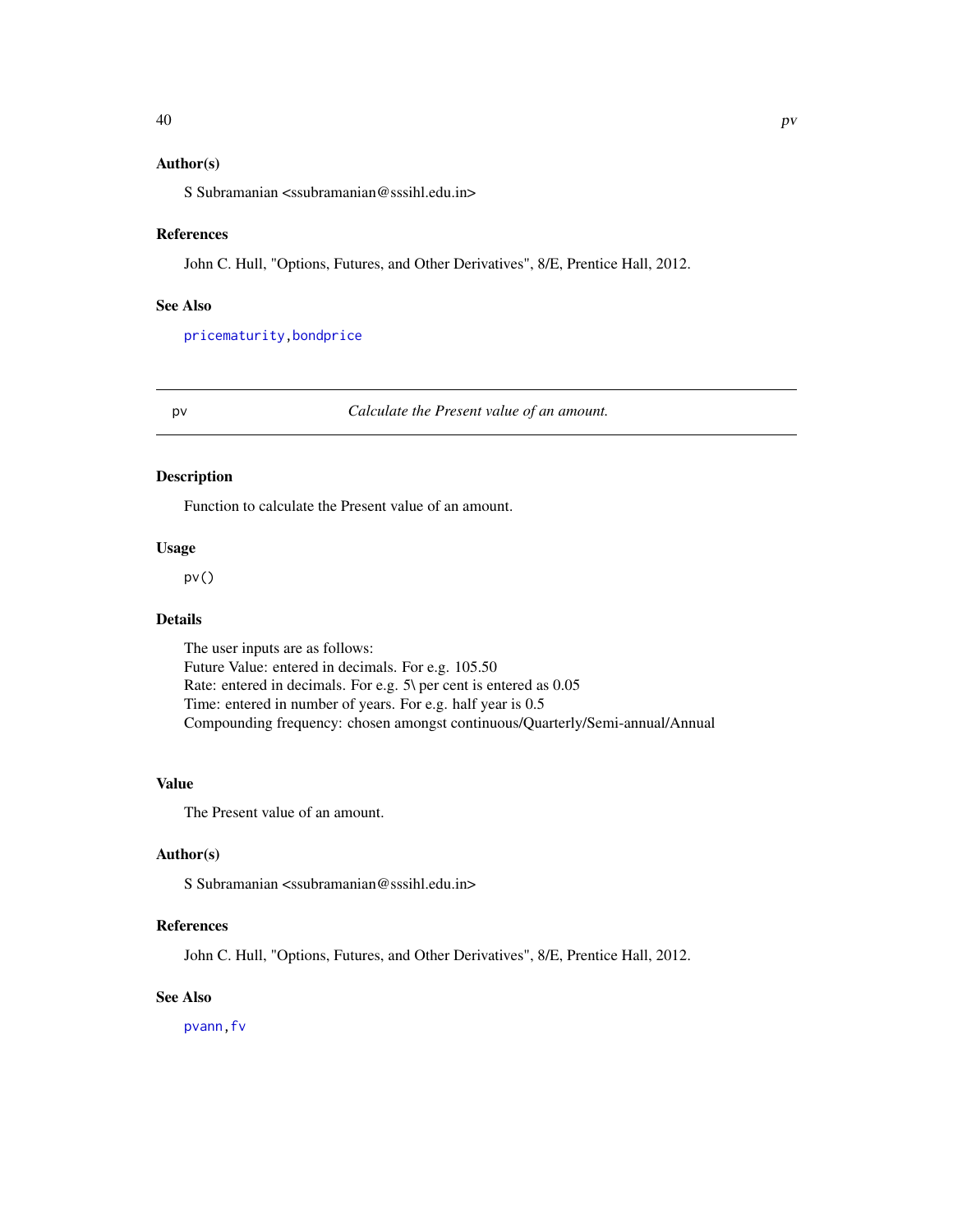<span id="page-40-2"></span><span id="page-40-0"></span>pval *Calculate the cumulative probability corresponding to a given a z value from a normal distribution.*

### Description

Function to calculate the cumulative probability corresponding to a given a z value from a normal distribution.

### Usage

pval()

#### Details

The user input is as follows: z value: A number that can be from - infinity to  $+$  infinity. E.g.  $-1.65$ 

### Value

The cumulative probability from the left tail of the distribution till the given z value.

### Author(s)

S Subramanian <ssubramanian@sssihl.edu.in>

### References

John C. Hull, "Options, Futures, and Other Derivatives", 8/E, Prentice Hall, 2012.

#### See Also

[zval](#page-56-1)

<span id="page-40-1"></span>pvann *Calculate the Present value of an annuity.*

### Description

Function to calculate the Present value of an annuity.

#### Usage

pvann()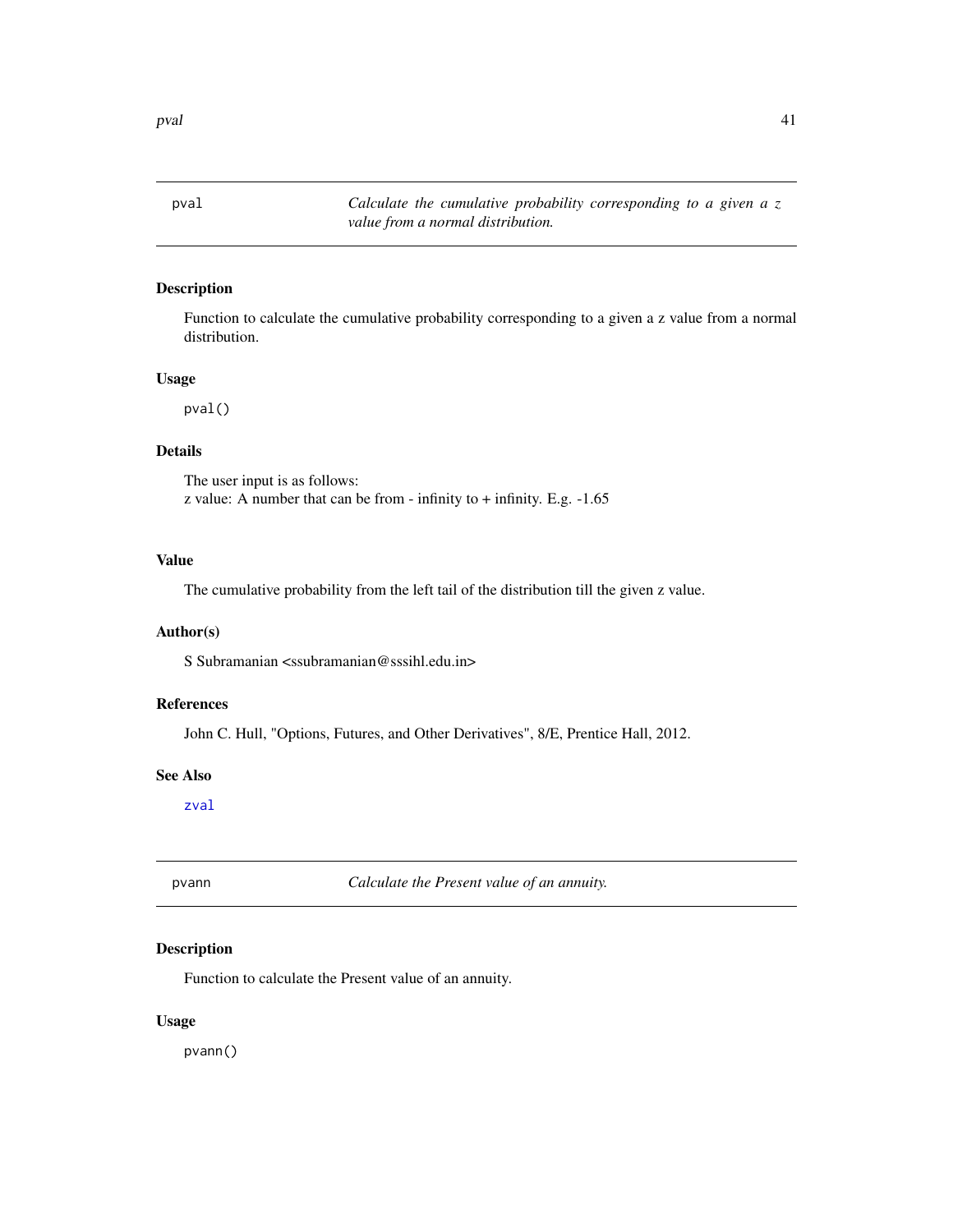### <span id="page-41-0"></span>Details

The user inputs are as follows: Installment: entered in decimals. For e.g. 105.50 Rate: entered in decimals. For e.g. 5 per cent is entered as 0.05 Time: entered in number of years. For e.g. half year is 0.5 Payment frequency: chosen amongst Monthly/Quarterly/Semi-annual/Annual

### Value

The Present value of an annuity.

#### Author(s)

S Subramanian <ssubramanian@sssihl.edu.in>

#### References

John C. Hull, "Options, Futures, and Other Derivatives", 8/E, Prentice Hall, 2012.

### See Also

[pv](#page-39-1)[,fvann](#page-31-2)

rate *Calculate rate in the desired frequency.*

#### Description

Function to calculate rate in the desired frequency.

#### Usage

rate()

### Details

The user inputs are as follows:

Given frequency: chosen amongst continuous/Quarterly/Semi-annual/Annual Required frequency: chosen amongst continuous/Quarterly/Semi-annual/Annual Given rate: entered in decimals. For e.g. 5 per cent is entered as 0.05

### Value

Rate expressed the desired frequency.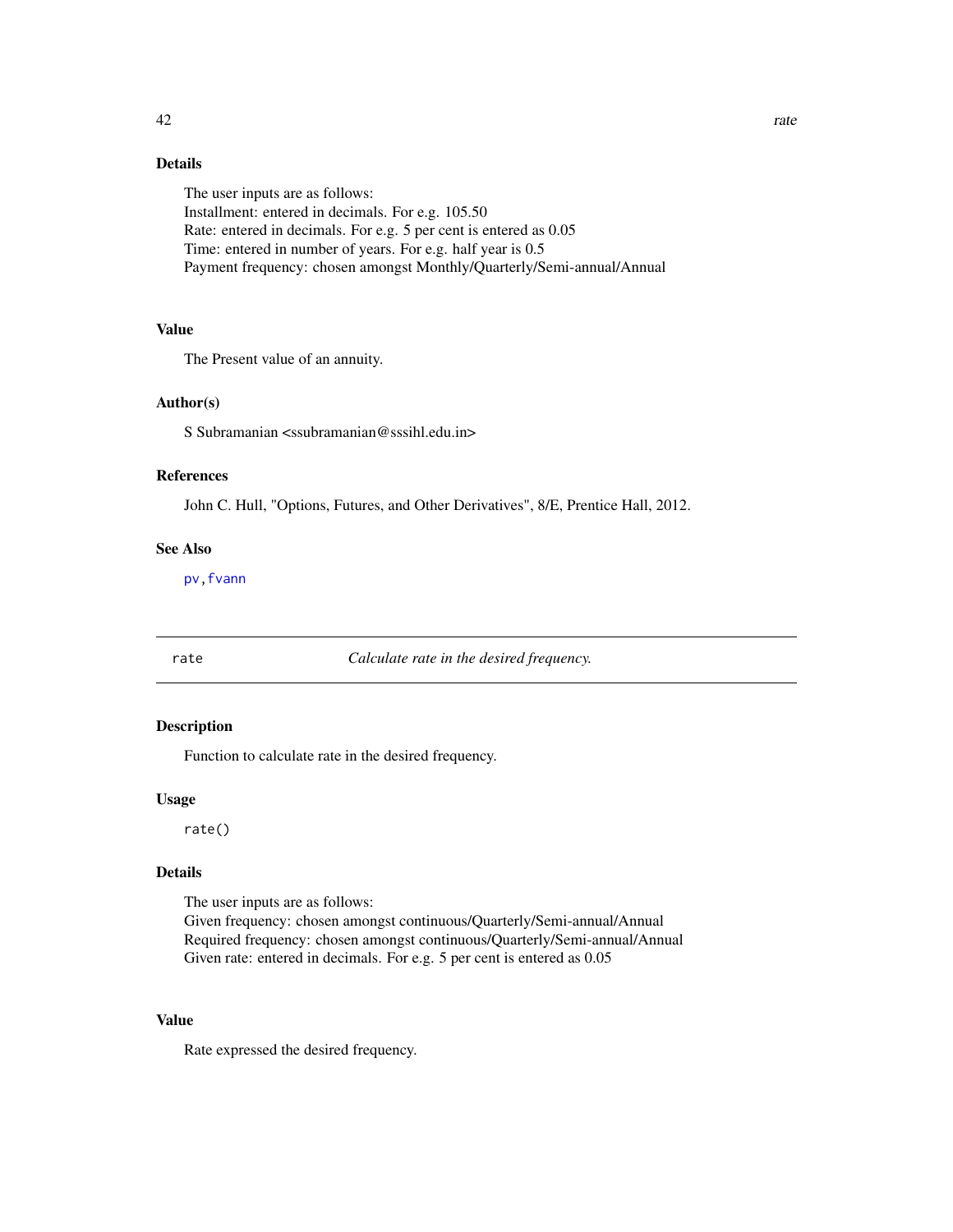### <span id="page-42-0"></span>ratetreegui 43

#### Author(s)

S Subramanian <ssubramanian@sssihl.edu.in>

#### References

John C. Hull, "Options, Futures, and Other Derivatives", 8/E, Prentice Hall, 2012.

#### See Also

[pv](#page-39-1)[,fv](#page-30-1)

<span id="page-42-1"></span>ratetreegui *Plot a interest rate tree*

#### Description

Function to plot a interest rate tree

### Usage

ratetreegui()

#### Details

The user inputs are as follows: Rate: to be entered in percent. For e.g. enter 5.0 for 5 percent u: up move factor- to be entered in decimals. For e.g. 1.25 d: down move factor- to be entered in decimals. For e.g. 0.80 q: probability of up move- to be entered in decimals. For e.g. 0.60 Rate tree steps: Clicking on the '+' and '-' respectively increases and decreases the value.

### Value

A plot of interest rate tree with user specified parameters.

#### Author(s)

S Subramanian <ssubramanian@sssihl.edu.in>

### References

David G. Luenberger, "Investment Science", 2/E, Oxford University Press, 2013.

### See Also

[bondtreegui](#page-12-1)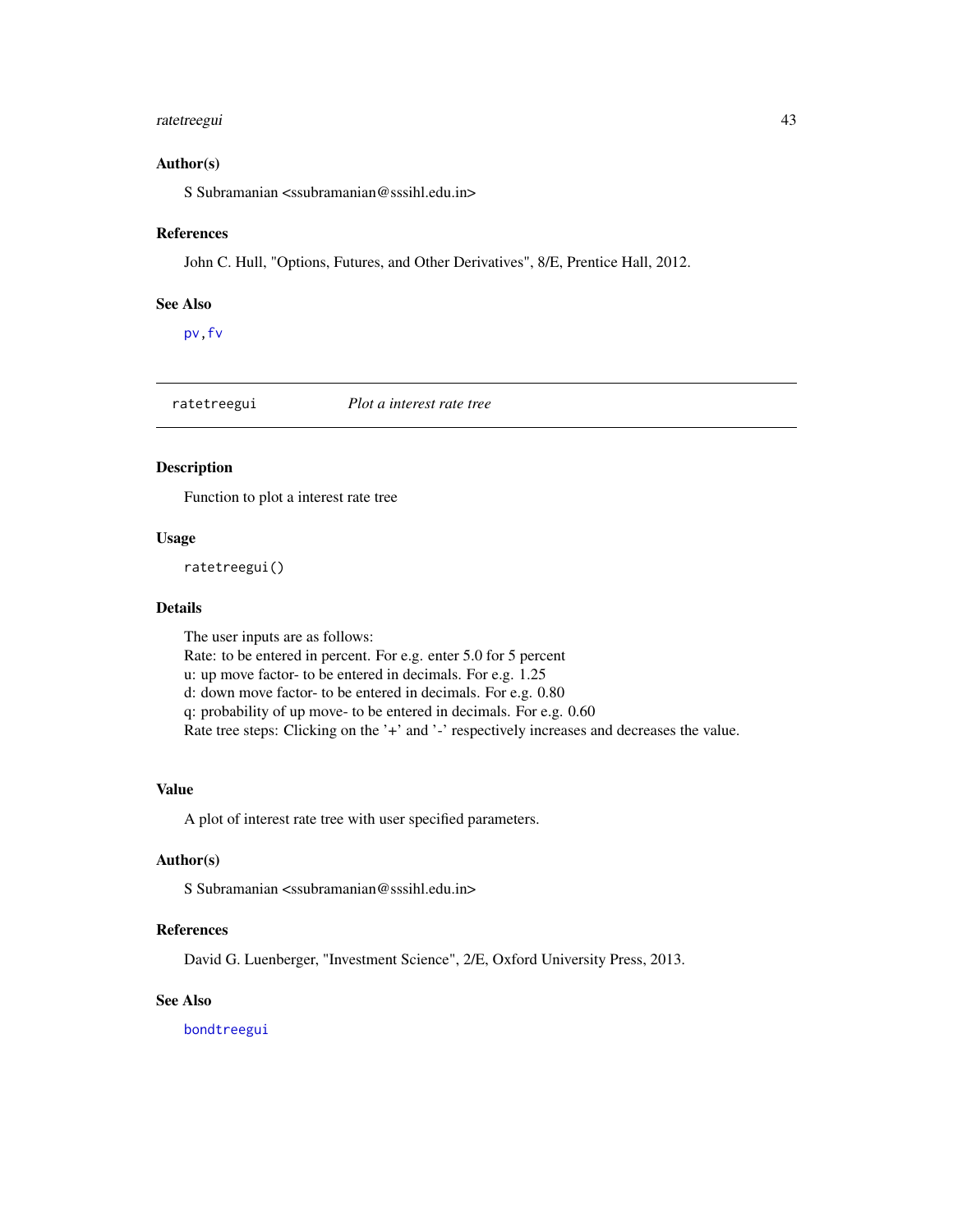<span id="page-43-1"></span><span id="page-43-0"></span>reversebutterfly *Profit & Loss plot of reverse butterfly.*

### Description

Function to plot Profit & Loss of reverse butterfly.

#### Usage

```
reversebutterfly()
```
### Details

Short call 1 check box: checking it plots the Profit and loss of a Short call position. Short call 2 check box: checking it plots the Profit and loss of a Short call position. Long two calls check box: checking it plots the Profit and loss of 2 long calls position. Profit check box: checking it plots the over all Profit and loss of a reverse butterfly.

### Value

Profit & Loss plot of reverse butterfly.

#### Author(s)

S Subramanian <ssubramanian@sssihl.edu.in>

### References

John C. Hull, "Options, Futures, and Other Derivatives", 8/E, Prentice Hall, 2012.

#### See Also

[butterfly](#page-14-1), trading.menu

<span id="page-43-2"></span>reversestraddle *Profit & Loss plot of reverse straddle.*

#### Description

Function to plot Profit & Loss of reversestraddle.

#### Usage

reversestraddle()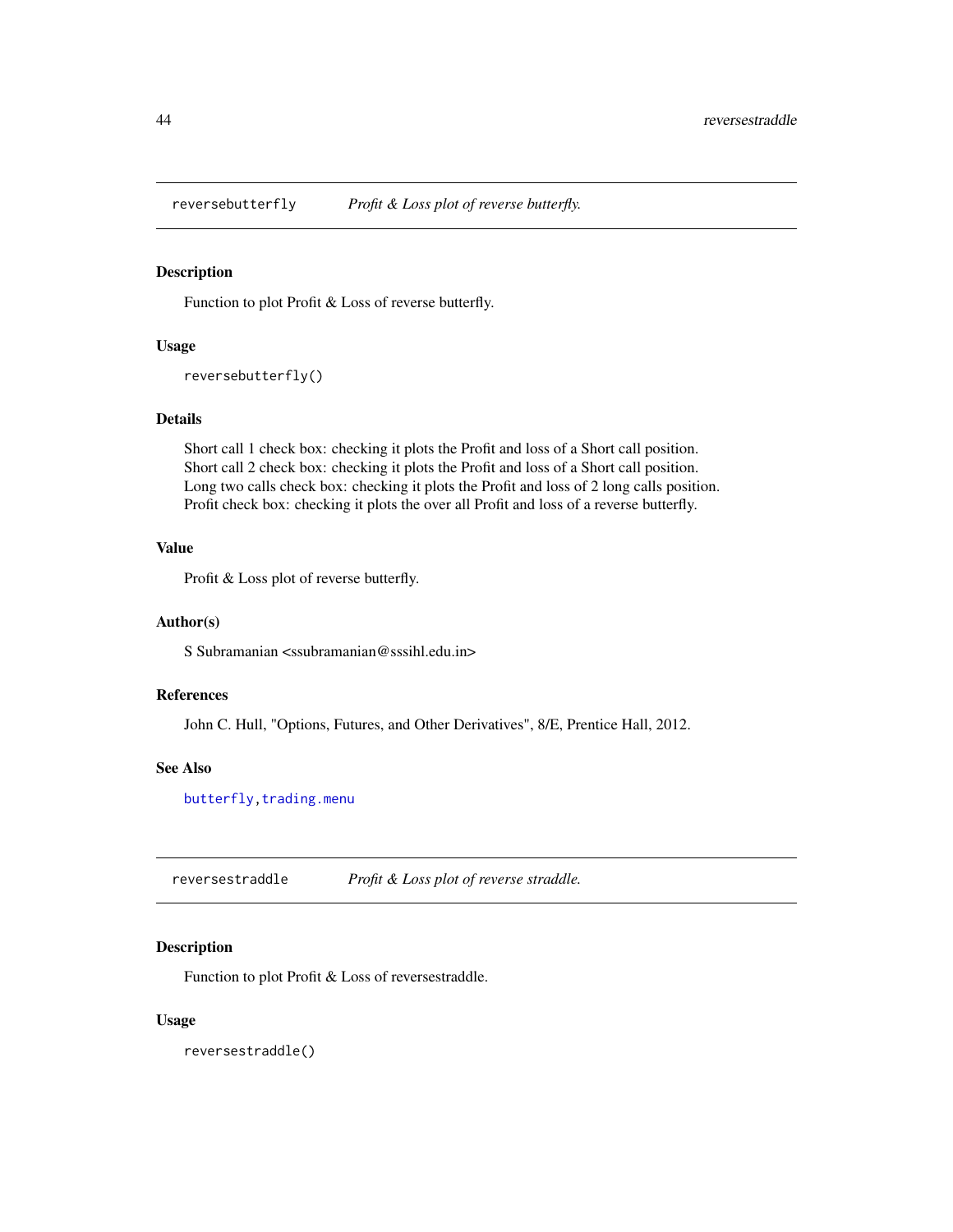### <span id="page-44-0"></span>reversestrangle 45

### Details

Long Put check box: checking it plots the Profit and loss of a long put position. Long Call check box: checking it plots the Profit and loss of a long call position. Profit check box: checking it plots the over all Profit and loss of a reverse straddle.

#### Value

Profit & Loss plot of reversestraddle.

#### Author(s)

S Subramanian <ssubramanian@sssihl.edu.in>

### References

John C. Hull, "Options, Futures, and Other Derivatives", 8/E, Prentice Hall, 2012.

#### See Also

[straddle](#page-47-1), trading.menu

<span id="page-44-1"></span>reversestrangle *Profit & Loss plot of reverse strangle.*

#### Description

Function to plot Profit & Loss of reversestrangle.

### Usage

reversestrangle()

#### Details

Long Put check box: checking it plots the Profit and loss of a long put position. Long Call check box: checking it plots the Profit and loss of a long call position. Profit check box: checking it plots the over all Profit and loss of a reverse strangle.

### Value

Profit & Loss plot of reversestrangle.

#### Author(s)

S Subramanian <ssubramanian@sssihl.edu.in>

#### References

John C. Hull, "Options, Futures, and Other Derivatives", 8/E, Prentice Hall, 2012.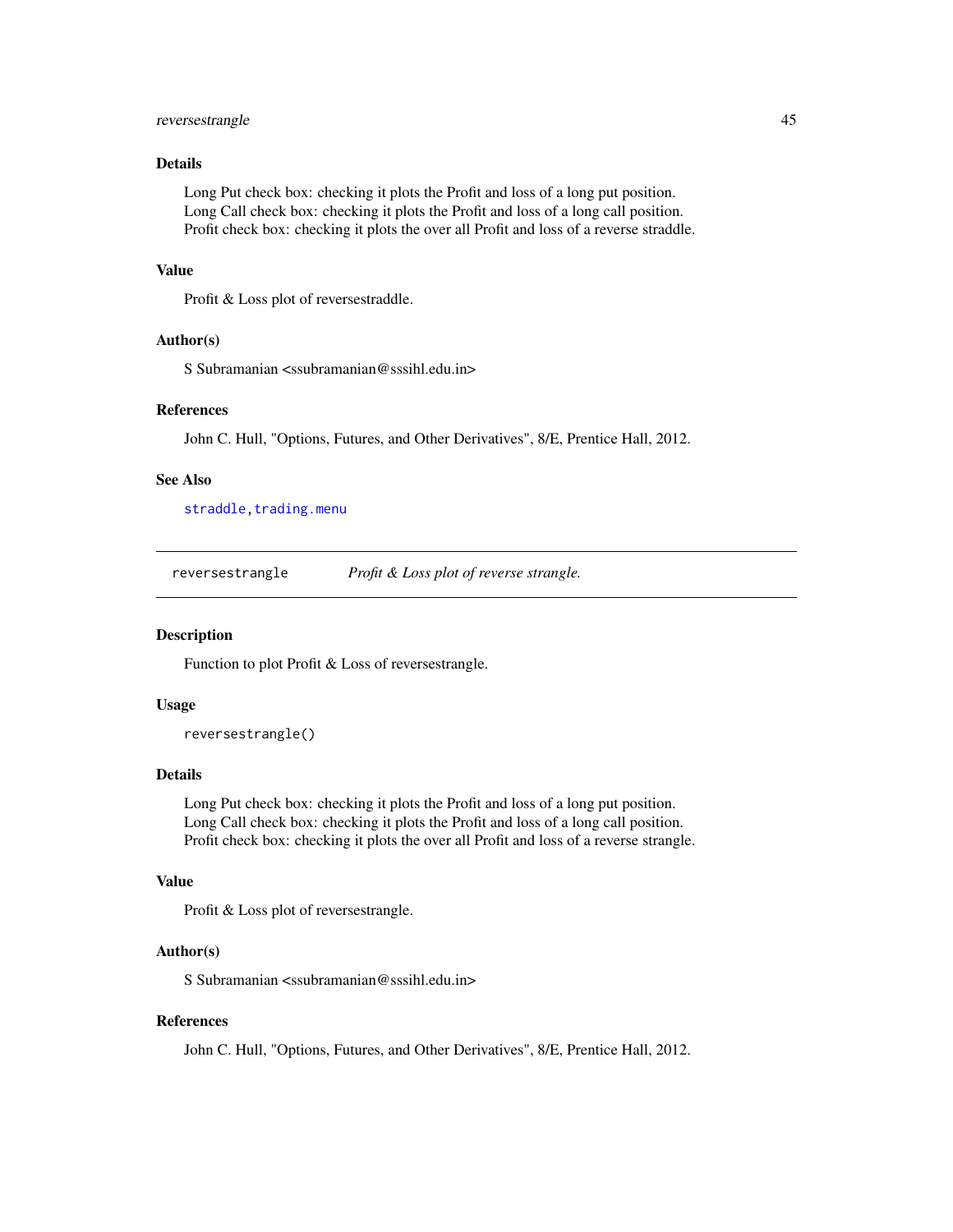### <span id="page-45-0"></span>See Also

[strangle](#page-47-2), trading.menu

<span id="page-45-1"></span>stockoptiontreegui *Plot a stock option Tree*

#### Description

Function to plot a Binomial stock Tree

#### Usage

stockoptiontreegui()

#### Details

The user inputs are as follows: Type of Option: chosen between Call/Put Exercise style: chosen between European/American Stock Price: to be entered in numbers for e.g. 120.50 Strike price: to be entered in numbers for e.g. 110.50 Time in number of years: to be entered in decimals. For e.g. 0.25 for a quarter year Volatility(or sigma) per annum: to be entered in decimals. For e.g. 0.25 for 25 percent Risk free rate per annum: to be entered in percent. For e.g. enter 5.0 for 5 percent u: up move factor- to be entered in decimals. For e.g. 1.25 d: down move factor- to be entered in decimals. For e.g. 0.80 q: probability of up move- to be entered in decimals. For e.g. 0.60 Dividend yield: to be entered in decimals. For e.g. 0.02 for 2 percent No of steps: Clicking on the '+' and '-' respectively increases and decreases the value. Plot type: chosen between Stock tree / option tree

#### Value

A plot of Stock Tree / Option Tree with user specified parameters.

#### Author(s)

S Subramanian <ssubramanian@sssihl.edu.in>

### References

John C. Hull, "Options, Futures, and Other Derivatives", 8/E, Prentice Hall, 2012.

#### See Also

[blackscholes](#page-4-1)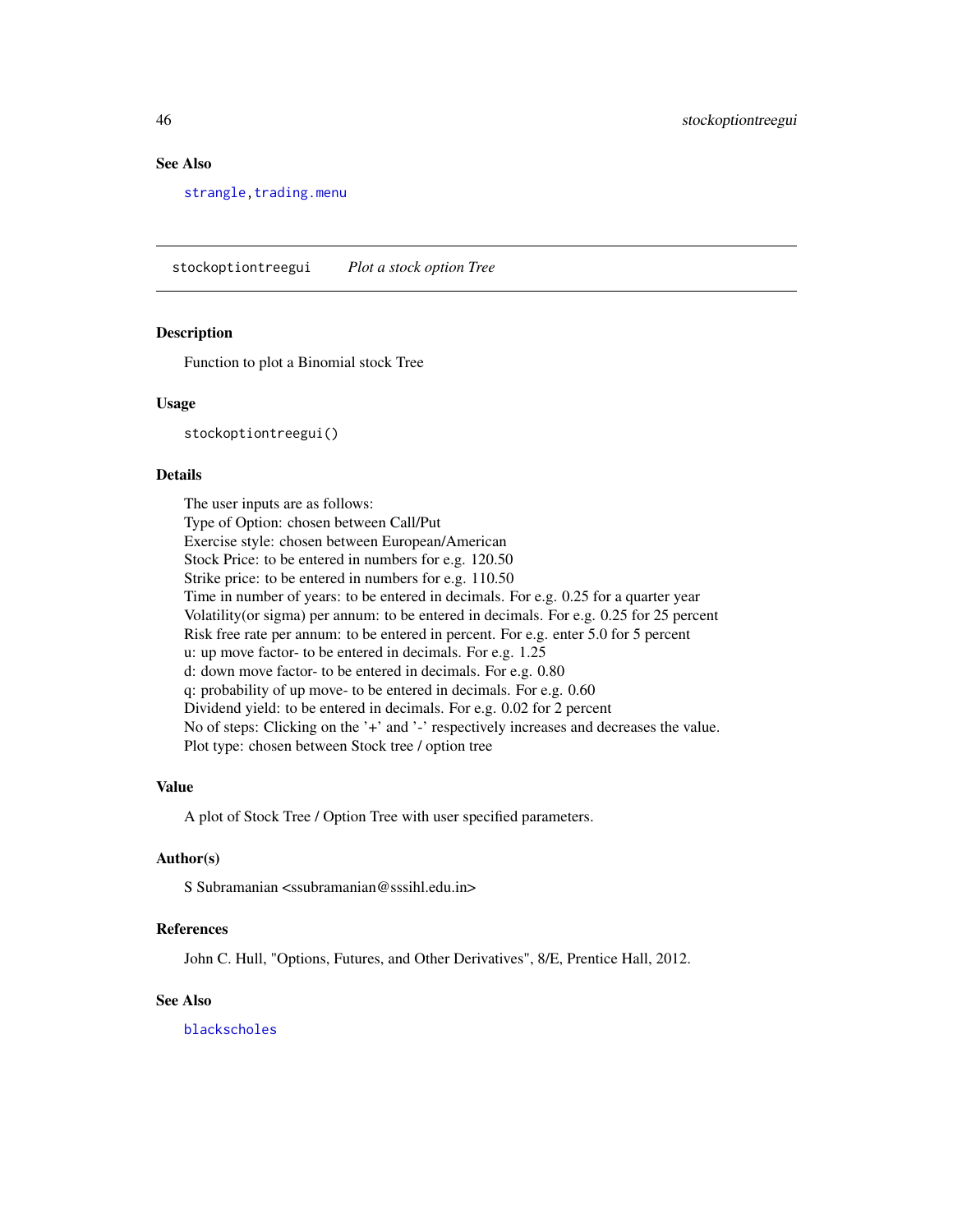<span id="page-46-0"></span>Function to plot of option greeks for a European Call/Put as a function of stock price and time.

#### Usage

stockTimeGreeks()

### Details

The user inputs are as follows: Type of Option: chosen between Call/Put Greek: chosen amongst Delta, Gamma, Vega, Theta, Rho Sigma (Volatility) per annum Risk free rate per annum: Clicking "+ / -" increases/decreases the value of the above two inputs.

### Value

Plot of option greeks for a European Call/Put as a function of stock price and time.

#### Author(s)

S Subramanian  $\langle$ ssubramanian@sssihl.edu.in>

#### References

John C. Hull, "Options, Futures, and Other Derivatives", 8/E, Prentice Hall, 2012.

#### See Also

[calcgreeks](#page-15-1)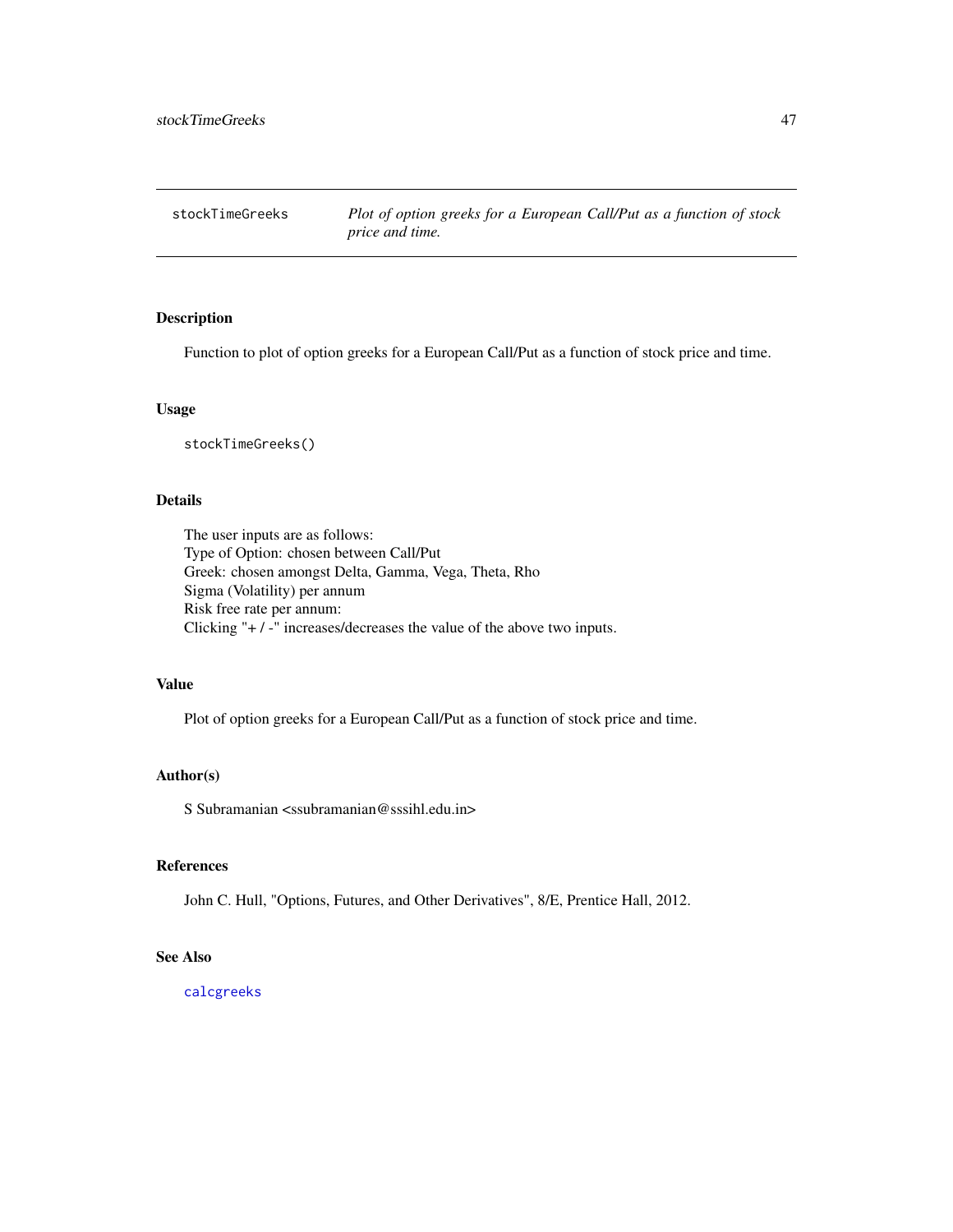<span id="page-47-1"></span><span id="page-47-0"></span>

Function to plot Profit & Loss of straddle.

#### Usage

straddle()

### Details

Long Put check box: checking it plots the Profit and loss of a long put position. Long Call check box: checking it plots the Profit and loss of a long call position. Profit check box: checking it plots the over all Profit and loss of a straddle.

### Value

Profit & Loss plot of straddle.

#### Author(s)

S Subramanian <ssubramanian@sssihl.edu.in>

### References

John C. Hull, "Options, Futures, and Other Derivatives", 8/E, Prentice Hall, 2012.

### See Also

[reversestraddle](#page-43-2), trading.menu

<span id="page-47-2"></span>strangle *Profit & Loss plot of strangle.*

#### Description

Function to plot Profit & Loss of strangle.

### Usage

strangle()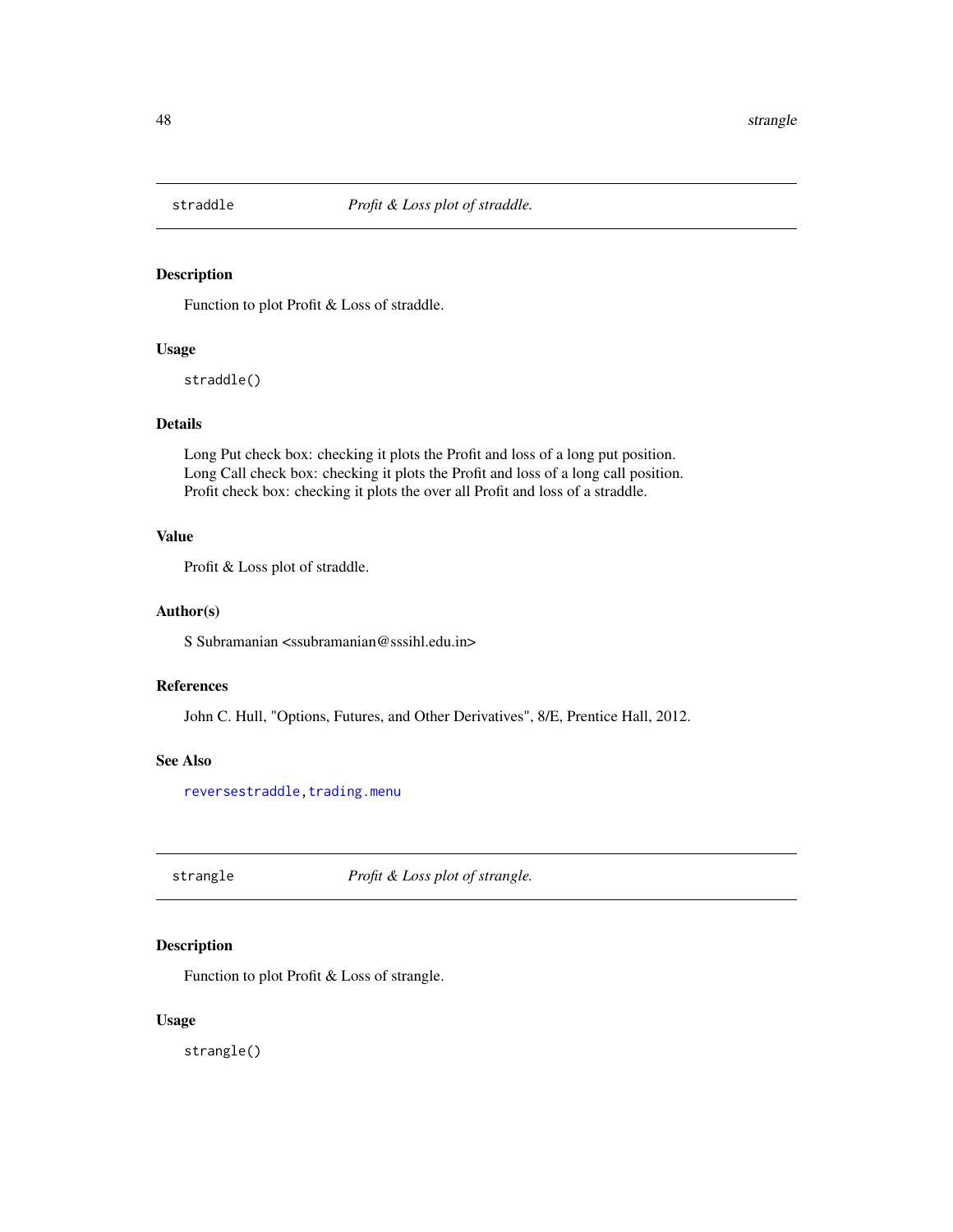#### <span id="page-48-0"></span>strap 49

### Details

Long Put check box: checking it plots the Profit and loss of a long put position. Long Call check box: checking it plots the Profit and loss of a long call position. Profit check box: checking it plots the over all Profit and loss of a strangle.

#### Value

Profit & Loss plot of strangle.

#### Author(s)

S Subramanian <ssubramanian@sssihl.edu.in>

### References

John C. Hull, "Options, Futures, and Other Derivatives", 8/E, Prentice Hall, 2012.

#### See Also

[reversestrangle](#page-44-1), trading.menu

<span id="page-48-1"></span>strap *Profit & Loss plot of strap.*

#### Description

Function to plot Profit & Loss of strap.

### Usage

strap()

### Details

Two Long Calls check box: checking it plots the Profit and loss of a long put position. Long Put check box: checking it plots the Profit and loss of a long call position. Profit check box: checking it plots the over all Profit and loss of a strap.

### Value

Profit & Loss plot of strap.

### Author(s)

S Subramanian <ssubramanian@sssihl.edu.in>

#### References

John C. Hull, "Options, Futures, and Other Derivatives", 8/E, Prentice Hall, 2012.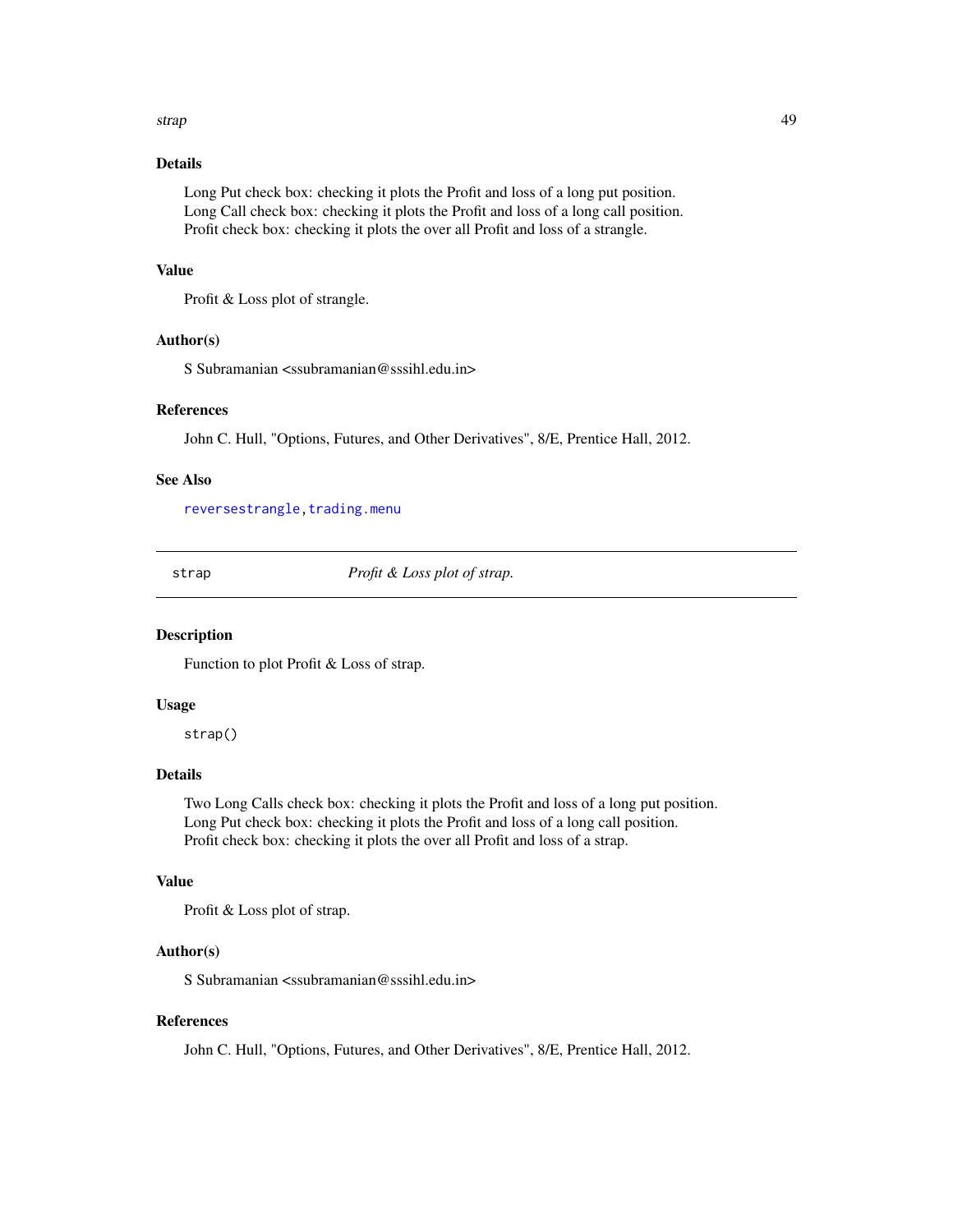### <span id="page-49-0"></span>See Also

[strip](#page-49-1)[,trading.menu](#page-52-1)

### <span id="page-49-1"></span>strip *Profit & Loss plot of strip.*

### Description

Function to plot Profit & Loss of strip.

#### Usage

strip()

### Details

Two Long Puts check box: checking it plots the Profit and loss of a long put position. Long Call check box: checking it plots the Profit and loss of a long call position. Profit check box: checking it plots the over all Profit and loss of a strip.

### Value

Profit & Loss plot of strip.

### Author(s)

S Subramanian <ssubramanian@sssihl.edu.in>

#### References

John C. Hull, "Options, Futures, and Other Derivatives", 8/E, Prentice Hall, 2012.

### See Also

[strap](#page-48-1), trading.menu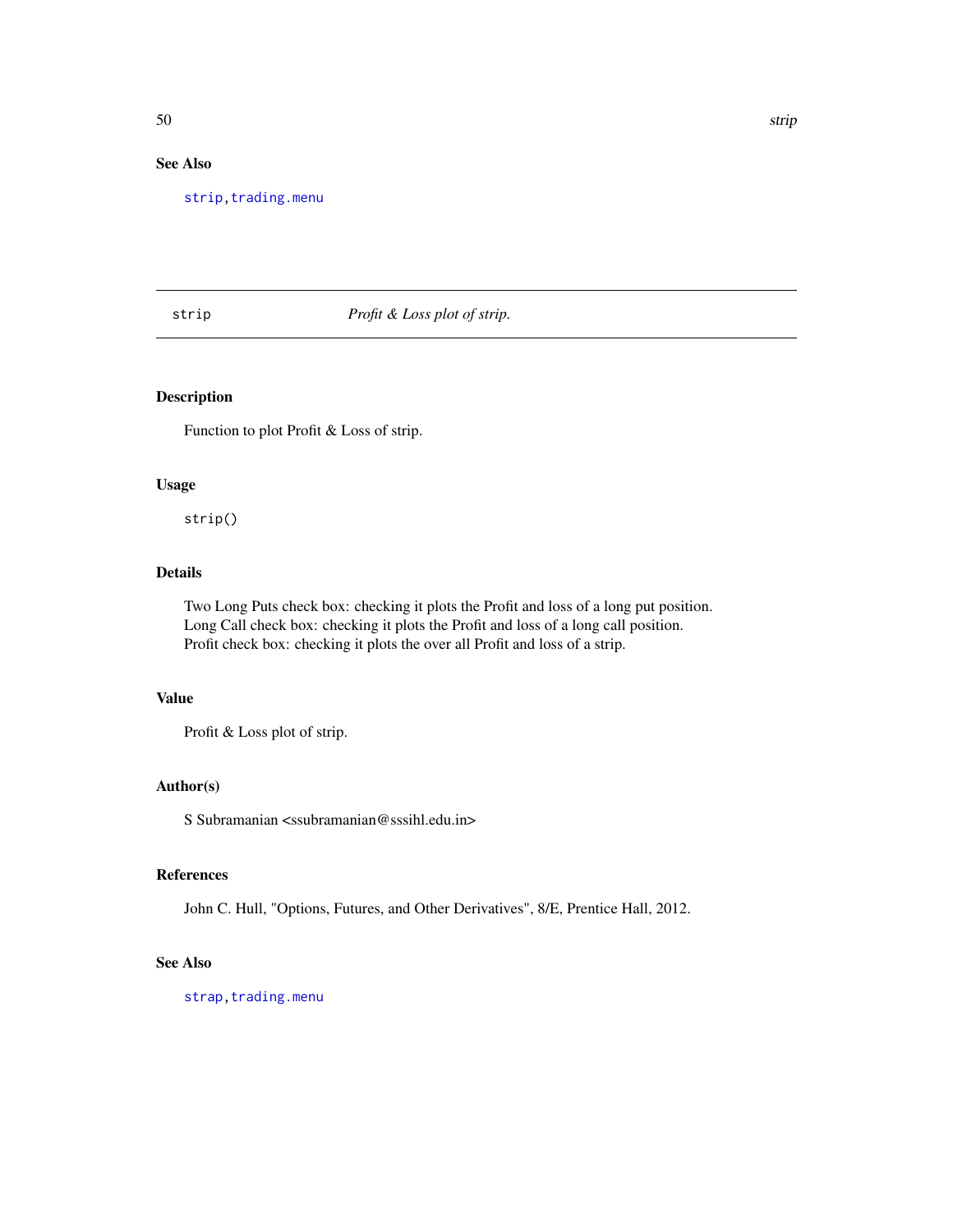<span id="page-50-1"></span><span id="page-50-0"></span>swaptiontreegui *Plot a Swaption Tree*

#### Description

Function to plot a Swaption Tree

#### Usage

swaptiontreegui()

### Details

The user inputs are as follows: Face Value: to be entered in numbers for e.g. 120.50 Strike price: to be entered in numbers for e.g. 110.50 Rate per annum: to be entered in percent. For e.g. enter 5.0 for 5 percent u: up move factor- to be entered in decimals. For e.g. 1.25 d: down move factor- to be entered in decimals. For e.g. 0.80 q: probability of up move- to be entered in decimals. For e.g. 0.60 Swap Maturity: Clicking on the '+' and '-' respectively increases and decreases the value. Option Maturity: must be lesser than Swap Maturity. Clicking on the '+' and '-' respectively increases and decreases the value. Plot type: chosen between Swaption tree / Swap tree

#### Value

A plot of Swaption Tree with user specified parameters.

#### Author(s)

S Subramanian <ssubramanian@sssihl.edu.in>

#### References

David G. Luenberger, "Investment Science", 2/E, Oxford University Press, 2013.

#### See Also

[bondoptiontreegui](#page-10-1)[,swaptreegui](#page-51-1)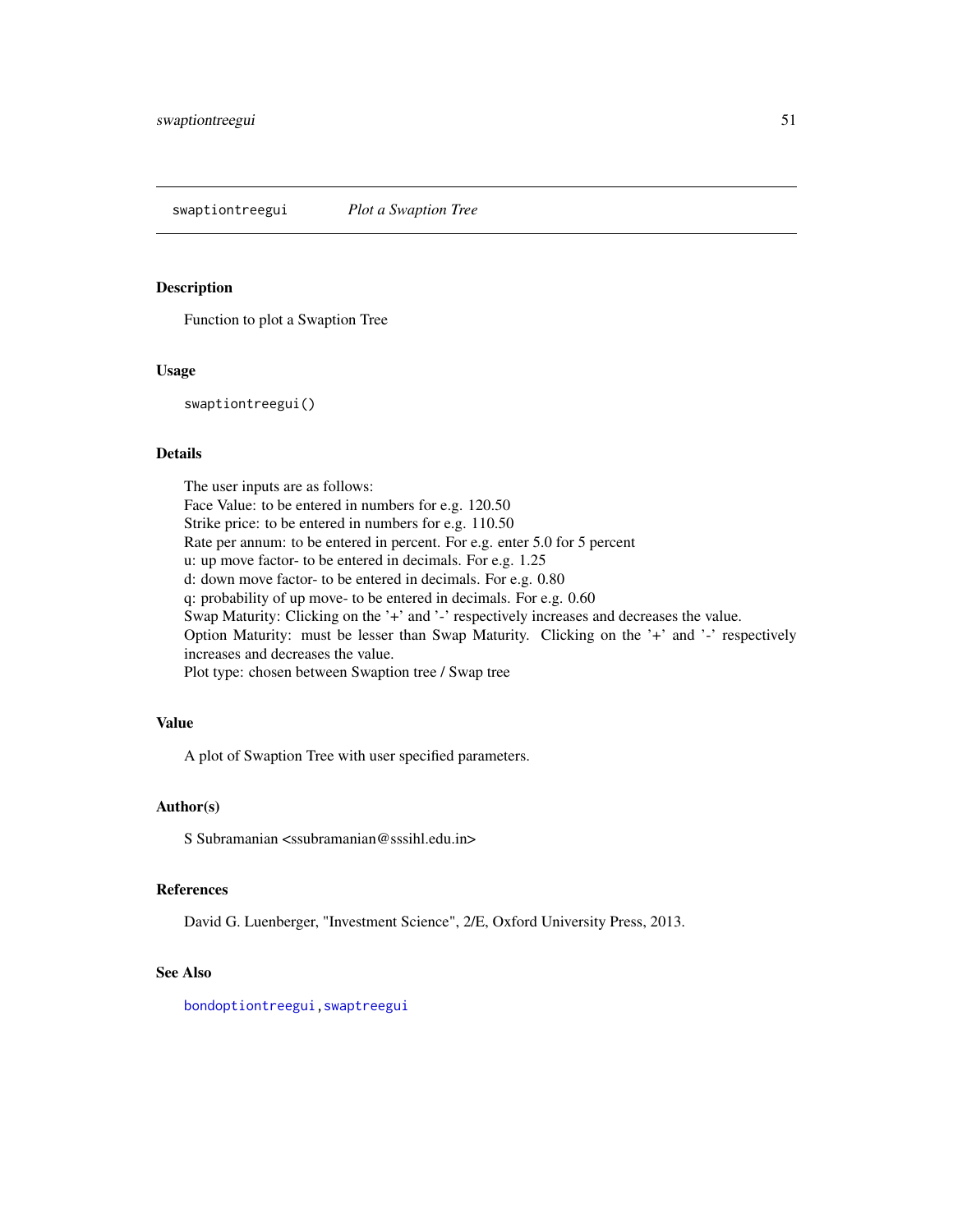<span id="page-51-1"></span><span id="page-51-0"></span>

Function to plot a Swap Tree

#### Usage

swaptreegui()

### Details

The user inputs are as follows: Face Value: to be entered in numbers for e.g. 120.50 Rate per annum: to be entered in percent. For e.g. enter 5.0 for 5 percent u: up move factor- to be entered in decimals. For e.g. 1.25 d: down move factor- to be entered in decimals. For e.g. 0.80 q: probability of up move- to be entered in decimals. For e.g. 0.60 Fixed Rate: to be entered in percent. For e.g. 4.5 for 4.5 percent Swap Maturity: Clicking on the '+' and '-' respectively increases and decreases the value. Plot type: chosen between Swap tree / Rate tree

### Value

A plot of Swap Tree with user specified parameters.

### Author(s)

S Subramanian <ssubramanian@sssihl.edu.in>

#### References

David G. Luenberger, "Investment Science", 2/E, Oxford University Press, 2013.

### See Also

[ratetreegui](#page-42-1)[,swaptiontreegui](#page-50-1)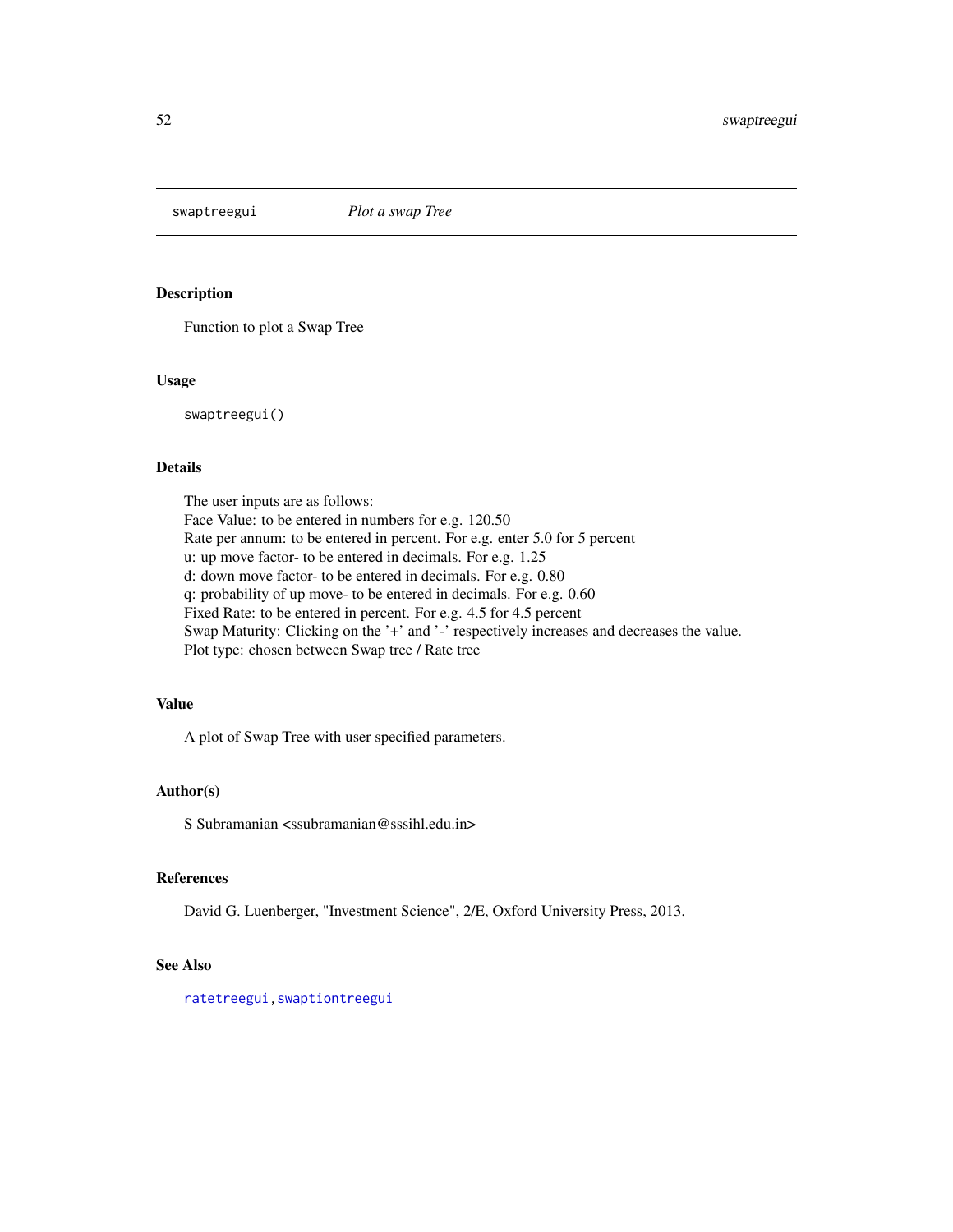<span id="page-52-1"></span><span id="page-52-0"></span>

Function to bring up the menu for option trading strategies.

### Usage

trading.menu()

### Details

Brings up a menu of option trading strategies to chhoose from. Strategies include: Bull spread Bear spread Butterfly Reverse butterfly Straddle Reverse straddle Strangle Reverse Strangle Strip Strap

Making a choice plots the chosen trading strategy.

### Value

A menu of various Option trading strategies.

### Author(s)

S Subramanian <ssubramanian@sssihl.edu.in>

### References

John C. Hull, "Options, Futures, and Other Derivatives", 8/E, Prentice Hall, 2012.

#### See Also

[basicpayoffs](#page-3-2)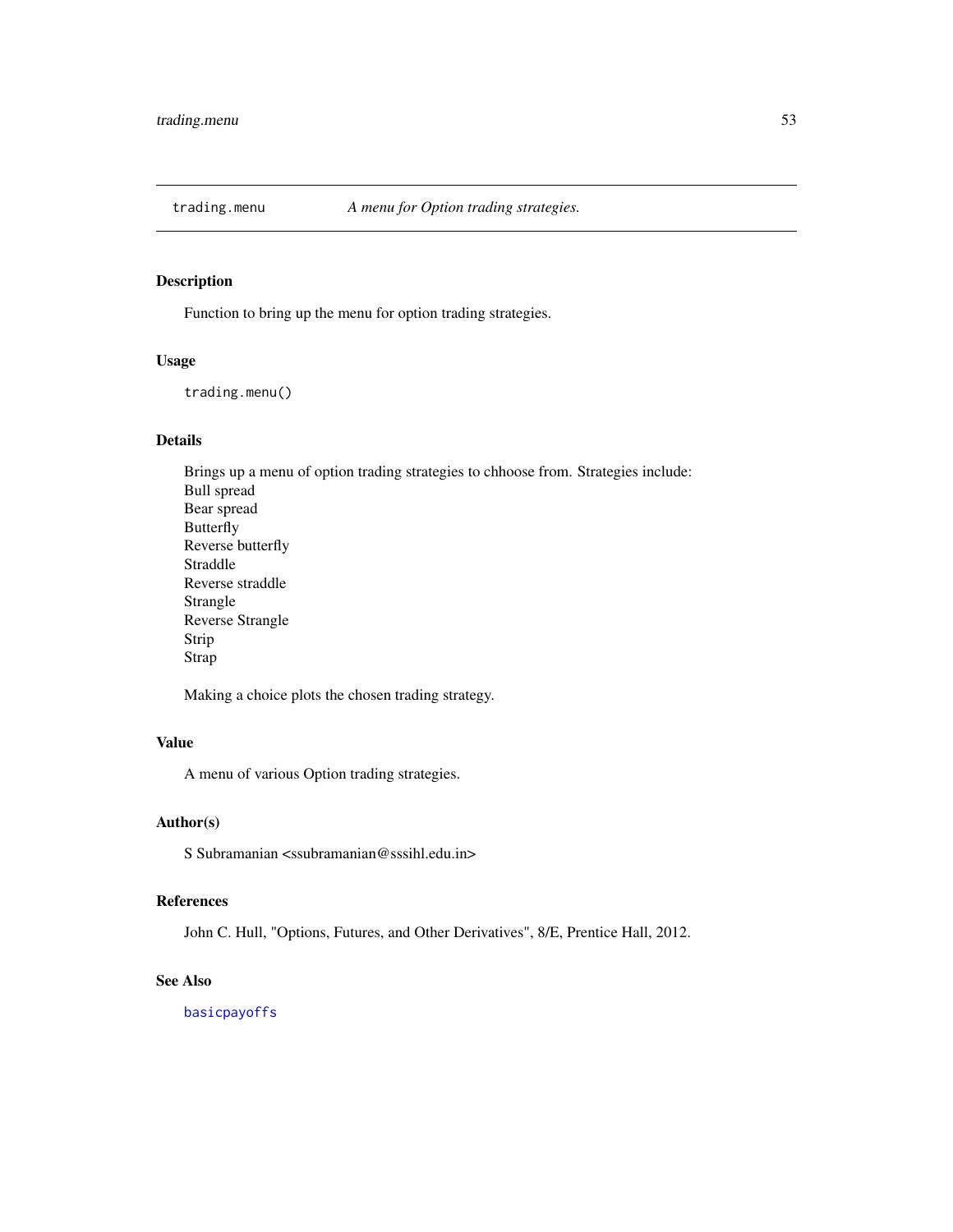<span id="page-53-1"></span><span id="page-53-0"></span>

Function to calculate the value at risk of a single stock.

#### Usage

var1stock()

#### Details

The user inputs are as follows: Value of the stock: to be entered in numbers for e.g. 110.50 mu: the expected return- to be entered in decimals. For e.g. 0.05 for 5 per cent Sigma (or Volatility) per annum: to be entered in decimals. For e.g. 0.25 for 25 per cent Confidence level: to be entered in decimals. For e.g. 0.95 for 95 per cent Horizon (in months): For e.g. enter 12 for a year Distribution: chosen between normal/lognormal

#### Value

The dollar value at risk of a single stock.

#### Author(s)

S Subramanian <ssubramanian@sssihl.edu.in>

#### References

John C. Hull, "Options, Futures, and Other Derivatives", 8/E, Prentice Hall, 2012.

### See Also

[var2stocks](#page-54-1)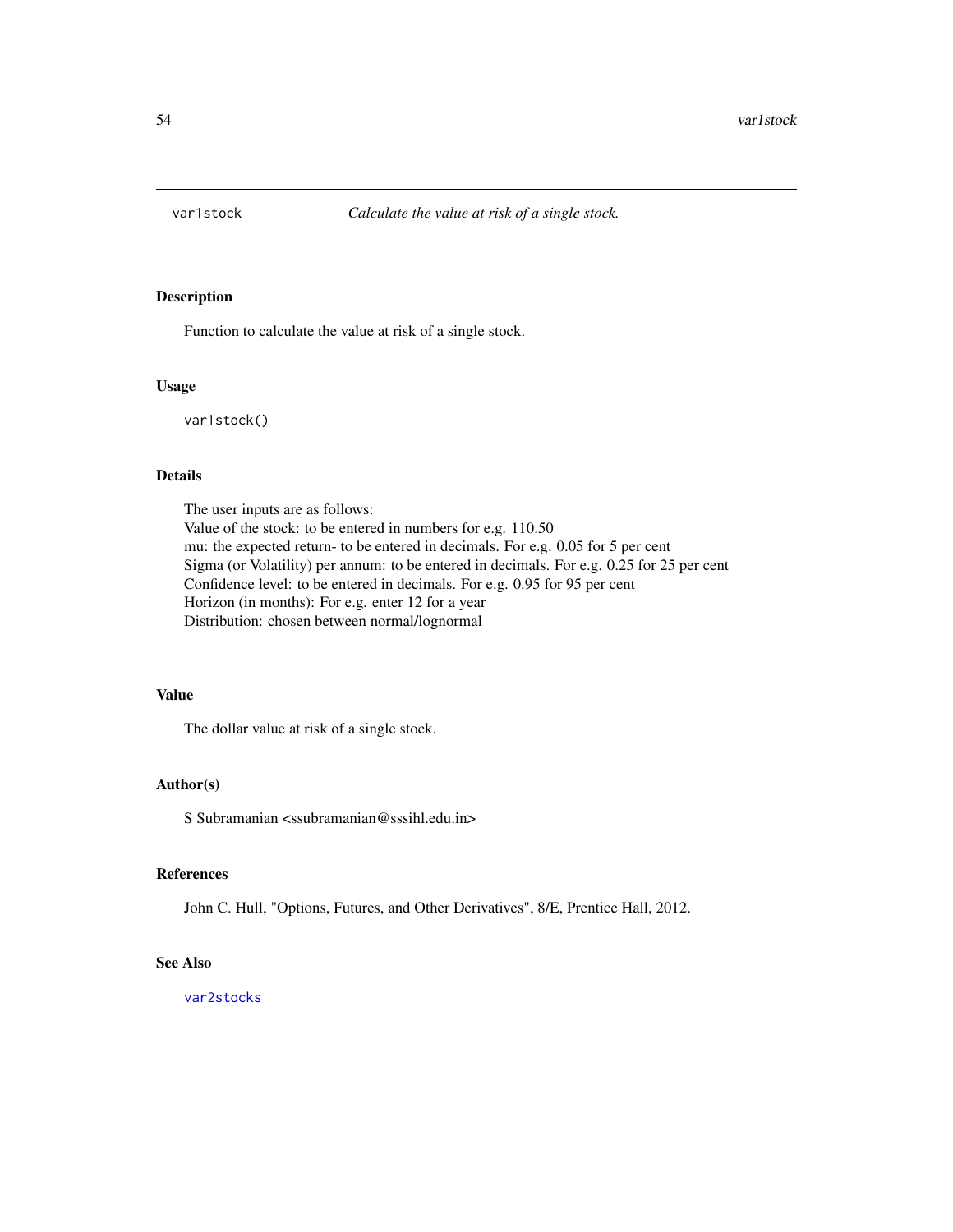<span id="page-54-1"></span><span id="page-54-0"></span>

Function to calculate the value at risk of two stocks.

#### Usage

var2stocks()

#### Details

The user inputs are as follows: Value of the first stock: to be entered in numbers for e.g. 110.50 Value of the second stock: to be entered in numbers for e.g. 170.50 mu1: the expected return- to be entered in decimals. For e.g. 0.05 for 5 per cent mu2: the expected return- to be entered in decimals. For e.g. 0.06 for 6 per cent Sigma1 (or Volatility) per annum: to be entered in decimals. For e.g. 0.25 for 25 per cent Sigma2 (or Volatility) per annum: to be entered in decimals. For e.g. 0.3 for 30 per cent Confidence level: to be entered in decimals. For e.g. 0.95 for 95 per cent Correlation: a number between -1 and +1 to be entered in decimals. For e.g. 0.6 Horizon (in months): For e.g. enter 12 for a year Distribution: chosen between normal/lognormal

### Value

The dollar value at risk of two stocks.

### Author(s)

S Subramanian <ssubramanian@sssihl.edu.in>

### References

John C. Hull, "Options, Futures, and Other Derivatives", 8/E, Prentice Hall, 2012.

#### See Also

[var1stock](#page-53-1)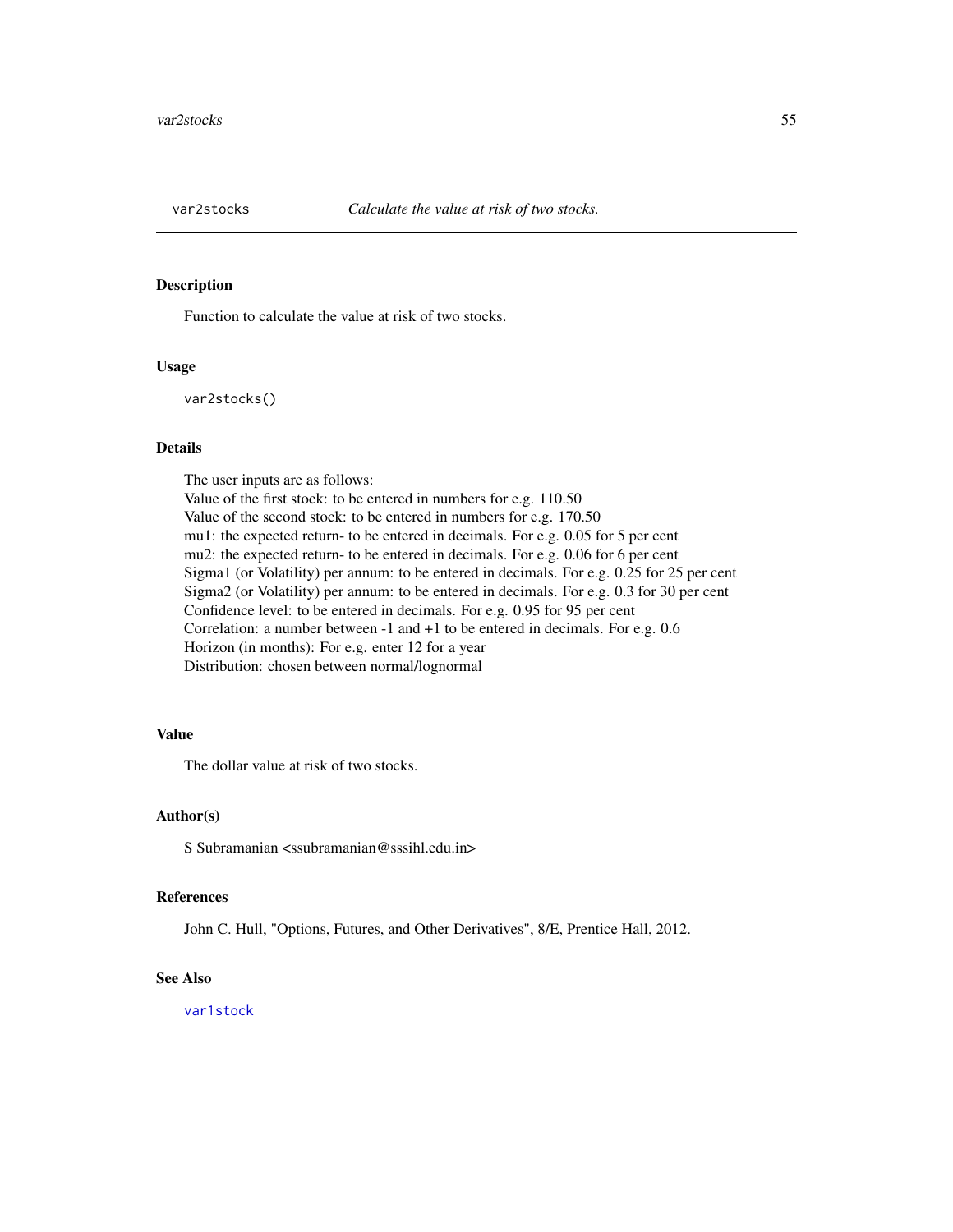<span id="page-55-0"></span>

Function to plot the behavior of value at risk as a function of its determinants.

#### Usage

varbehavior()

### Details

The user inputs are as follows: weight1: The weight of stock 1 mu1: the expected return Sigma1 (or Volatility) per annum: mu2: the expected return Sigma2 (or Volatility) per annum: Clicking on "+/-" increases/decreases the values of each of the above parameters.

### Value

A graph of the behavior of value at risk as a function of its determinants.

#### Author(s)

S Subramanian  $\langle$ ssubramanian@sssihl.edu.in>

#### References

John C. Hull, "Options, Futures, and Other Derivatives", 8/E, Prentice Hall, 2012.

### See Also

[var1stock](#page-53-1)[,var2stocks](#page-54-1)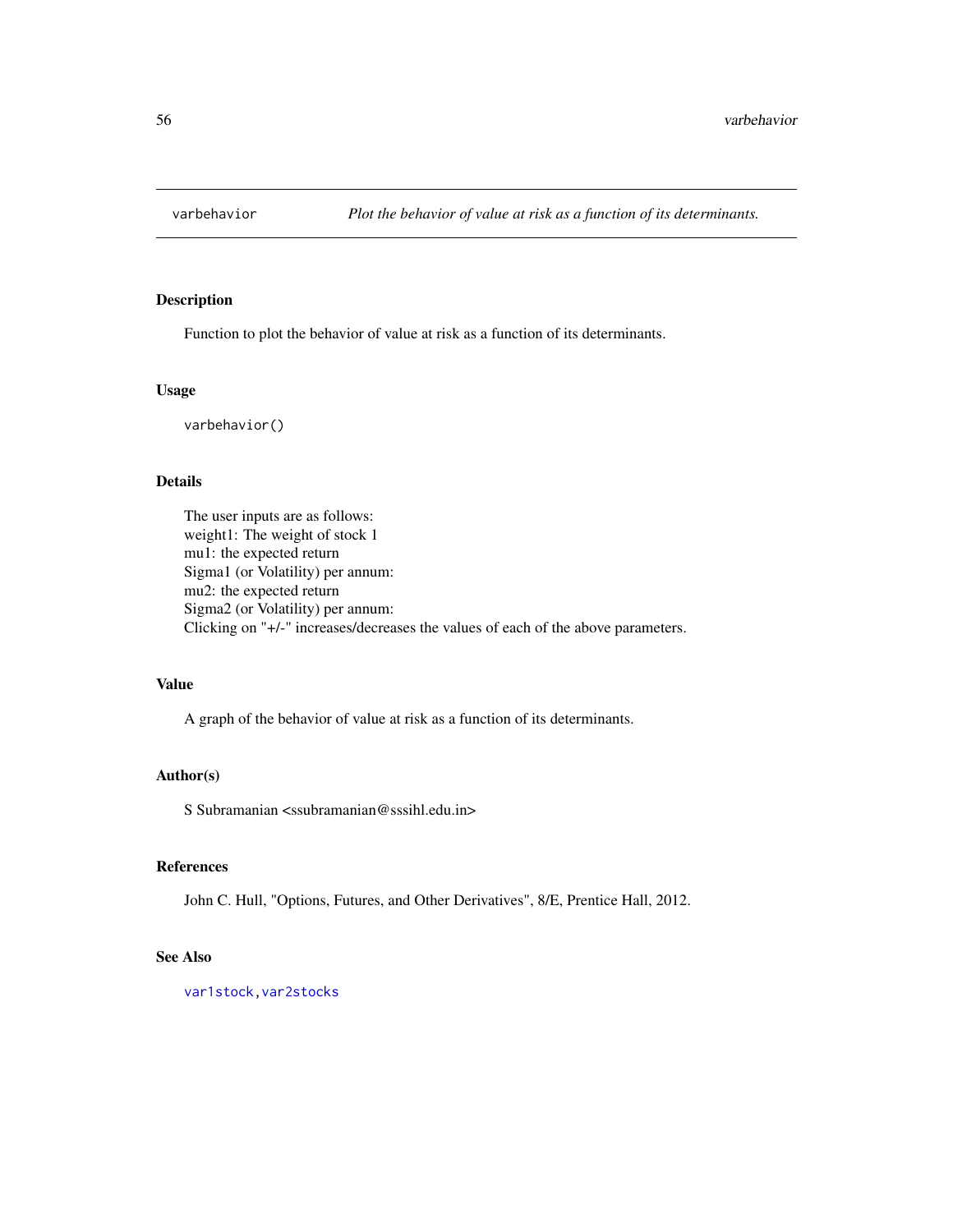<span id="page-56-1"></span><span id="page-56-0"></span>zval *Calculate the cumulative probability corresponding to a given a z value from a normal distribution.*

### Description

Function to calculate the cumulative probability corresponding to a given a z value from a normal distribution.

### Usage

zval()

### Details

The user input is as follows: z value: A number that can be from - infinity to + infinity. E.g. -1.65

#### Value

The cumulative probability from the left tail of the distribution till the given z value.

#### Author(s)

S Subramanian <ssubramanian@sssihl.edu.in>

### References

John C. Hull, "Options, Futures, and Other Derivatives", 8/E, Prentice Hall, 2012.

#### See Also

[pval](#page-40-2)